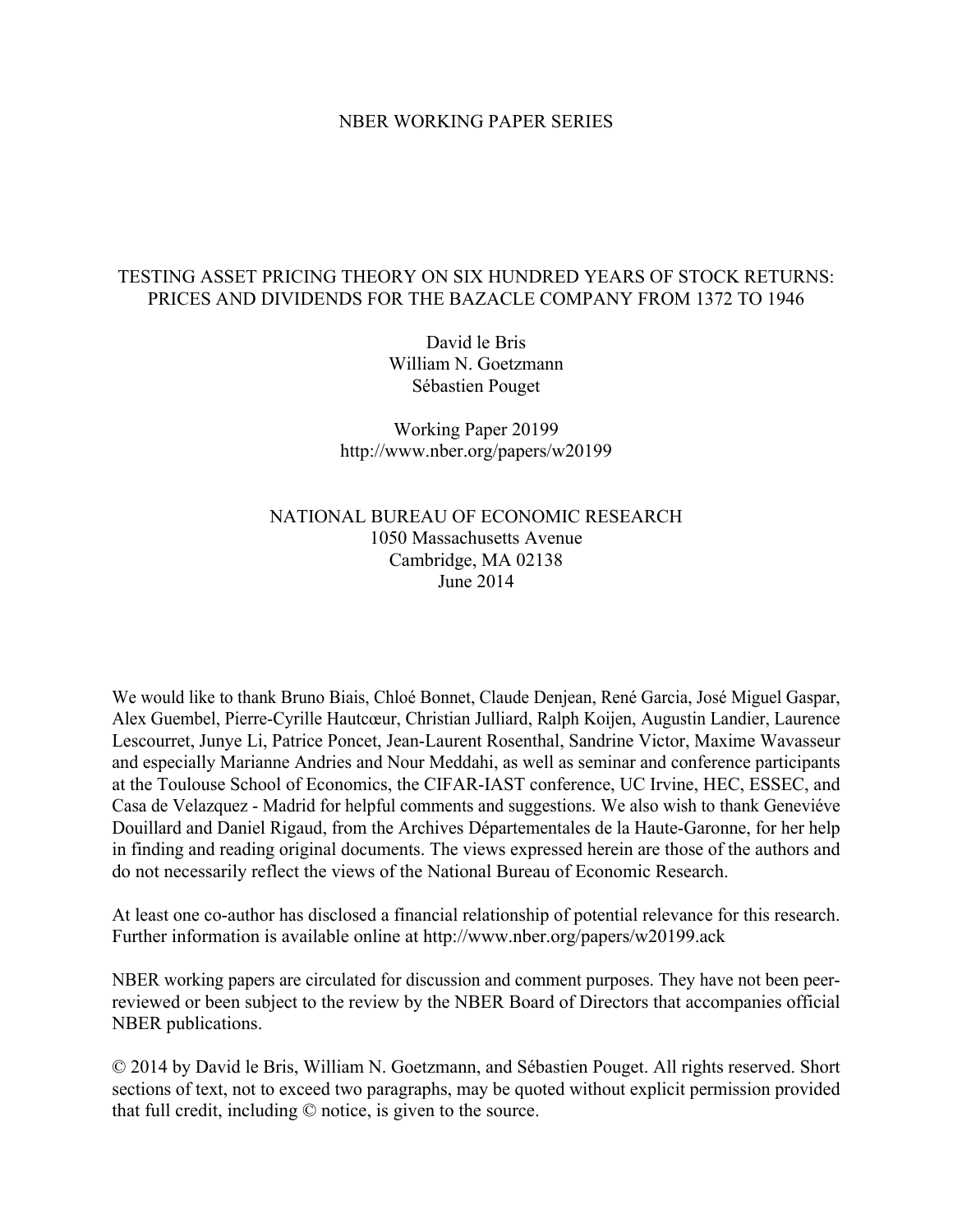Testing Asset Pricing Theory on Six Hundred Years of Stock Returns: Prices and Dividends for the Bazacle Company from 1372 to 1946 David le Bris, William N. Goetzmann, and Sébastien Pouget NBER Working Paper No. 20199 June 2014 JEL No. G12,N13,N23

## **ABSTRACT**

We use the Bazacle company of Toulouse's unique historical experience as a laboratory to test asset pricing theory. The Bazacle company is the earliest documented shareholding corporation. Founded in 1372 and nationalized in 1946, it was a grain milling firm for most of its 600 year history. We collect share prices and dividends over its entire lifespan. The average dividend yield in real terms was slightly in excess of is 5% per annum, while the long-term price growth was near zero.

The company's unique full-payout dividend policy allows us to estimate an asset pricing model with fundamentally persistent dividends and a time-varying risk correction. The model is not rejected by the data. Variations in expected future dividends are found to explain between one-sixth and one-third of variations in prices. Moreover, the risk correction is correlated with macroeconomic shocks, in particular with the volatility of grain prices.

David le Bris KEDGE Business School 680 cours de la Libération 33405 Talence France david.lebris@gmail.com

William N. Goetzmann School of Management Yale University Box 208200 New Haven, CT 06520-8200 and NBER william.goetzmann@yale.edu

Sébastien Pouget Toulouse School of Economics University of Toulouse 21 Allée de Brienne 31000 Toulouse France spouget@univ-tlse1.fr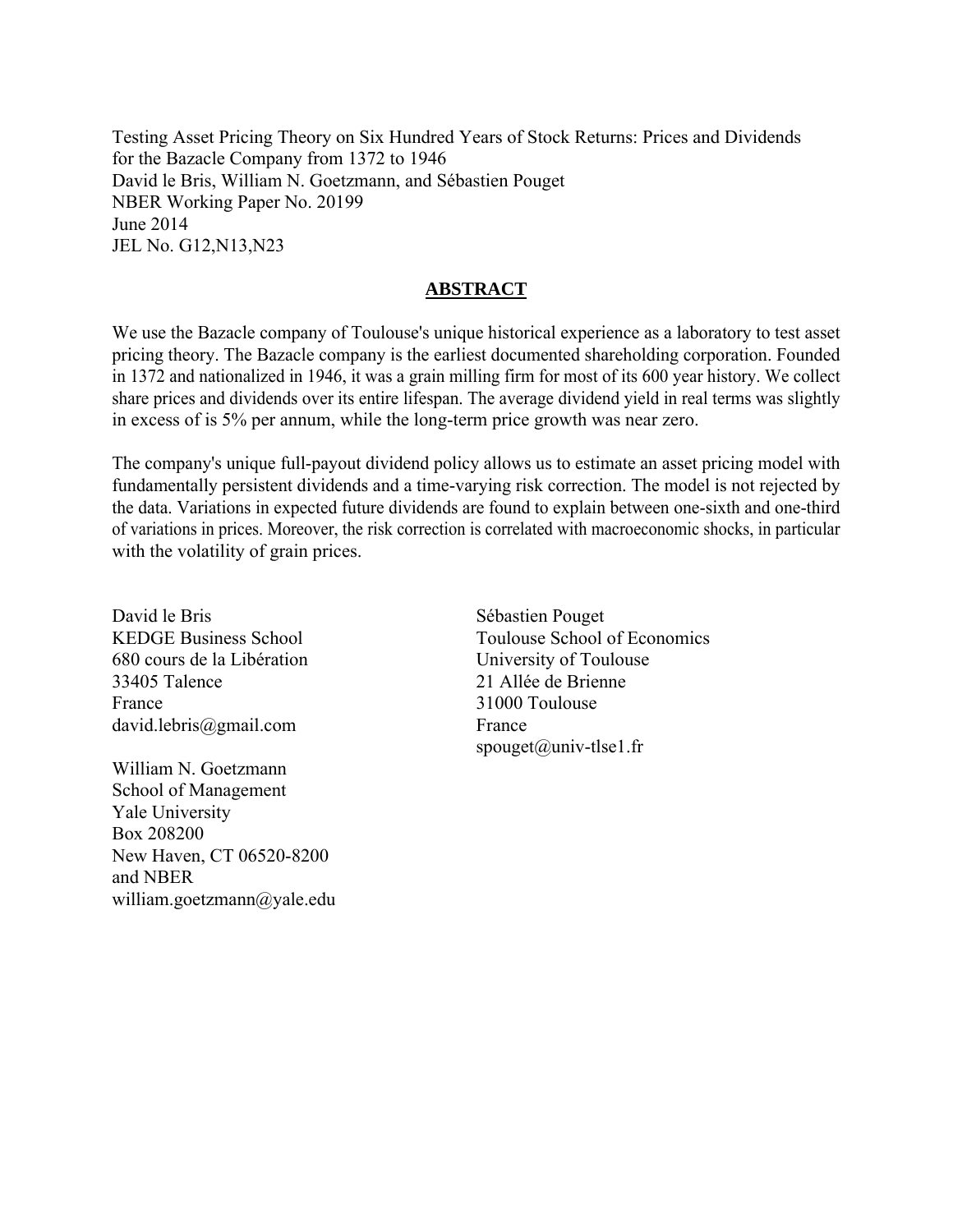The present value relation is fundamental to economics and finance. It provides an analytical framework for asset valuation and the calculation of discount rates, and it serves as a benchmark for assessing market efficiency and the process by which economic agents form and use expectations about the future.

Testing the present value relation for traded financial securities like stocks and bonds has presented some challenges because of the role played by expectations and time-varying correction for risk. While it is simple to state that the present value of an asset should be equal to the expected discounted future value of the benefits it confers to its owner, the process by which expectations are formed and maintained must naturally be quite broad and complex because it must incorporate an entire future world of possibilities. Moreover, the appropriate level of price adjustment to account for risk is unobservable.

We use the unique experience of an extraordinarily long-lived company, called the Honor del Bazacle, as a laboratory to test the present value relation.  $\frac{1}{1}$  The Bazacle company was formally incorporated in 1372 via a merger of lesser firms that had operated in Toulouse since the 11th century. Shares of the company were owned and regularly traded by individuals and institutions over the course of its history. Following its conversion to a hydroelectricity generation company in 1888, the company listed on the Paris Stock Exchange and traded there until nationalization in 1946. Thanks to the available archives, we have share price and dividend data over most of a six century period during which the company operated on the bank of the Garonne river.

This company offers a particularly suitable testbed for asset pricing theory because it displays long periods of time with observable returns and without major technological or governance changes. Moreover, unlike most modern corporations, the firm maintained a dividend policy of paying out all profits each year. This peculiar feature allows us to estimate

<sup>&</sup>lt;sup>1</sup>Using long time-series in financial economics has proved fruitful as illustrated by the studies of Homer and Sylla (2005), Goetzmann and Ibbotson (2006), Siegel (2007), Dimson, Marsh, and Staunton (2008), le Bris D. and Hautcœur (2010), and Dimson and Spaenjers (2011).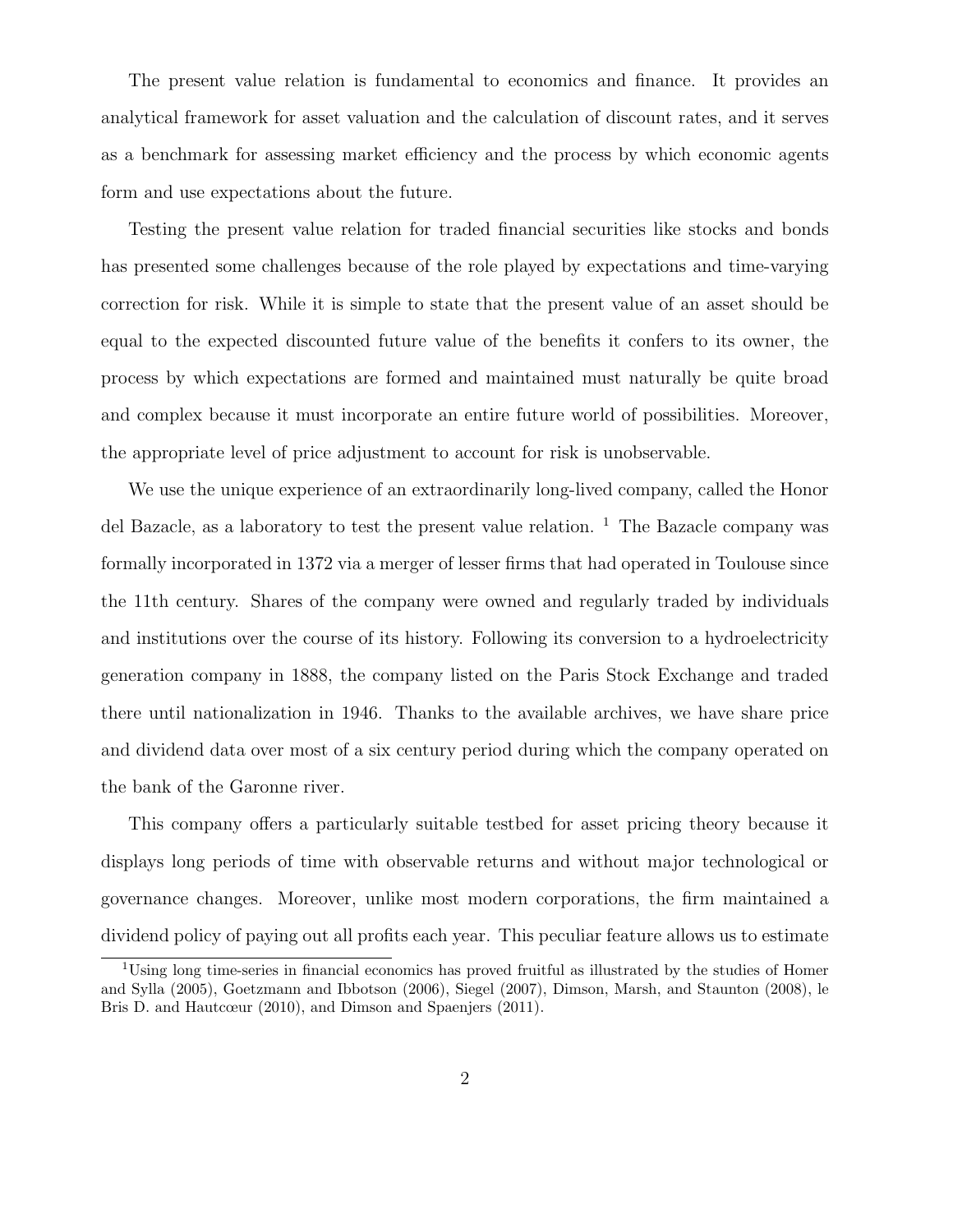an asset pricing model without the confounding effects of precautionary smoothing. The firm's dividends thus reflect a fundamental, stationary economic process that was presumably well understood by investors, even at the date of the firm's incorporation.

Another factor that makes the Bazacle company a valuable case for study is that, over its extensive lifespan, shocks to consumption were frequent and significant in the form of wars, plague epidemics, and famines. Our data thus enable us to assess how the risk correction varies with macroeconomic events.

Although there are some institutional differences between the Honor del Bazacle and a modern industrial corporation which we explain below, Bazacle shareholders enjoyed limited liability, annual shareholder meetings, transparent accounting, a rotating board of directors, full transferability of shares and regular receipt of pro-rata dividends. We find dividends and prices to be stationary, consistent with the relatively stable business model of the Bazacle company. The dividend yield slightly exceeds 5% in real terms over the entire period. Dividends and prices were highly volatile. The average annual real total return exceeded 20% but the real capital gain over the entire period was essentially zero, taking into account the final disposition of the firm.

To study the rationality of the pricing of Bazacle company's shares, we set up an asset pricing model with persistent dividends and a time-varying risk correction. The dividend is assumed to follow an ARMA (1,1) process. The discount rate is stochastic and assumed equal to the risk-free rate plus a shock, modeled as a white noise. The covariance between the shock to the discount rate and the shock to dividends represents the risk discount that corrects the price of the Bazacle shares for systematic risk.<sup>2</sup> This risk correction is assumed to be autoregressive of order one. Given these assumptions, we explicitly derive the equilibrium

<sup>2</sup>Since, as shown below, Bazacle's dividends and prices are stationary, our model and empirical analyses focus directly on prices and dividends. The risk correction thus corresponds to a discount in the price of shares: riskier assets require lower prices for investors to be willing to hold them. If we instead had to deal with returns and dividend growth, the risk correction would materialize as a premium, i.e., an additional rate of return that compensates investors for holding risky assets.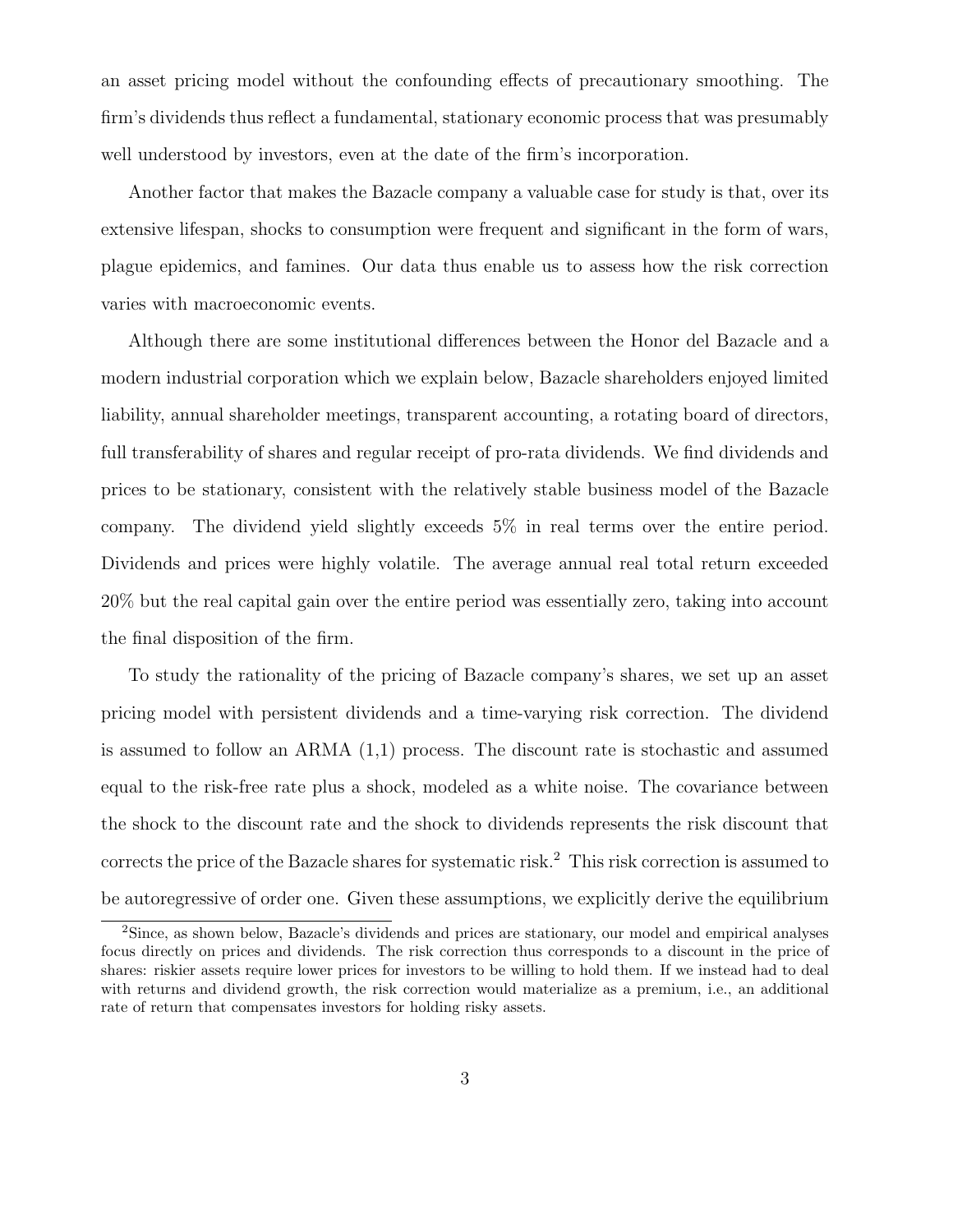pricing formula: we show that the price is a linear function of dividends, dividend shocks, and the risk correction.

We then estimate the model on the Bazacle company's dividends and prices expressed in real terms, i.e., in kilos of silver. We proceed in the following manner. We first fit an  $ARMA(1,1)$  model to the dividend process. We extract the ARMA parameters as well as the shocks to dividends. We then run a GLS regression of the share price on the dividends and the dividend shocks. This enables us to estimate the parameters of the pricing function. The autocorrelation of the regression residuals enables us to identify the evolution of the risk correction.

We test the model by studying overidentification restrictions. In particular, both the risk-free rate and the average dividend are determined by two equations. We test the model by using the delta method. Our period of interest ranges from 1441, the first year for which we have both dividend and price data, up to 1946. We check that our results hold if we use different subsample periods. The 1532-1815 period is particularly interesting because we have very few missing data after 1532, and because the business activity and the governance did not change over this entire period.

Our estimates show that the dividend process is persistent with an autoregressive coefficient around 0.80 and a moving-average coefficient around -0.35. Estimating the pricing equation, we find that prices are positively related to dividends and negatively related to shocks to dividends. This is in line with the asset pricing model's predictions given the respectively positive and negative autoregressive and moving-average coefficients estimated for the dividend process. This indicates that the basic pricing equation has good qualitative properties. Moreover, we find that between 15% and 43% of the variations in share prices are related to variations in dividends and dividend shocks. Finally, our overidentication tests indicate that we cannot reject the basic asset pricing model at the 95% confidence level.

These findings speak to the literature on the predictability of stock returns and dividend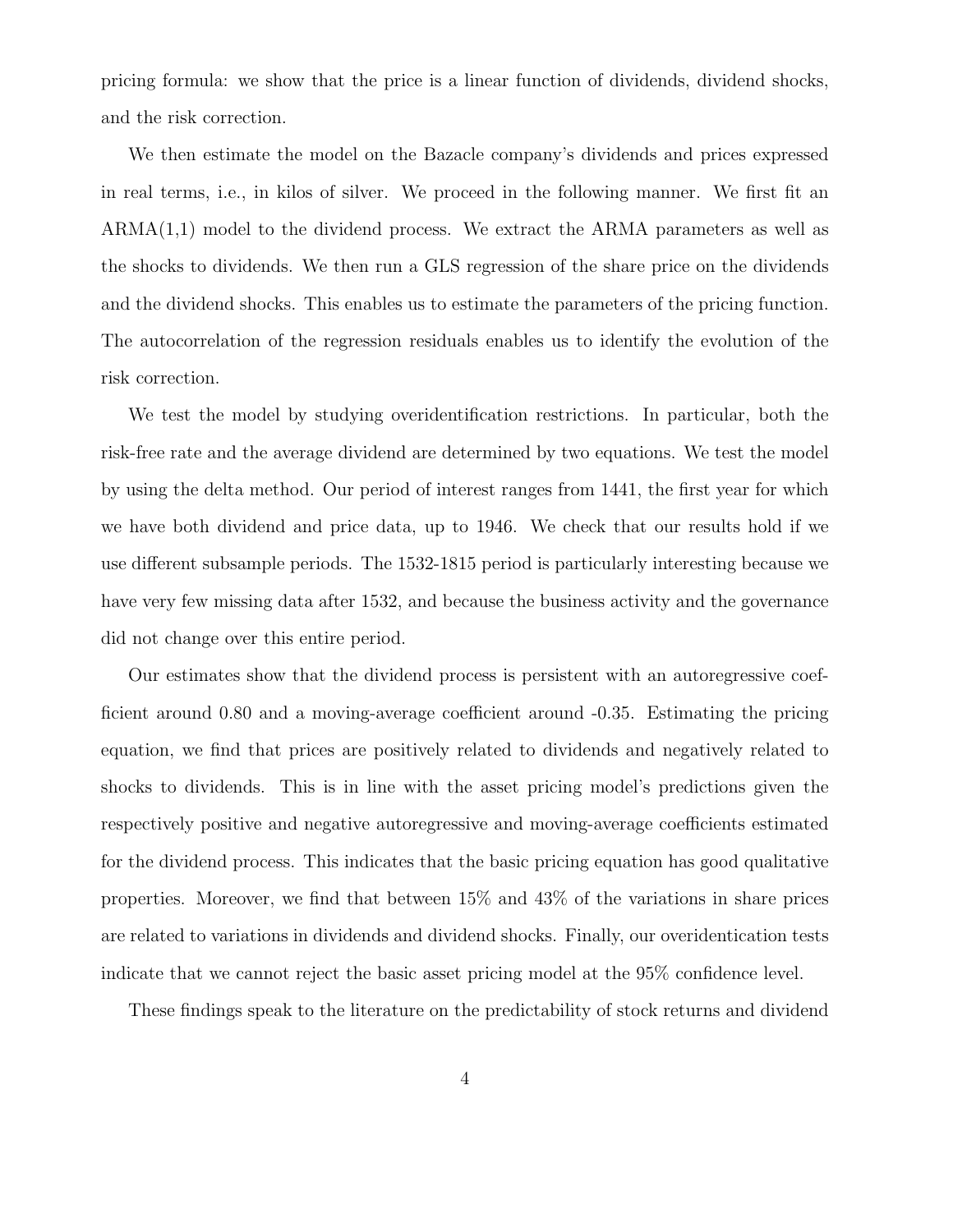growth.<sup>3</sup> Our findings about the existence of a link between share prices and expected future dividends are in line with recent results documented by Chen (2009) using US data on dividends starting from 1872 up to World War II, by van Binsbergen and Koijen (2010) on US data from 1946 to 2007 using a Kalman filter approach applied to dividends, and by Chen, Da, and Priestley (2012) from 1871 to 2006 using net payout and earnings (which are more difficult to smooth than dividends). For example, van Binsbergen and Koijen (2010) indicate that between 13% and 31% of variation in the price-dividend ratio is explained by variations in expected dividend growth. Our result that cash-flow news explain a significant portion of Bazacle share price variations is also consistent with Vuolteenaho (2002)'s finding that firm-level stock returns are mainly driven by cash-flow news.

To gain more insight into the macroeconomic forces driving the risk correction, we regressed the correction onto several macroeconomic variables. These macroeconomic variables proxy for bad times and include plague, famine, war, and riot episodes. We also introduce the yearly average of the Wheat/Rye price ratio in the regressors because historians have documented that rye prices increase more than wheat prices during bad times. Finally, we study how the volatility of the monthly Wheat/Rye price ratio, a proxy for consumption uncertainty, affects the risk correction.

We find that the risk correction increases with the volatility of the Wheat/Rye price ratio. This result is in line with long-run risk asset pricing models that emphasize the importance of volatility risk for risk correction (see, e.g., Bansal and Yaron (2004), Hansen, Heaton and Li  $(2008)$ , Bonomo, Garcia, Meddahi and Tédongap  $(2011)$ , and Bansal, Kiku, Shaliastovitch and Yaron (2014)) but also with the standard consumption-based asset pricing model with constant relative risk aversion (see Cochrane (2005) for a review). War episodes are also marginally correlated with the risk correction.<sup>4</sup>

<sup>3</sup>See for example Fama and French (1988), Campbell and Shiller (1988), Goetzmann and Jorion (1993, 1995), Bossaerts and Hillion (1999), Stambaugh (1999), Goyal and Welch (2003, 2006), Menzly, Santos, and Veronesi, (2004), Ang and Bekaert (2005), Cochrane (2008), and Pástor and Stambaugh (2009).

<sup>4</sup>Muir (2014) offers complementary insights on the formation of risk correction by studying asset pricing in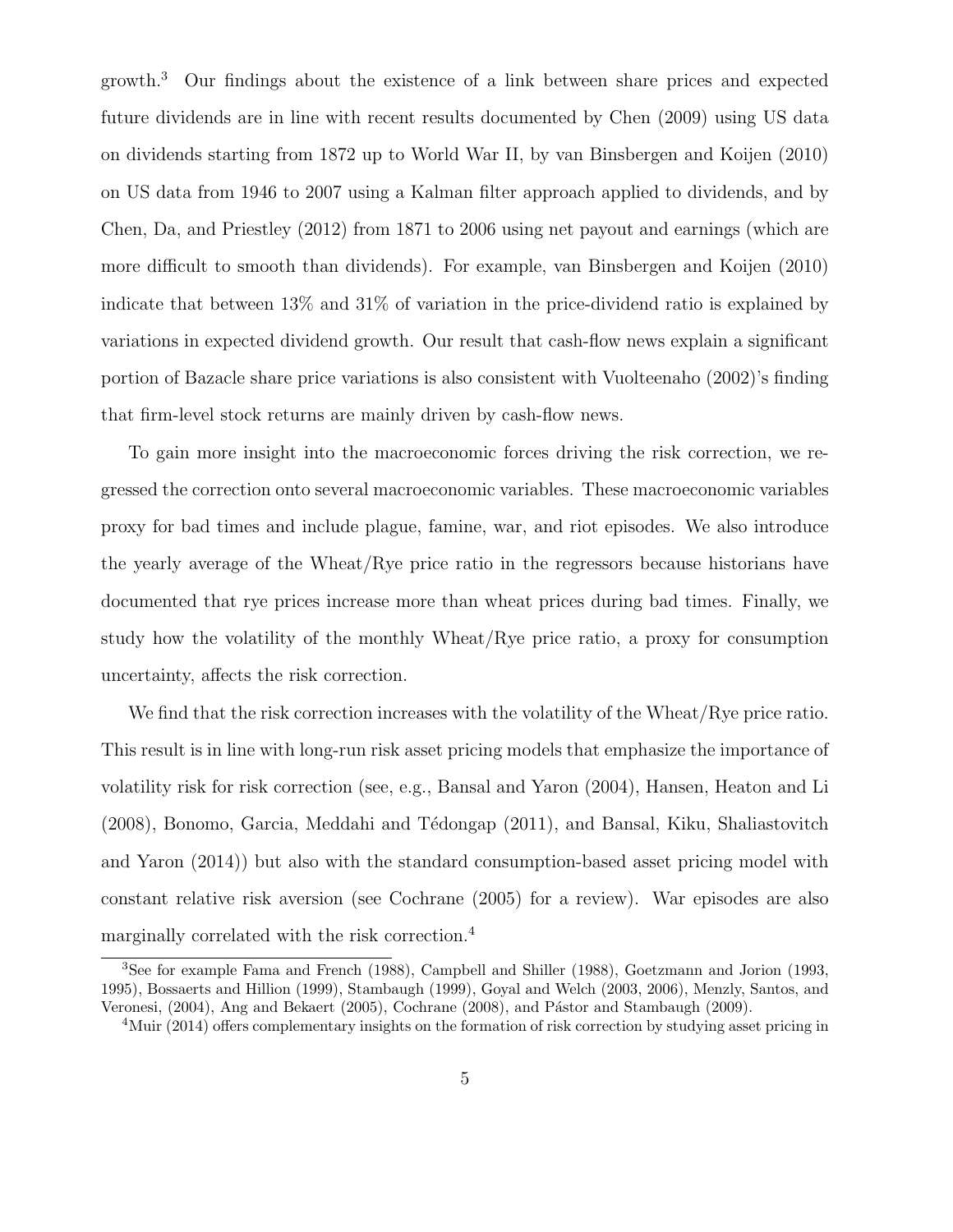Our study complements the literature that empirically tests the consumption-based asset pricing model. Our findings, that proxies for bad times correlate with the risk correction, echo the recent results showing that various proxies for consumption or consumption risk can be related with asset prices (see, e.g., Lettau and Ludvigson (2001), A¨ıt-Sahalia, Parker, and Yogo (2004), Parker and Julliard (2005), and Savov (2011)).<sup>5</sup>

Overall, our results suggest that modern asset pricing theory, derived from the modeling of consumption risk and yielding the present-value relation, is relevant for the pricing of the Bazacle company's shares from the Middle Ages onward. For the time period we consider, people were not instructed on how to apply asset pricing theory. Finding that this theory is consistent with the data is thus interesting because it cannot be due to investors being trained in the principles of modern finance. Instead, risk correction and rational expectations about future dividends and prices appear naturally as an economic response to uncertainty.

The paper is organized as follows. In the next section we provide historical background on the company. Section 3 presents our data sources. In section 4 we adapt the basic asset pricing theory to the peculiar circumstances of the Bazacle company, taking into account the fact that dividends are stationary and sometimes negative. Section 5 details our econometric methodology. Section 6 presents our results. Section 7 concludes.

the last 140 years in 14 countries. He shows that war episodes are associated with an increase in consumption risk and in risk premia, but that risk premia increase even more during financial crises despite no further increase in consumption risk. His results suggest that financial intermediaries play an important role in today's capital markets. In the time period we study in our paper, final investors directly held assets, so financial intermediaries might have played a less significant role (even if they were important for some financial markets, such as the credit market; see, for example, the studies by Hoffman, Postel-Vinay, and Rosenthal (1992, 2000) on French notaries in the seventeenth, eighteenth and nineteenth centuries). We are thus able to study asset pricing in sub-periods abstracting from many potential frictions induced by delegation of asset management to financial intermediaries.

<sup>5</sup>A test of the CCAPM, using consumption data and based, for example, on empirical likelihood methodologies in spirit of Ghosh, Julliard and Taylor (2013) and Almeida and Garcia (2014), is left for future research.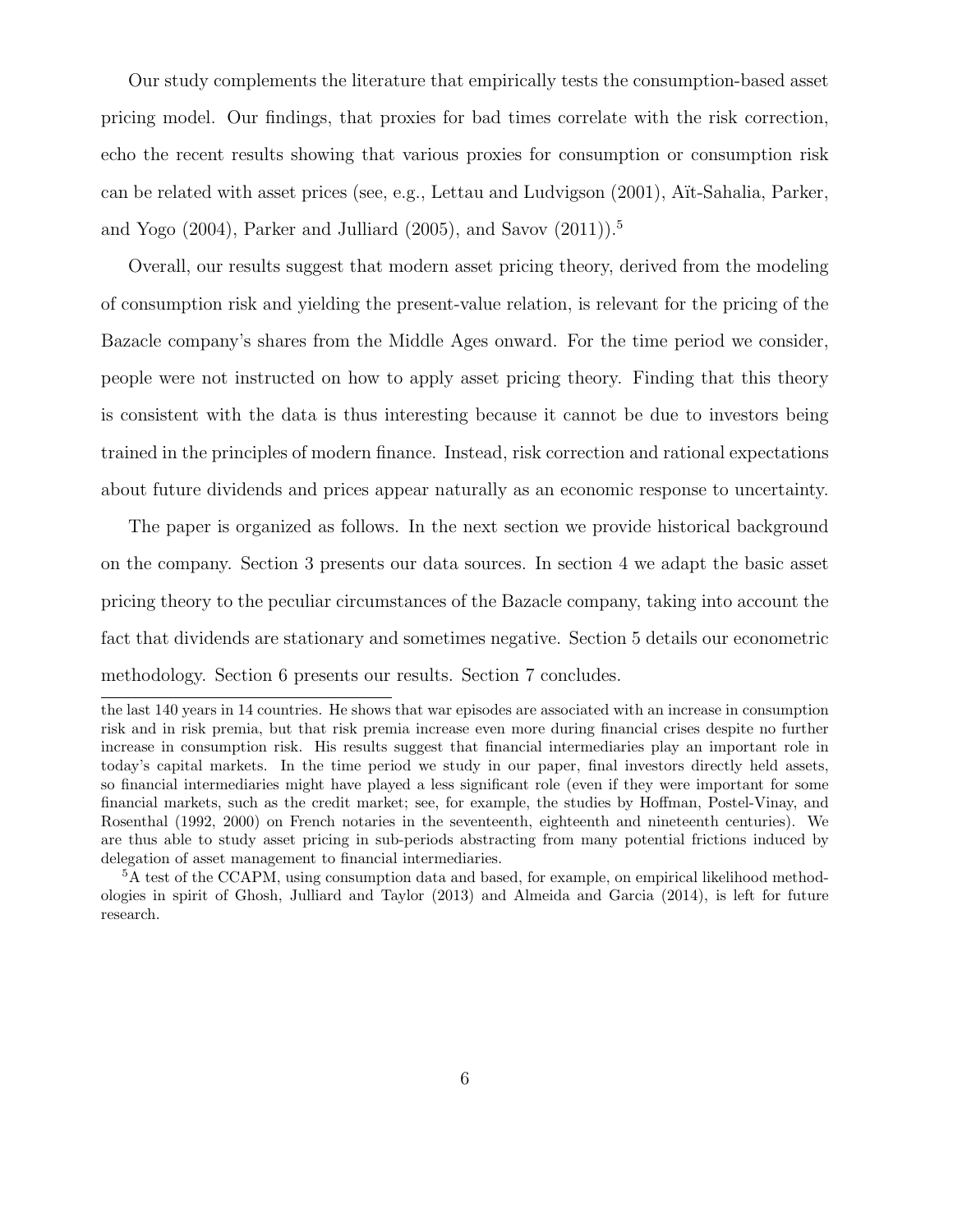# 1. Historical background

Sicard (1953) provides a detailed study of the Honor del Bazacle up to 1472.<sup>6</sup> Our contribution is the collection of data for the company over the period following 1472. For this we rely on corporate records extant in the Haute-Garonne and Toulouse archives. These contain information on transaction prices, revenues, expenses and dividends. They are also the principal basis for our understanding of corporate operations up through modern times. In this section we provide a brief history of the company and an overview of relevant institutional details useful for understanding share prices and dividends.

### 1.1 Brief history

The Bazacle company was – and still is – located on the right bank of the Garonne river near a natural ford used since antiquity. Figure 1 shows the exact location of the mills in the Toulouse city area. A mill in this location was first mentioned in 1071 and, by 1248, 12 mills operated at the Bazacle. These smaller mill companies merged in 1372 to form the Honor del Bazacle. Shares in the company were called uchaux and shareholders were called pariers. Its principal source of revenue was a fee of 1/16 of the grain brought to the mill, which was distributed periodically through the year to shareholders (these distributions were called partisons).<sup>7</sup>

### [Insert Figure 1 here]

The firm also leased secondary, unoccupied milling spaces and fishing rights to the Bazacle section of the river and these secondary revenues covered a portion of operating expenses.

<sup>6</sup>See also Saboly (2001), Goetzmann and Pouget (2011) and le Bris, Goetzmann and Pouget (2014) for more historical information on the Bazacle company.

<sup>7</sup>The fee charged by mills in the Toulouse region was fixed by the municipal authorities in the 12th century. Clients were free to direct their wheat to any mill but all mills were required to charge the same regulated fee. Competition to attract clients could thus only affect quality but not pricing of milling services. Mills could also try and increase their profitability by increasing their productivity.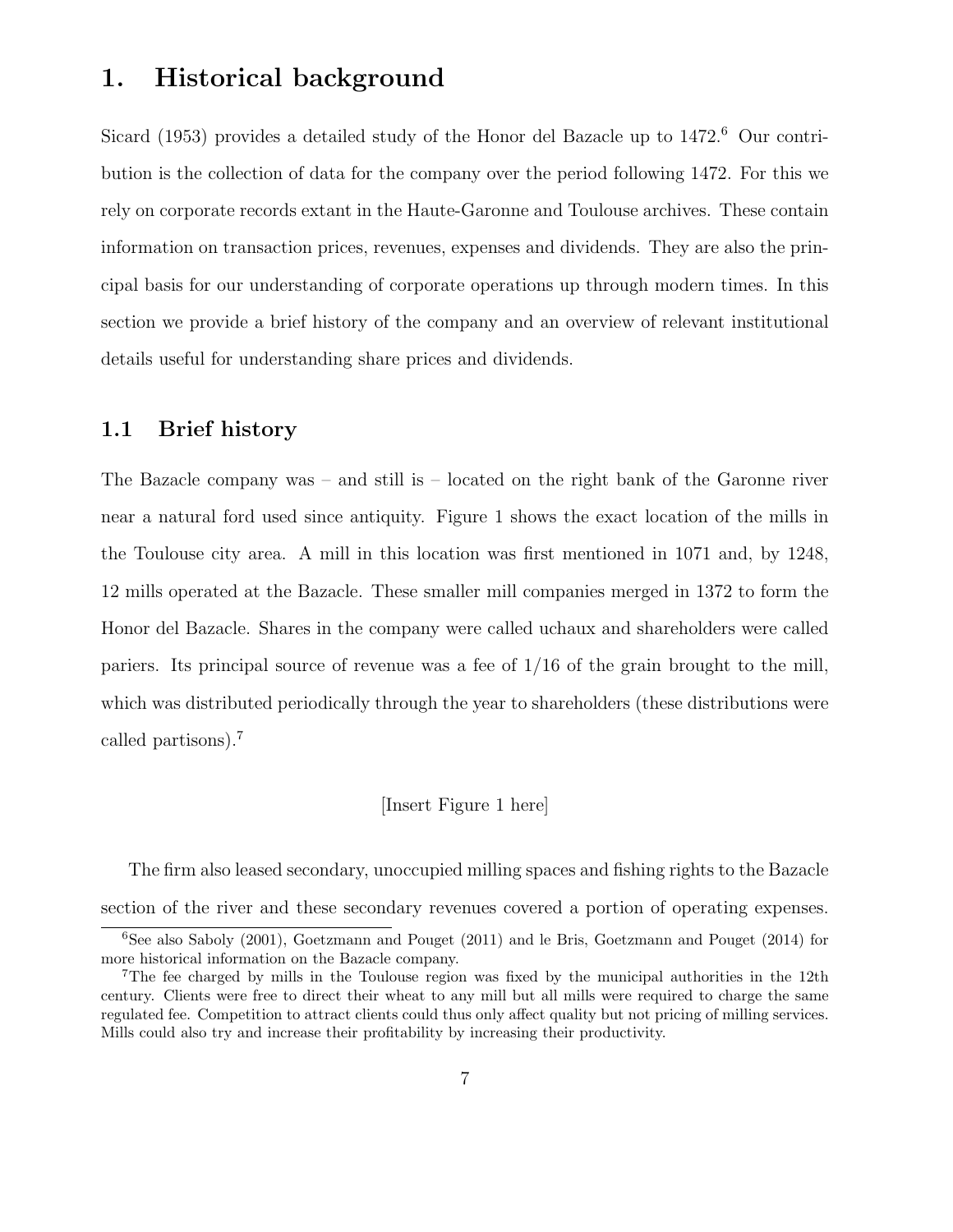The remaining operational deficits were charged during the year to shareholders who paid their contribution (called talha) in specie. An annual record of the talha and a time-series for the price of wheat allow us to calculate the dividend for a significant portion of the firm's history (i.e., for 417 years). Records of share transfers in notarial registers, in the books of the company, in fiscal registers, and in newspapers provide a time-series of share prices (data on prices are available for 364 years). For example, Figure 2 shows the register of pariers from 1530 for Jean de Bernuy, a rich pastel merchant from Toulouse. We use a time-series of silver prices to convert share prices and dividends into real terms.

### [Insert Figure 2 here]

### 1.2 Was the Honor del Bazacle truly a corporation?

Sicard (1953) makes a strong case that the Honor del Bazacle was essentially a corporation as we now define it. Its shares were fully transferable. Records of the sale of shares show that approval of the firm was not required for the ownership transfer. It had a juridical personality. Legal proceedings from as early as the 14th century treat the Honor del Bazacle as a legal entity apart from its shareholders. It had limited liability. When shareholders could not pay their talhas, their uchaux reverted to the company. Shares entitled owners to an equal distribution of dividends.

The firm was a private, profit-seeking enterprise. The investors in the Honor del Bazacle did not have a direct role in the firm's management, except through the duties related to participation in the board of directors. The governance of the firm resembled that of modern corporations. The company operations were controlled by a rotating board of directors appointed by a shareholder vote at an annual meeting, a time at which financial accounts were produced and the talha determined. By the mid 16th century, the governance and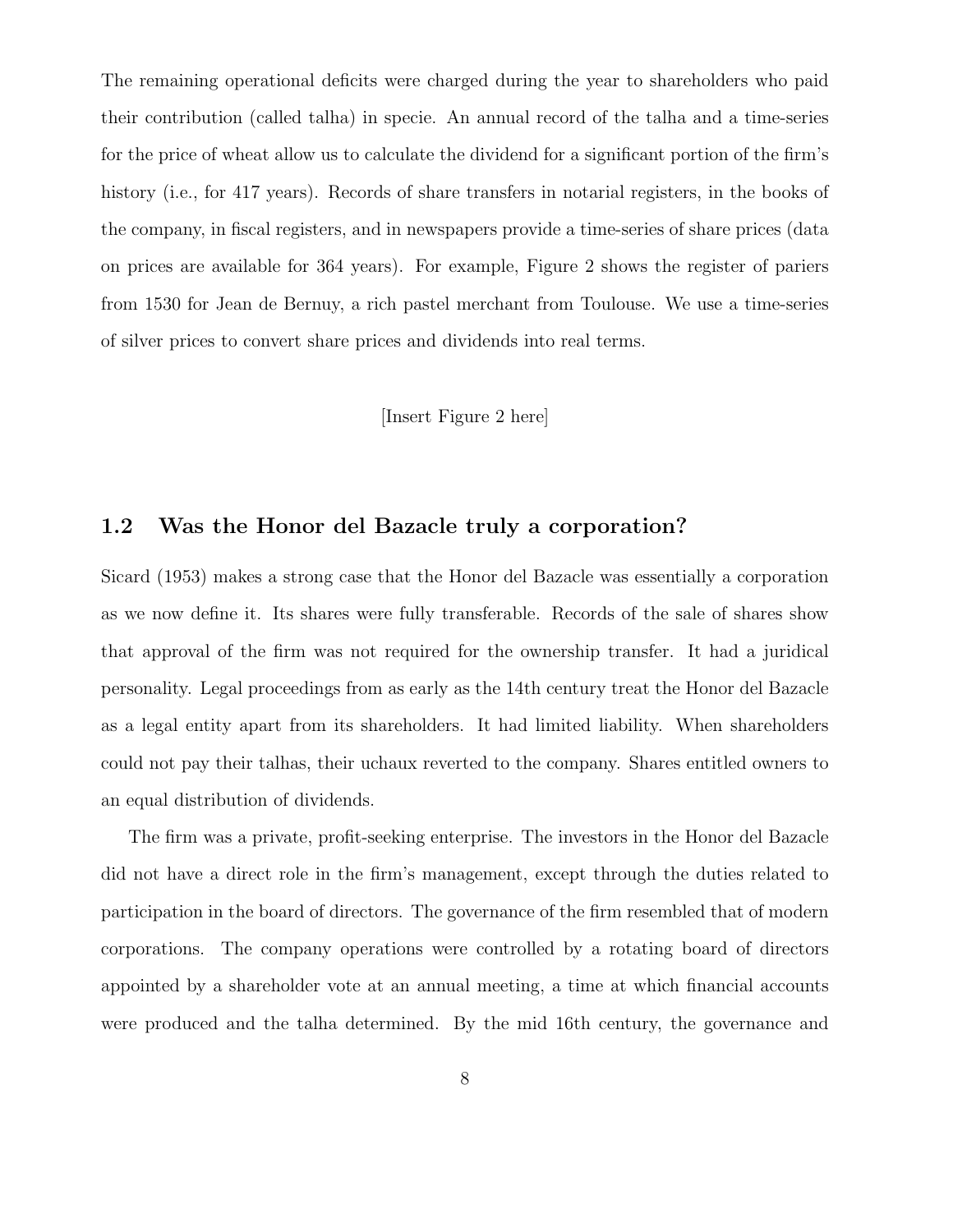management structure of the Honor del Bazacle included a chief operating officer, a treasurer and a clerk. This basic structure continued into the 19th century.

The Honor del Bazacle converted its operations to hydroelectricity generation in 1888 and became a Société Anonyme called Société Toulousaine du Bazacle in 1910. Its shares traded on both the Toulouse and Paris stock exchanges in the early 20th century. It was nationalized in 1946 along with all French electricity producers to form EDF, the national public electricity utility. Although a full discussion of the early development of the corporate form is not the topic of this paper, relevant factors contributing to its emergence in Toulouse included a feudal tradition of transferable, fractional property rights (called pariage) and a welldeveloped law of commerce that allowed and enforced commercial and financial contracts, including loans, mortgages and partnerships.

# 2. Data

### 2.1 Share prices

The founding charter, with agreed valuation of the contributed shares of the underlying 12 firms that constituted the company, is still extant in the archives of Toulouse. This charter gives us the first stock price of our series. From that point onward, transactions of shares in the Bazacle company were recorded by notaries, along with the price in livres tournois, which was the currency of account of the region. There are 38 prices recorded for Bazacle shares over the period  $1375$  to  $1450$ .<sup>8</sup> During this time, the Bazacle company had between 80 and 96 uchaux and between 60 to 90 shareholders. Fractional transactions of uchaux were allowed, so the number of uchaux did not necessarily limit the number of shareholders.

A natural question is whether recorded prices reflect arms-length transactions or transfers

<sup>8</sup>The first price of the Bazacle company's shares in 1372 is obtained from the consolidating merger agreement. There are also 15 prices for shares in predecessor companies prior to the merger. We do not use these prices in the present analysis.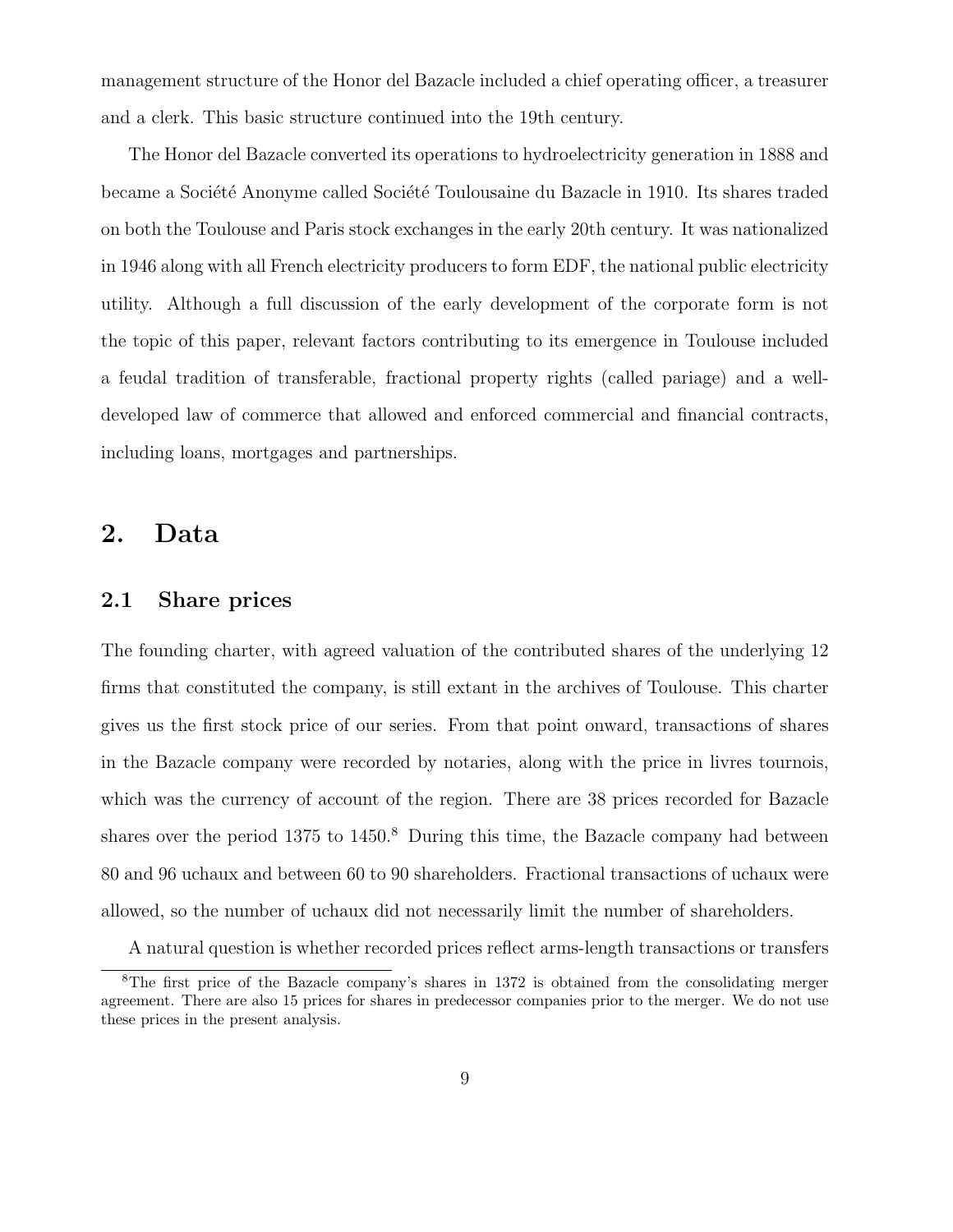among family members at below market rates. An approximate test for this is to examine whether the lowest price per uchau in a given year varies with the median or average price. We find that they do. Another approach is to compare the variation in share prices across similar firms. According to Sicard (1953), the share prices for the Bazacle's major rival firm, the Castel Narbonens, moved roughly together with Bazacle shares during the 1375 to 1450 period, consistent with the hypothesis that prices reflected consistent if not rational economic valuation.

Our data collection effort takes up where earlier data collection left off (i.e., in 1450). However, rather than relying on notarial records of public sales, we use company shareholder registers. The Honor del Bazacle maintained meticulous documentation about distributions to shareholders, but only a few registers from the 15th century were preserved. From the early 16th century onward, the series of registers offers a nearly complete record of share ownership and transfer. Each page of the shareholder account book (i.e., register of partisons) corresponds to one parier (i.e., one shareholder) and indicates the grain received during a given year. When share transactions occurred, a notation in the margin recorded the date, the price and the name of the new parier. This enabled the company to distribute the grain dividend to the appropriate owner.

For the period after 1532, we are able to collect transaction data from a new register (the register of pariers, created by the company to follow the owners of uchaux) that reports not only transactions but also the number of uchaux in each shareholder's account. Each page of the register of pariers corresponds to one shareholder with the name and the number of uchaux he or she owned. Potential successive sales of uchaux are written below his or her name. Fractional ownership of uchaux was common, with, for example, one transaction record for 1/60th of a "demi-uchau" (i.e., 1/120th of a share).

This format was very similar to municipal real estate registers, providing some insight into the analogy recognized by Toulouse citizens of the time between real and financial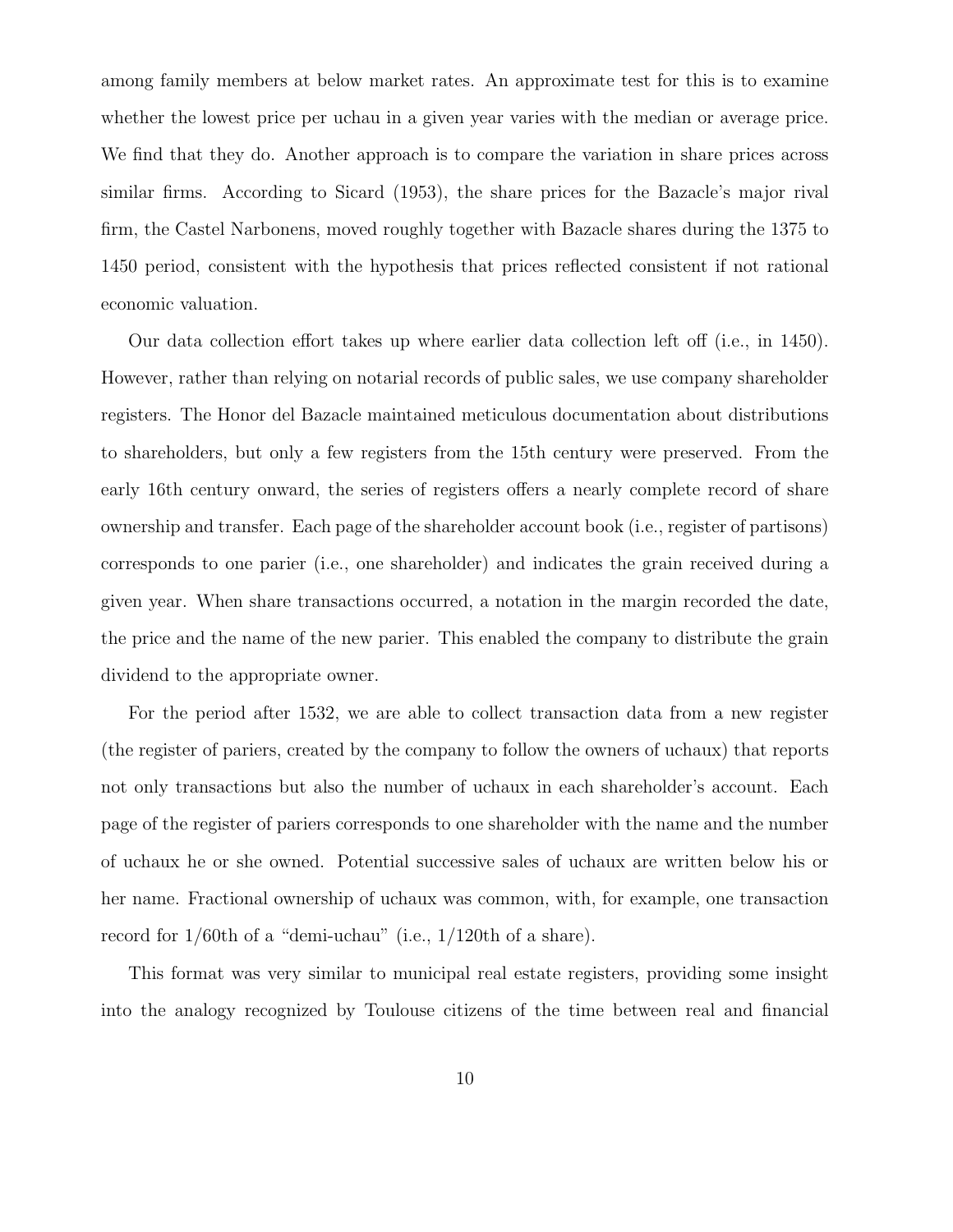property and their corresponding rights to use and enjoyment. Four successive registers of this kind provide transaction data up until 1878. Thus, the system implemented during the Renaissance remained the same until the end of the 19th century. This continuity in financial procedure allows us to presume that the basic definition of share ownership and transactions itself remained stable for a long period of time. Unfortunately, one register is missing for the period 1817-1853.

Fortunately, a last source of prices comes from a tax (of  $1\%$ ) on notary-recorded transactions (called "centième denier") created in 1703. The bureau of Toulouse recorded in an annual register the tax collected indicating the date, contracting parties, nature, object and price of the transaction. This tax still exists and has been called "Droits d'enregistrement" since the Revolution. Most of these registers are available in the archives of the Haute-Garonne. For years without price from others sources, i.e., between 1703 and 1887, we went through the entire registers to find transactions.

After 1887, the local newspaper, "La Dépêche du Midi", provides data from the "Bourse de Toulouse" where the uchaux traded, and we collect price data from this source, although it lacks volume information. In addition, national newspapers and the "Cote Officielle de la Bourse de Paris" reported share prices, since the firm was listed on the Paris stock exchange in 1910. For this last period, we collected the last price of the year that could be identified.

The time series of prices for Honor del Bazacle shares provides a record of equity investment value from the late Middle Ages to the middle of the 20th century. Figure 3 plots the latest available price of each year, in livres tournois and in silver. The gap from 1450 to 1532 is the period between the end of the notarial records studied by Sicard (1953) and Wolff (1954) and the beginning of complete corporate registers. After 1532, the series is nearly continuous. In real terms, share prices remained relatively stable through time.

[Insert Figure 3 here]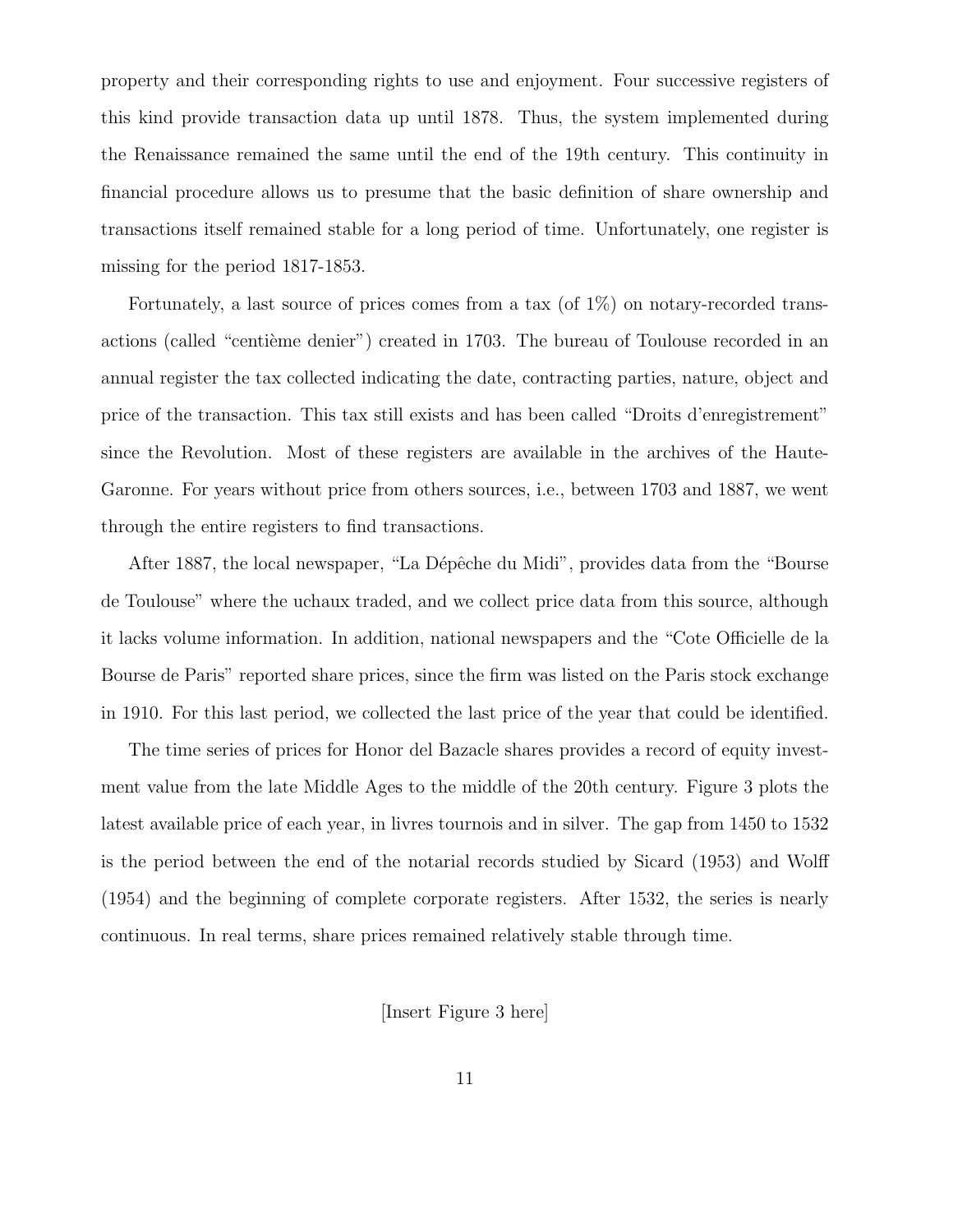Prices and dividends tend to move together. This is an evidence in favor of the fact that share prices reflect information included in dividends. Below, we set up a model with predictable dividends that formally captures this idea.

Most of the low prices for Bazacle shares were associated with the destruction of the mills or of their dam system. Uchaux prices were low after a flood damaged the Bazacle dam in 1638, and 25 pariers failed to pay their talhas. In 1709, ice flows on the Garonne completely destroyed the Bazacle dam. Whereas the price of one uchau typically exceeded the price of 20 tons of wheat, it fell to the price of 0.76 tons of wheat or 878 grams of silver in October, 1709. This crisis caused a high talha, a number of forfeited shares, and eventually led to the purchase of half of the uchaux by an engineer, M. Abeille who recapitalized the firm and restored the mills.

The dam was again destroyed in 1736 and uchaux prices dropped in that year to 7.24 tons of wheat or 3.2 kg of silver. A fire destroyed the mills in 1814 imposing a very high (and the last) talha of 4.5 kg of silver (1,000 francs) leading to another low price of 5.48 tons or 8.1 kg of silver in 1816. Another fire in 1887 resulted in a quasi-bankruptcy and financial restructuring that led to the conversion to electricity generation in the late 1880's. The financial conditions of the nationalization in 1946 explain the last two low figures. In sum, most of the periods of low uchaux prices were associated with natural disasters that destroyed the mills or the milldam.

Figure 4 shows the number of transactions per year. By any modern measure, the turnover is quite low. Prior to 1888, the average number of transactions per year was less than four, and for the period prior to 1532, the average was less than 1. The volume of transactions varies considerably through time, however. For example, the 16th century was a period of relatively high volume, as was the period around the French Revolution. In addition there were a few instances of massive sales. 16.25% of the capital turned over in 1597, 20.50% in 1639, 50% in 1714, and 28.50% in 1738 due to auctions of shares after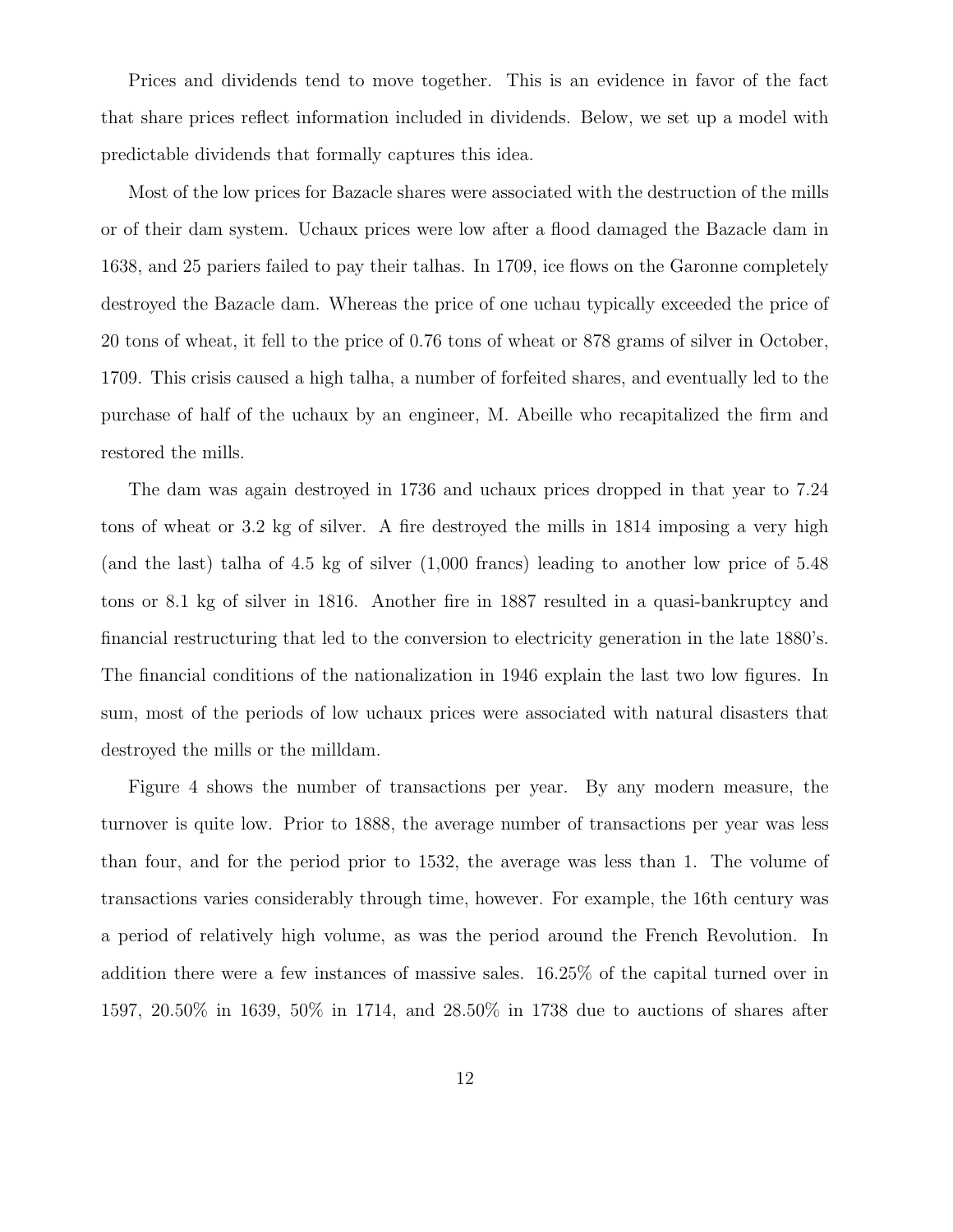non-payment of a high talha. 21.30% turned over in 1791 due to expropriation and resale of clerical and "emigres" holdings.

#### [Insert Figure 4 here]

The low turnover was certainly due, in part, to an unusual transaction tax on new shareholders. A new parier was required to host a dinner for the board of directors and to display at that time the notary act of his purchase. The dinner was likely expensive because the requirement was eventually changed to a fee of 60 livres in  $1731$  – about  $1\%$  of the value of a share at that time. As a comparison, the cost of the notary (for the act and the tax) was 4.4% in the 19th century.

#### 2.1.1 Share outstanding

Despite its very long life, the capital structure of the firm is straightforward to reconstruct. The Appendix reports the history of the firm's outstanding capital. The company started in 1372 with 80 uchaux. As of 1384, 16 new uchaux had been created and exchanged for two mills that remained independent after the initial merger – an early example of a corporate acquisition. The number of uchaux rose from 96 to 100 in 1535 for reasons unclear – perhaps to simply make the accounting easier. When some shares occasionally reverted to the firm due to shareholder surrender, these were immediately auctioned, keeping the shares outstanding constant. Most of the time, when the firm needed new money, a high talha was imposed, instead of new uchaux issued.

The firm raised no significant outside capital from 1535 until 1714 when the number of uchaux increased to 128. A major capital infusion was necessary in order to repair the milldam. After incurring large expenses without resuming operations for years, many pariers defaulted on their talhas, and their uchaux were auctioned. However, these shares failed to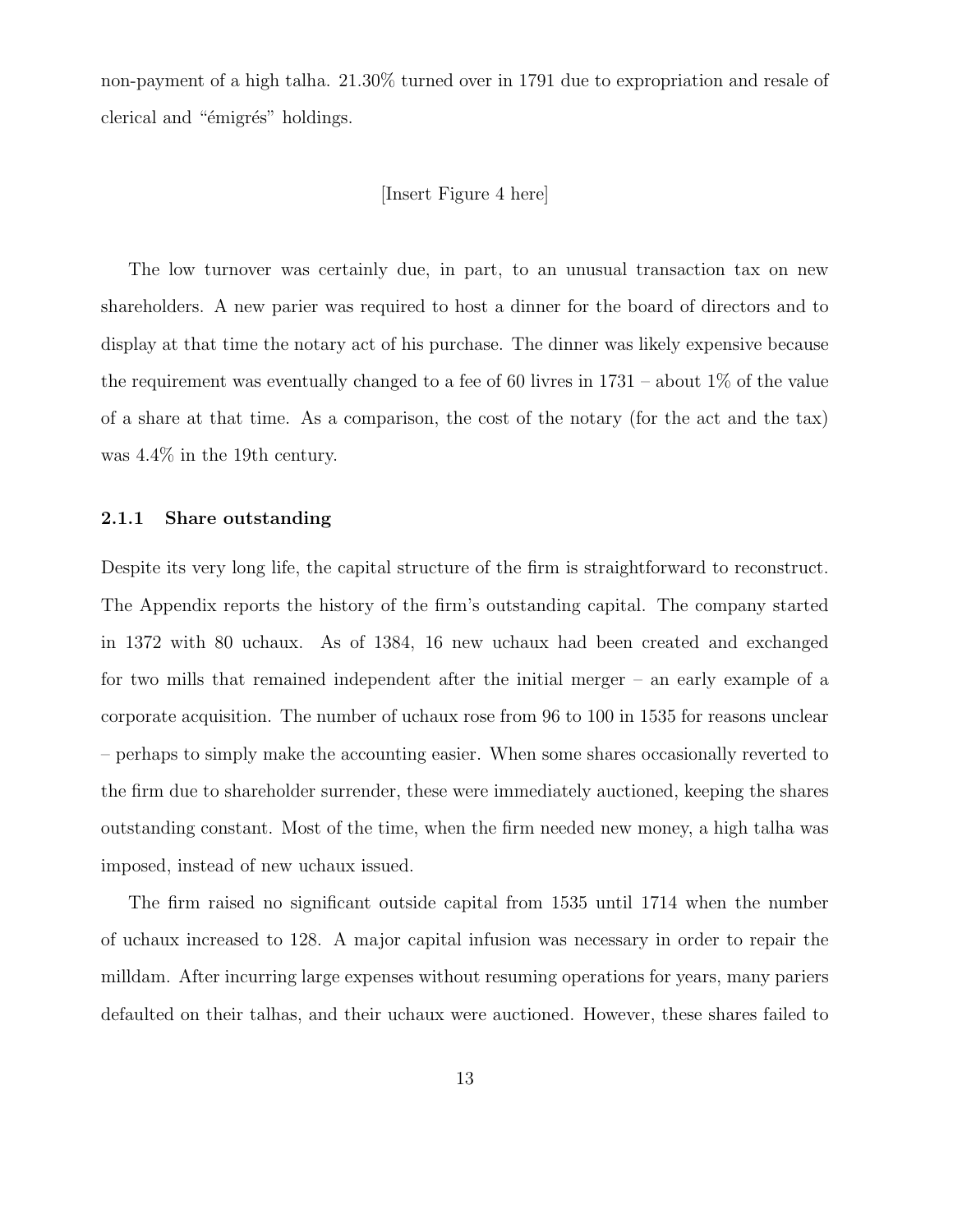find acquirers. At this point, the enterprising engineer, M. Abeille, offered to invest capital to complete the repairs in exchange for half of the equity. As part of the restructuring, 28 new shares were issued. He raised investment capital from Genevan financiers, and the mills resumed operations in 1720 after 12 years of inactivity.

In 1803 (on 9 prairial XI), 8 new uchaux were created and sold to finance repairs. In 1888, following a devastating fire and a strategic reassessment, each uchau was divided into 4 shares. In 1910, the firm merged with the "Société Toulousaine d'Electricité" to create the "Société Toulousaine du Bazacle": each shareholder from the Bazacle received, per share, 70 Francs and 6 shares of the new company. Between 1927 and 1928, the capital of the firm was reorganized (in the form of a merger between different kinds of stocks followed by a split). From that time until the nationalization in 1946, the capital was only affected by a stock issuance in 1943.

### 2.2 Dividends

As discussed above, calculating dividends requires information about the distribution of grain to shareholders, the value of this grain and the annual assessment of the talha. We discuss each of these in turn.

#### 2.2.1 Distribution of grain: Partison

The distribution of grain (the "partison") occurred around 13 times per year on average until 1817, at which point dividends were paid in specie. We collected data from the registers for about 4,000 partisons, beginning in 1439. These registers indicate the quantity of wheat paid to each shareholder during the year.

There are two series of yearly registers of partisons: one series records the partison per day of partison and a second series records the partison per shareholder for purposes of control. For a given year, if one parier did not receive the correct amount, the register mentioned the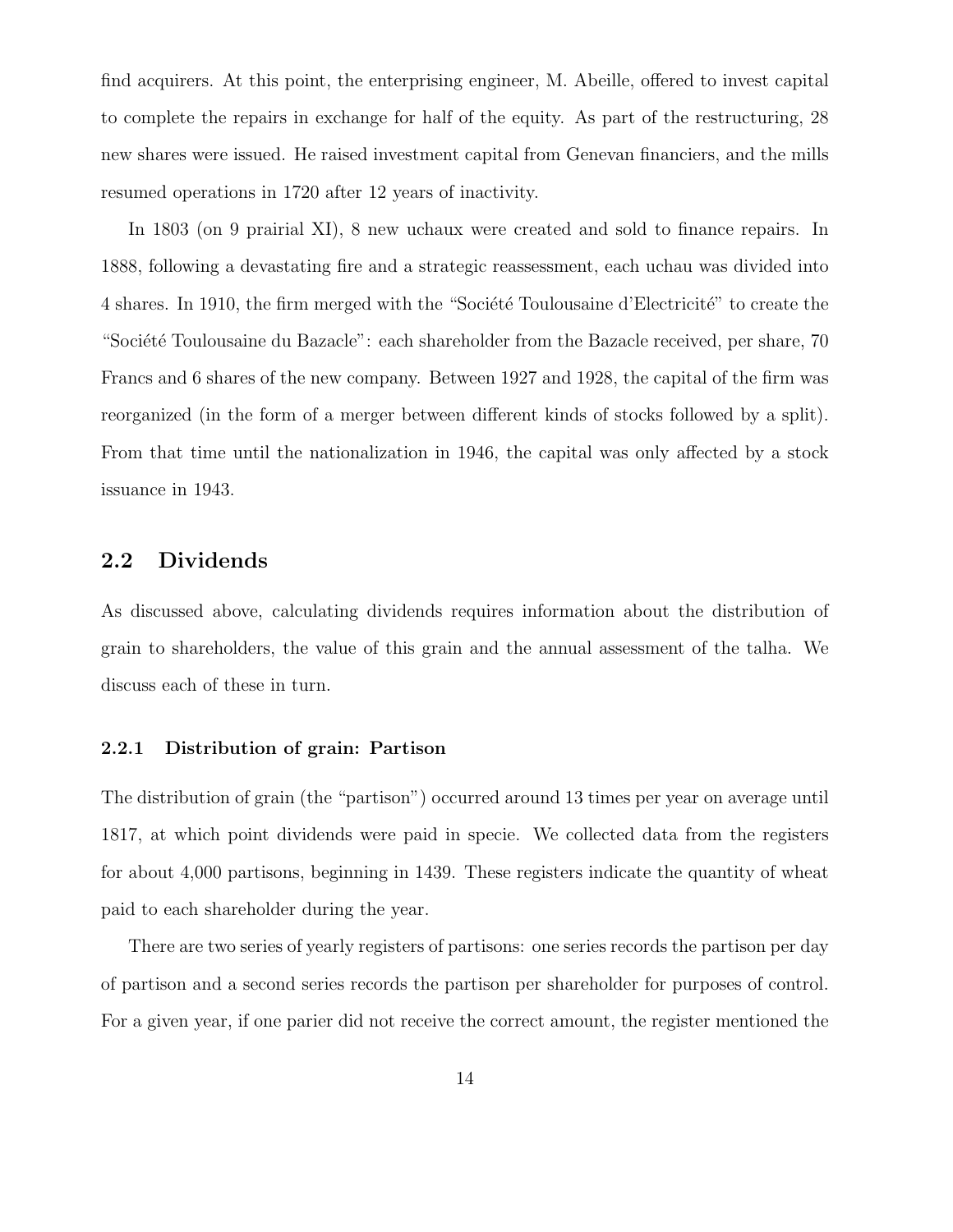quantity that should be reported to the next year to compensate for the missing quantity.

#### 2.2.2 Grain value

Shareholders received the wheat to their account as a result of partisons, and then could readily monetize it through sale, although they could also retain grain for their own use. Indeed, registers of partisons mention the price of wheat on the day of the partison after 1584 and otherwise only on the occasion of a sale of wheat by the firm on behalf of the shareholder to pay the talha.

Before 1584, we obtain data on the monthly price of wheat in Toulouse from Frêche and Frêche (1967) that allows us to convert the dividends into a single unit of account (livres tournois then converted into kg of silver) for purposes of analysis.

### 2.2.3 Talha

Data on the talha, the annual shareholder contribution to expenses, come from three sources: partison registers, registers of the general meetings during which shareholders voted the amount of the talha, and the accounting registers which recorded the monetary transactions of the firm. Talha became less frequent through the 18th century. Instead, some partisons were sold for  $cash - "brulées" - for the benefit of the firm.$ 

The talha was a contribution denominated in livres tournois except during the French Revolution. After February 1796, due to the extreme inflation of paper money during the revolution, the amount of the talha was set as a percentage of the partison. After this date, and despite the return of a strong currency with the 'Franc Germinal" in 1803, the principle of the talha was never reintroduced, except for one last, huge talha in 1814 to repair the mills.

The talha de facto disappeared after 1796 but left a trace in the accounting. Up until 1816, the main revenues of the firm came from the sale of wheat on partison dates. After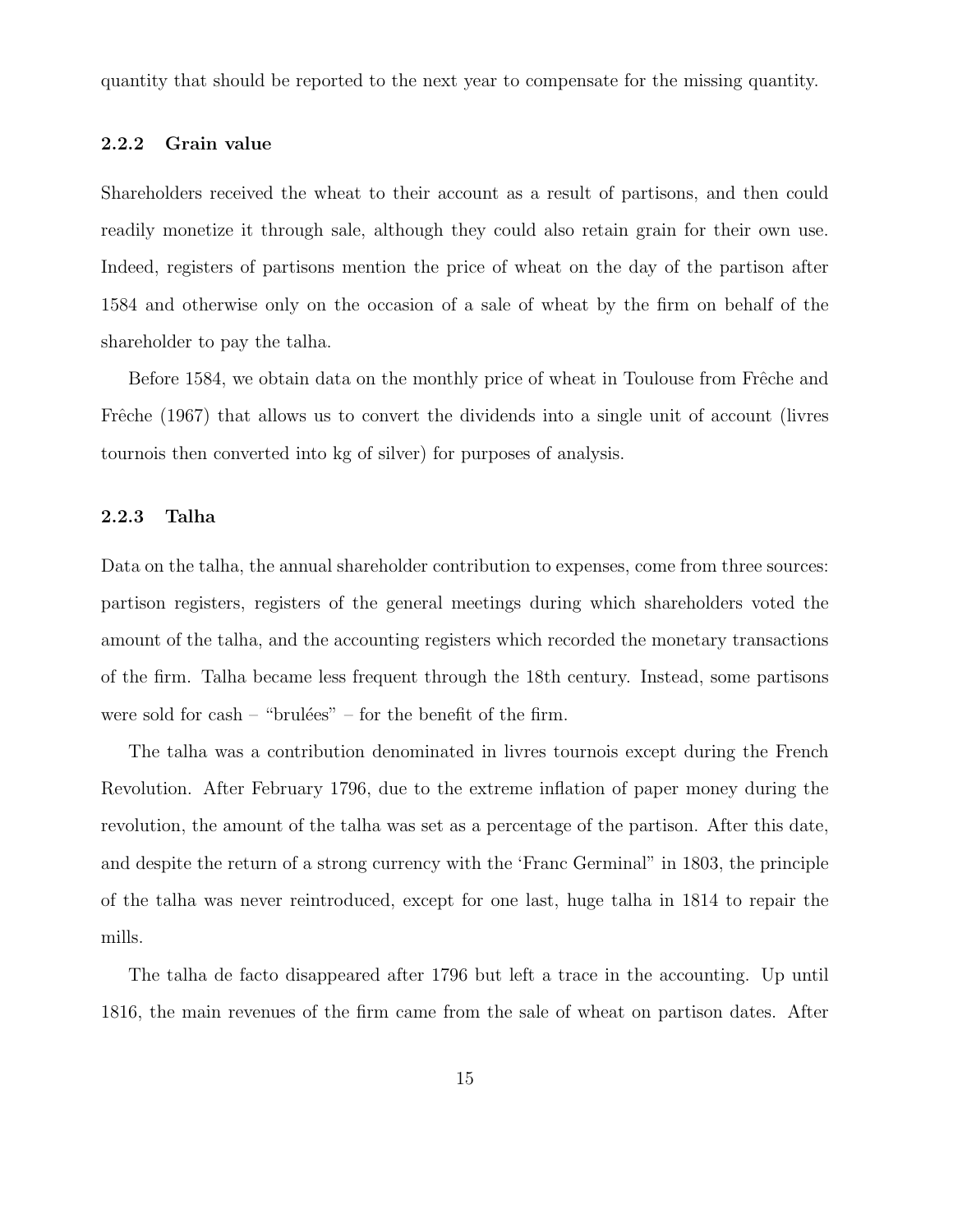these dates, the amount paid to the shareholders appeared as an expense in the accounting of the firm. A standard dividend appeared after 1843, which corresponds to the year of the Bazacle's first modern accounting, ending a system that began in the 14th century.

#### 2.2.4 Net Dividend

For the period before 1816, we calculate the yearly dividend as the value of the partisons during the year minus the amount of the talha for that year. From 1816 to 1843, the dividend was a payment made by the firm to shareholders after operating costs were deducted from revenues. After 1843, the firm distributed a standard dividend. We collect these data from the accounting registers and, after 1887, from various newspapers.

The dividend record is somewhat more complete than the share price transaction record. Only 30 dividend records exist for the entire period 1372-1531, but there is only 1 missing year between 1532 and 1813. There are 33 years of missing dividend information between 1814 and 1887 due to a missing register, and none after this date.

Dividends could of course be negative because we calculate them as the difference between the partisons valued at prevailing wheat prices and the talha payment each year. As explained above, large negative dividends generally corresponded to years in which floods destroyed the mills or the milldam and thus can also be thought of as occasional capital investment in repair.

From an econometric perspective, an important advantage of the annual complete disbursements of profits is that the firm did not smooth dividends, nor did it self-finance from year-to-year using internal cash flows. Figure 3 shows the annual net dividends, expressed in grams of silver in order to adjust for inflation.<sup>9</sup> There are a dozen years in which dividends were negative; in four of these, pariers were required to make net payments equivalent to three to five kilograms of silver per uchau. This allows us to estimate an asset pricing

<sup>&</sup>lt;sup>9</sup>The Appendix gives more information on the expression of dividends and prices in kilograms of silver.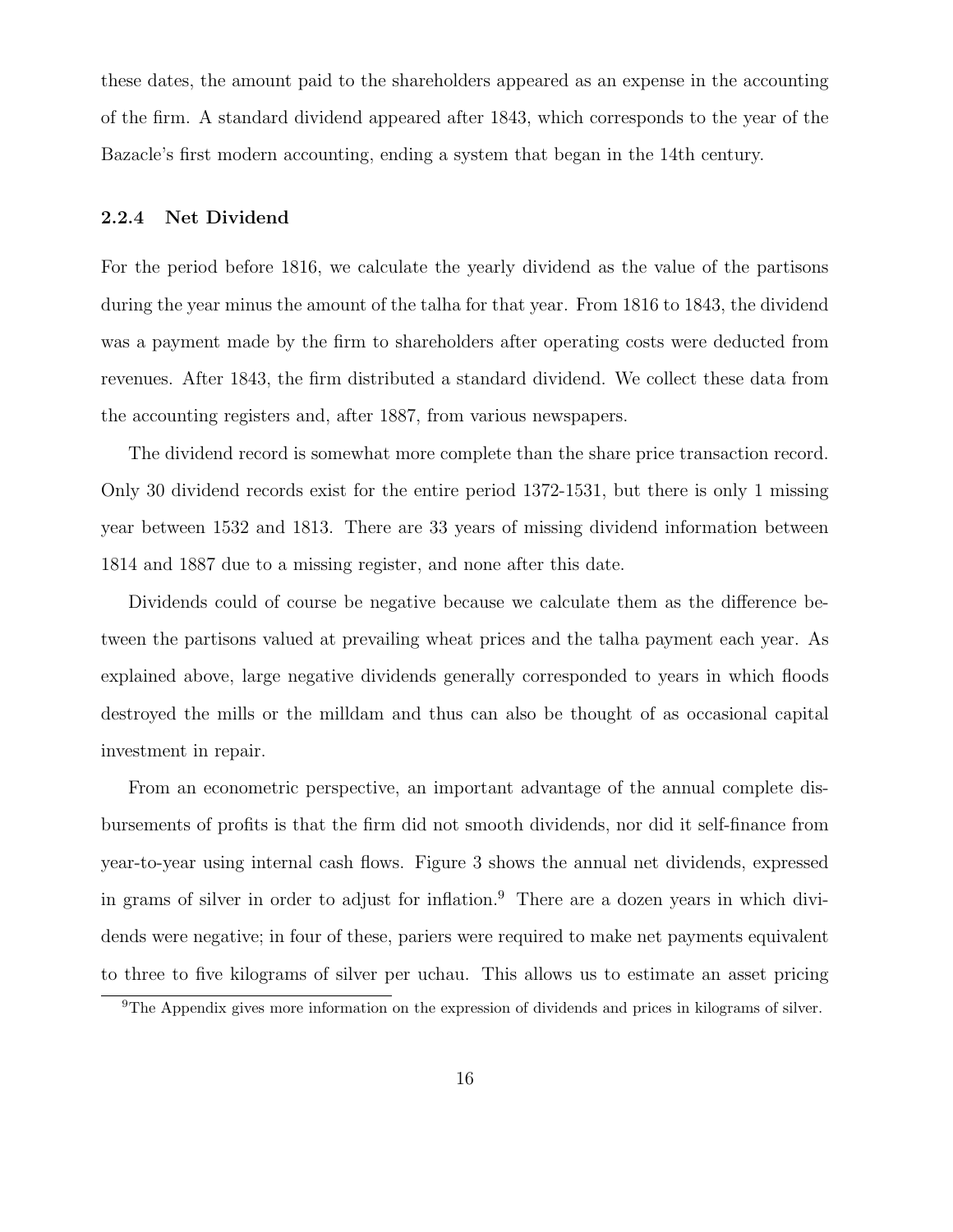model in the absence of managerial dividend smoothing which has long been recognized as an econometrically complicating factor in predictive regressions.

# 2.3 Macroeconomic data

In order to test the link between the pricing of shares and consumption risk, we collected various macroeconomic data. When analyzing the link between asset pricing and macroeconomic conditions, we focus on the period from 1532 to 1815 because this is a period with a fixed business technology and governance, as well as a dividend payment in grain.

A first measure of bad times is the ratio between the price of wheat and the price of rye. Rye is in general less appreciated than wheat and its price is lower than the price of wheat. Moreover, according to historians, rye is an inferior good: in bad times, consumption switches more to rye, and the Wheat/Rye price ratio decreases towards one.<sup>10</sup> We compute the yearly average of the monthly ratio between the prices of wheat and rye. Moreover, to capture uncertainty surrounding consumption, we compute the yearly volatility of the monthly Wheat/Rye price ratio. Wheat and rye constitute an important part of consumption for the time period between 1532 and 1815.

We also gather evidence on general political, social and economic events such as wars, famines, riots, and plague epidemics. We collected this evidence from various sources and restrict our attention to events in the Toulouse region.<sup>11</sup> Our long-term time-series with significant and severe macroeconomic variations is ideal to explore the hypotheses articulated by Rietz (1988) and Barro (2006).

As a control variable, we finally collected data on major damages that devastated the Bazacle mills or milldam. These are micro-events but could also be associated with the general consumption situation in Toulouse since the Bazacle company's mills were the largest

 $10$ See for example Labrousse (1933) and Baulant (1968).

<sup>&</sup>lt;sup>11</sup>The sources include Schneider (1989), Rives (1969), Dom Devic and Dom Vaissète (1745), Dularier (1876), Raynal (1759), and Roucaud (1919).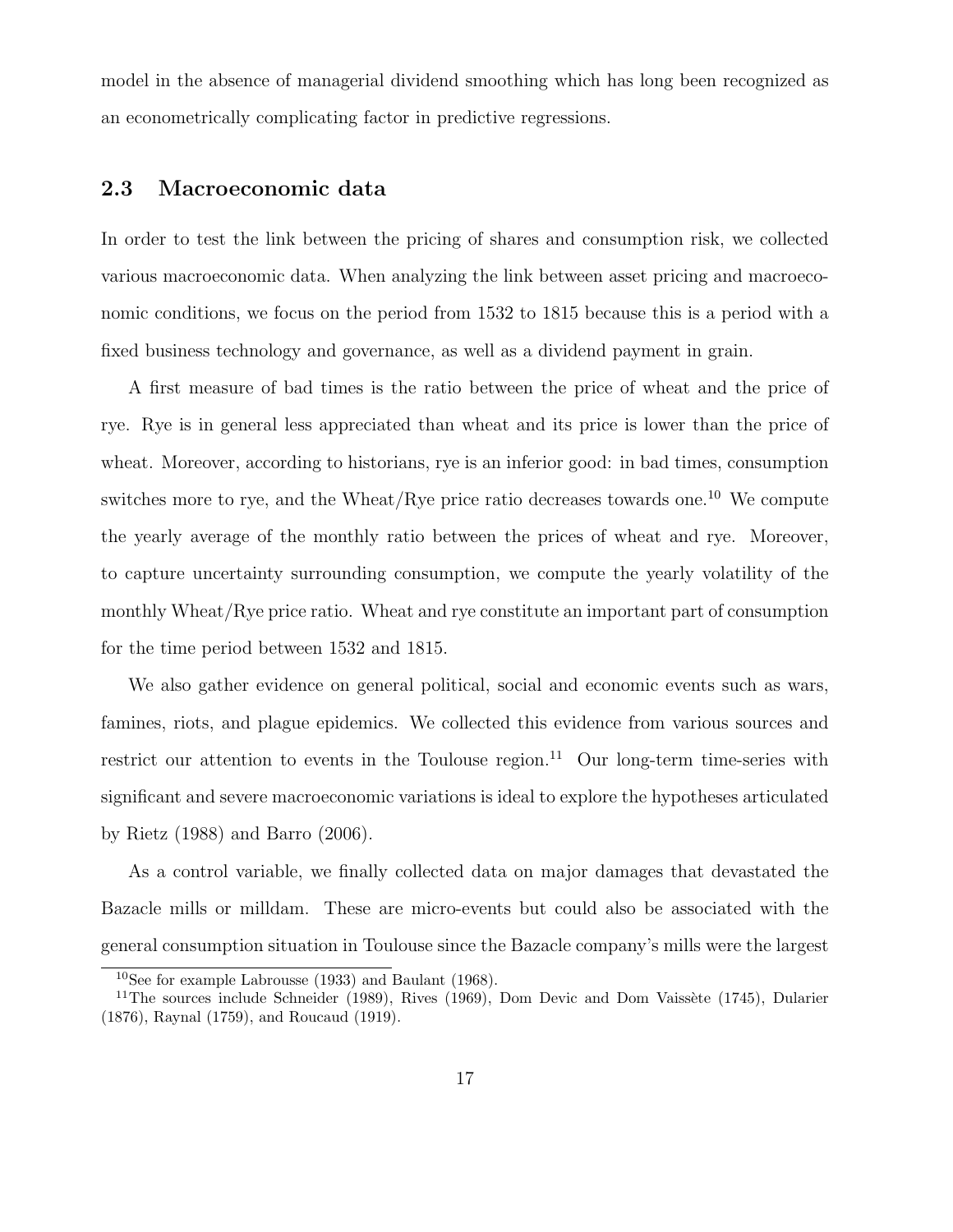in the Toulouse region and the suspension of their activity could have significantly affected consumption and the general economy in Toulouse.

## 2.4 Descriptive statistics

Table 1 reports summary statistics about the annual returns on Bazacle shares. Statistics are computed using the price closest to the end of each calendar year. We use data in kilograms of silver to neutralize the effect of monetary inflation. Prices and dividends are missing for various years. For capital appreciation returns, we only use years for which prior and current year prices exist. For income returns, we require the dividend from the current year and a price from the previous year. We present statistics for the full sample as well as for various sub-periods, the Middle-Ages from 1371 up to 1531 (for which we do not have a lot of data), the milling activity period from 1532 to 1887 (for which we have plenty of data), and the electricity period from 1888 up to 1946.

#### [Insert Table 1 here]

We are able to calculate the dividend yield for 327 years in the full sample. The average dividend yield over this entire period from 1372 to 1946 is around 5%. This holds for all the time periods we consider, suggesting stability in income return over centuries. The standard deviation is around 7% over the full sample period indicating that important fluctuations in the dividend yield were not unusual.

Figure 5 shows the time series of the dividend yield per share. The interruption around the dam destruction and repair in the early 18th century and the period before conversion to electricity production at the end of the 19th century are the only two major periods over which dividend yields were zero. Most of the other gaps are due to missing data. The series is also clearly stationary over the long run. Prices seem to adjust to different levels of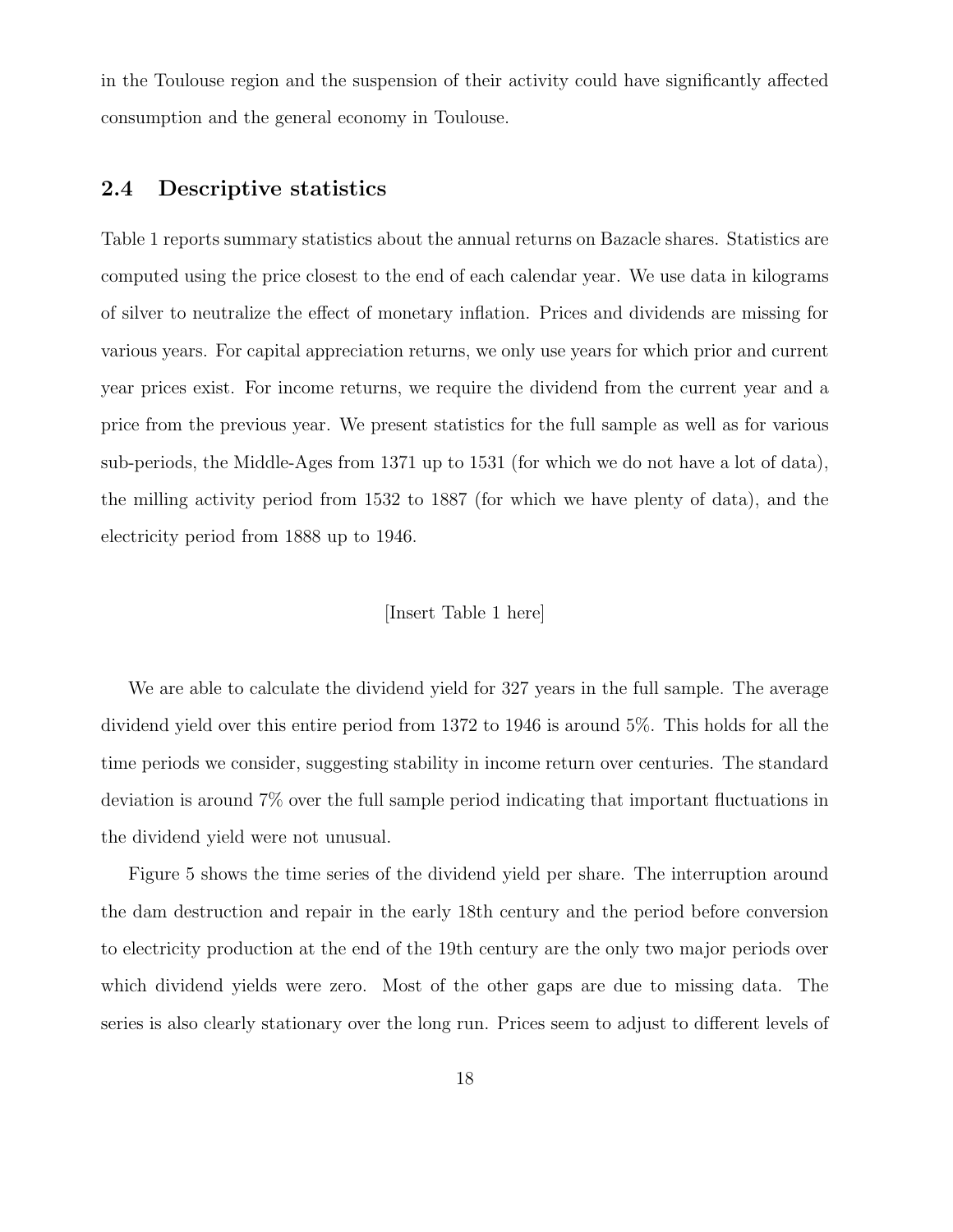(expected) dividends. We give a closer look at this issue in the next sections. For example, real dividends exceeded 1,000 grams of silver in the 16th century and were considerably less than that in the 18th century, however yields in the two periods were not dramatically different.

### [Insert Figure 5 here]

Over the periods from 1532-1888 and from 1889-1946, the average annual real capital gains were 18% and 6%, respectively. The geometric means of the capital gain (not reported here) were negative from 1372 to 1946 and this is also the case for all the sub-periods we consider. Such a near-zero long term capital gain is consistent with the dividend policy of the firm for much of its history – to pay out all earnings.<sup>12</sup> A real price appreciation close to zero is consistent with the fact that prices appear to be stationary. The difference between the low compound growth rate and the high arithmetic mean of the capital appreciation series is consistent with a a log-normal distribution with high volatility.

The volatility of annual capital appreciation series, ranged between 58% and 134% per annum after 1532. Such high levels of price uncertainty however would not be particularly unusual in the context of modern equity volatility. The highest volatility was experienced in the earlier period, 1532-1888, which also witnessed several major disasters.

# 3. Asset pricing model

This section adapts the standard asset pricing model to the specificities of the Bazacle company. In particular, unreported Phillips-Perron tests do not reject stationarity of the dividend and price processes. Moreover, dividends can be negative. We will thus seek to derive equilibrium share prices rather than rates of return.

<sup>&</sup>lt;sup>12</sup>This was also the norm for stocks in other markets during the 19th century; see Goetzmann, Ibbotson and Peng (2001).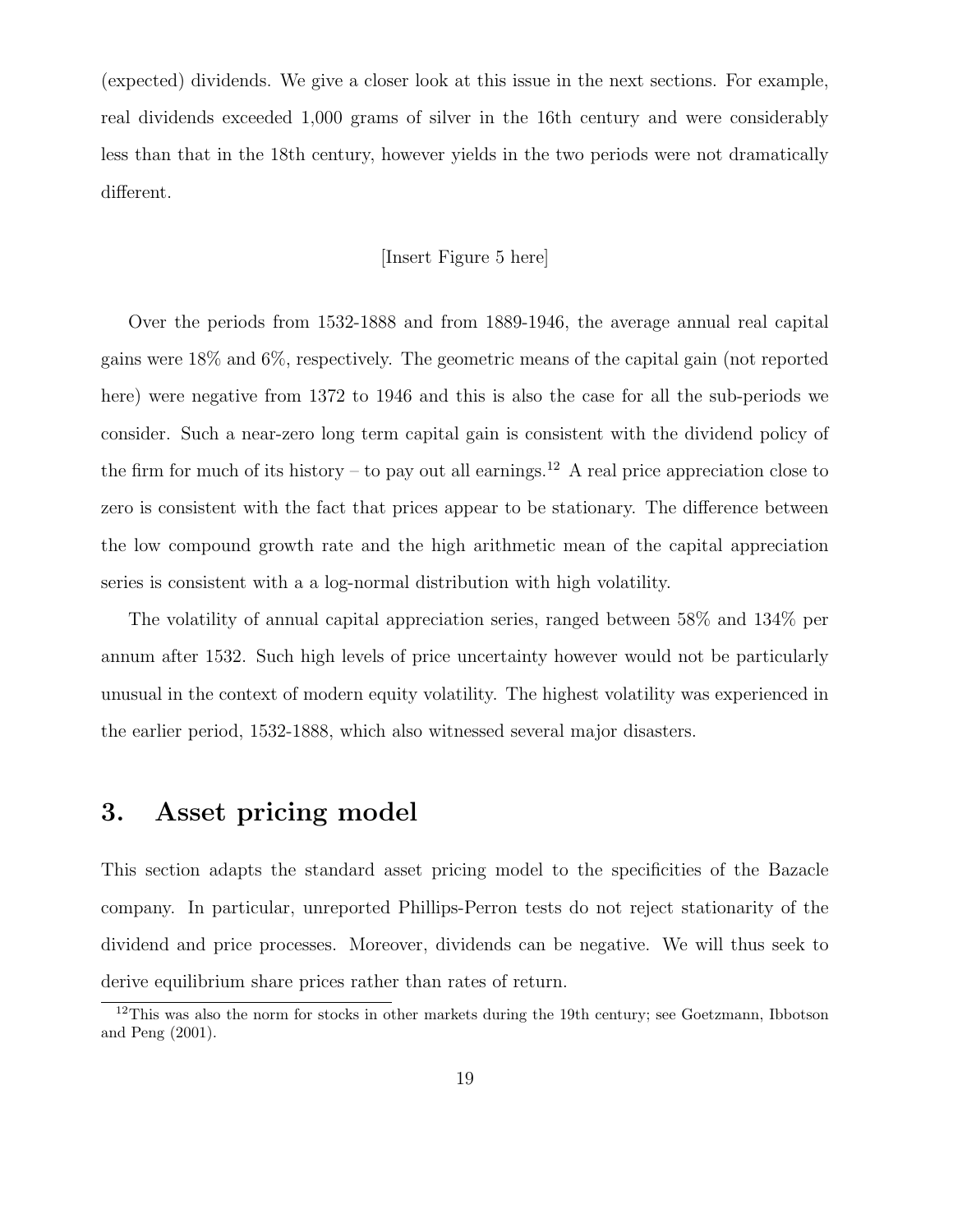We start with the basic pricing formula that derives from an investor's first-order condition when maximizing expected utility from inter-temporal consumption (see, for example, Cochrane (2005)):

$$
P_t = \mathbb{E}_t \left[ M_{t+1} \left( D_{t+1} + P_{t+1} \right) \right]. \tag{3.1}
$$

 $M_{t+1}$  is the stochastic discount factor at date  $t+1$ . It is a random variable that represents bad times coming at date  $t + 1$ .  $D_{t+1}$  is the dividend distributed at date  $t + 1$ .  $P_{t+1}$  is the post-dividend share price at date  $t + 1$ .

We now give more structure to this equation. To capture the stationarity of the dividend process, we assume that dividends follow an  $ARMA(1,1)$  process:<sup>13</sup>

$$
D_{t+1} = \alpha + \beta D_t + \gamma \epsilon_t^D + \epsilon_{t+1}^D,
$$
\n(3.2)

with  $\mathbb{E}(\epsilon_{t+1}^D) = \mathbb{E}_t(\epsilon_{t+1}^D) = 0.$ 

We model the time varying stochastic discount factor as:

$$
M_{t+1} = \frac{1}{1+r} \left( 1 + \epsilon_{t+1}^{M} \right), \tag{3.3}
$$

with  $\mathbb{E}(\epsilon_{t+1}^M) = \mathbb{E}_t(\epsilon_{t+1}^M) = 0$ . The variable r represents the risk-free rate of return.

Define the risk correction as  $\pi_t = -\mathbb{C}ov_t(\epsilon_{t+1}^M, \epsilon_{t+1}^D)$ . We assume that:

$$
\hat{\pi}_t = \pi_t - \mathbb{E}(\pi_t) = \delta \hat{\pi}_{t-1} + \epsilon_t^{\pi},\tag{3.4}
$$

with  $\mathbb{E}(\epsilon_t^{\pi}) = \mathbb{E}_{t-1}(\epsilon_t^{\pi}) = \mathbb{C}ov_t(\epsilon_{t+1}^M, \epsilon_{t+1}^{\pi}) = 0.$ 

We now have enough structure to solve explicitly for the share price. To do so, we start

 $13$ Unreported tests based on the Akaike Information Criterion suggest that an ARMA(1,1) model provides the best description of our dividend data, in the class of ARMA models. This echoes the findings of Yang, Koo and Wilson (1992), who find that an ARMA(1,1) model is a good fit for wheat yields (the grain milled by the Bazacle company), and of Bessler (1980), who tests subjective farmer beliefs about the inter-temporal crop yield variation with an ARIMA model and finds reasonable beliefs about time-series model parameters.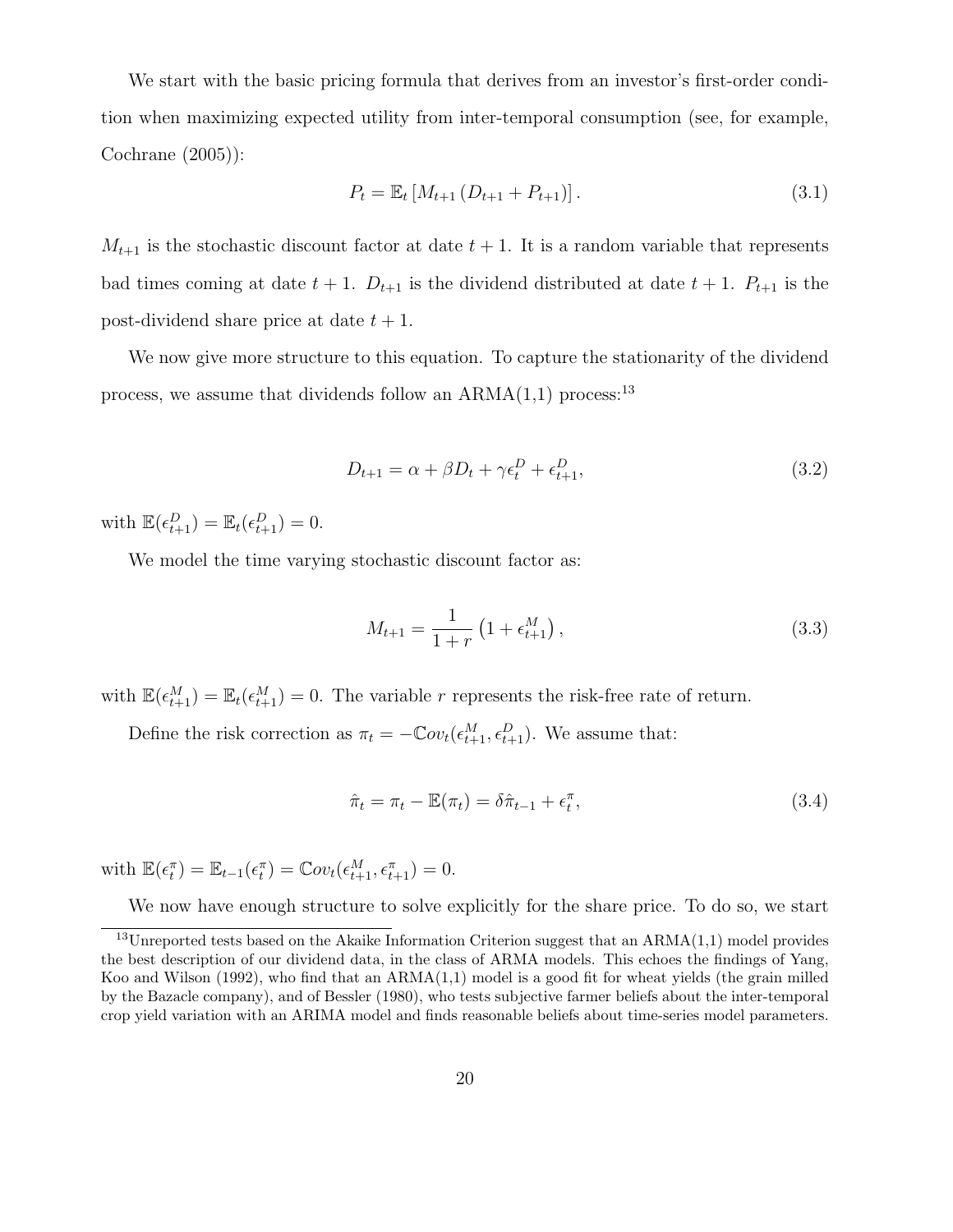with the pricing conjecture:

$$
P_t = a + bD_t + c\epsilon_t^D - d\hat{\pi}_t. \tag{3.5}
$$

According to this conjecture, the share price depends on:

- the current dividend and dividend shock because these variables allow to predict future dividends;
- a risk correction that compensates investors for consumption risk.

We plug the above pricing conjecture taken at date  $t + 1$  into Equation 3.1 to obtain:

$$
P_t = \mathbb{E}_t \left[ M_{t+1} \left( a + (b+1) D_{t+1} + c \epsilon_{t+1}^D - d \hat{\pi}_{t+1} \right) \right].
$$

We rewrite this expression as a function of date-t variables by using Equations 3.2 and 3.3. Rearranging yields:

$$
P_{t} = \frac{a + (b + 1)\alpha - (b + c + 1)\mathbb{E}(\pi_{t})}{1 + r} + \frac{(b + 1)\beta}{1 + r}D_{t} + \frac{(b + 1)\gamma}{1 + r}\epsilon_{t}^{D} - \frac{(b + c + d\delta + 1)\gamma}{1 + r}\hat{\pi}_{t}.
$$
\n(3.6)

This equation indicates that the pricing conjecture given by Equation 3.5 is satisfied. Moreover, after identification of Equations 3.6 and 3.5 term by term, we solve for the underlying parameters values:

$$
a = \frac{1+r}{1+r-\beta} \frac{\alpha}{r} - \frac{1+r+\gamma}{1+r-\beta} \frac{\mathbb{E}(\pi_t)}{r},\tag{3.7}
$$

$$
b = \frac{\beta}{1 + r - \beta},\tag{3.8}
$$

$$
c = \frac{\gamma}{1 + r - \beta},\tag{3.9}
$$

$$
d = \frac{1 + r + \gamma}{(1 + r - \beta)(1 + r - \delta)}.
$$
\n(3.10)

These parameters indicate how share prices respond to the expected level of dividends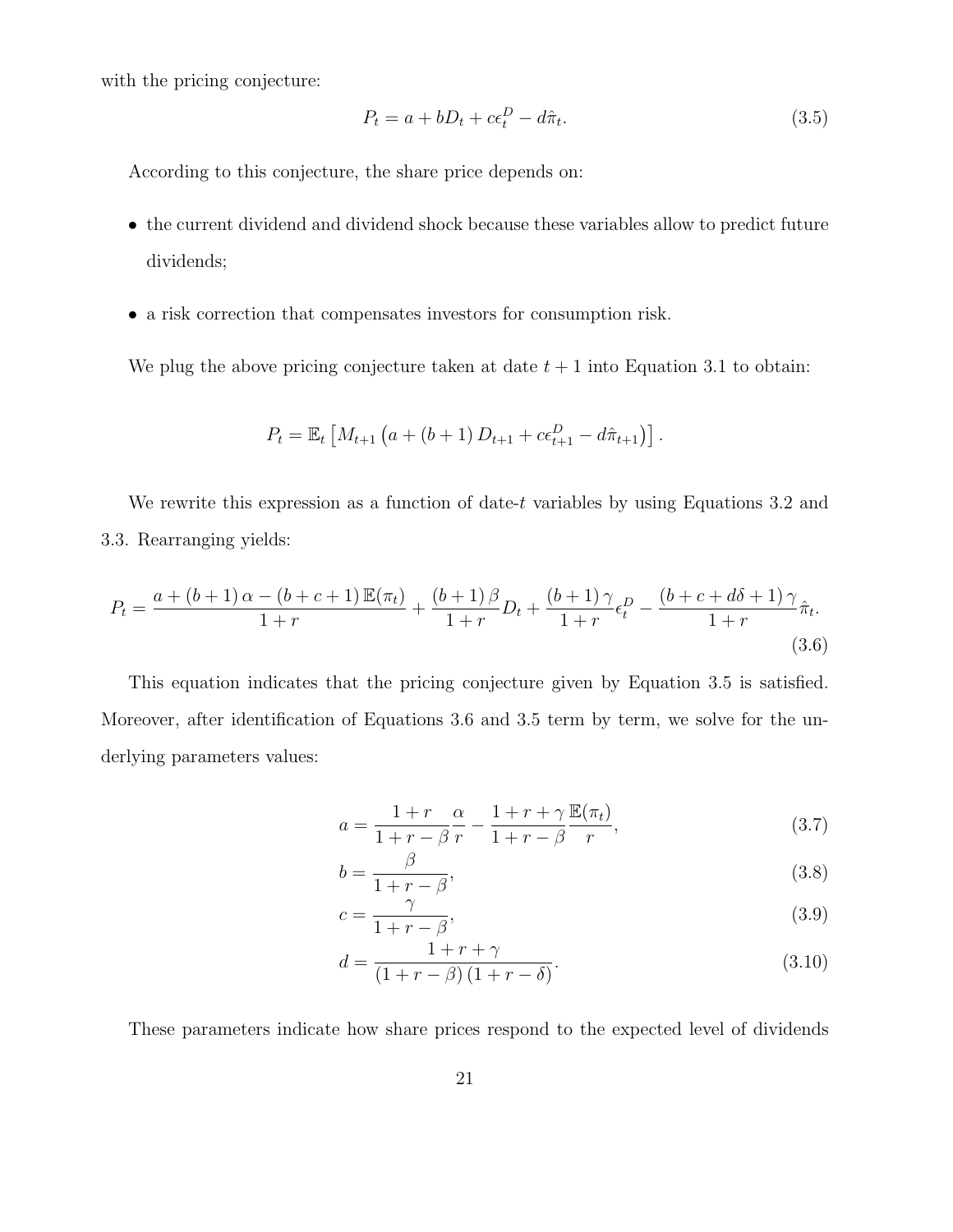and of risk correction (parameter a), to the current dividend and dividend shock (parameters b and c), and to the current level of risk correction required by investors (parameter  $d$ ).

# 4. Econometric methodology

This section discusses how we identify and estimate the deep parameters of our asset pricing model. It also indicates how we can test the model by using various overidentifying restrictions.

### 4.1 Identification and estimation method

It is straightforward to see that parameters  $\alpha$ ,  $\beta$ , and  $\gamma$  are directly identified using the estimation of Equation 3.2 on dividend data. This estimation also yields an estimate of the process  $\{\epsilon_t^D\}$ . We estimate the ARMA(1,1) process given by Equation 3.2 by maximum likelihood.

Estimating Equation 3.5, using price and dividend data and the estimates of the dividend shocks, enables to identify parameters a, b, and c. Since both d and the variance of  $\epsilon_t^{\pi}$  are associated multiplicatively, we cannot directly identify them separately. However, we can identify  $\delta$ , the autoregressive coefficient of the process  $\hat{\pi}_t$ , as the autocorrelation between the residuals of the regression of  $P_t$  on  $D_t$  and  $\epsilon_t^D$ . The GLS regression given by Equation 3.5 is estimated by maximum likelihood. The parameter  $d$  is identified thanks to Equation 3.10. We can then identified the variance of  $\epsilon_t^{\pi}$ .

The last parameter that we can identify is the average risk correction,  $\mathbb{E}(\pi_t)$ . We do so by plugging in Equation 3.7 the parameter r extracted from Equations 3.8 or 3.9 as well as the parameters estimated thanks to Equation 3.2. We obtain the following formula:

$$
\mathbb{E}(\pi_t) = \frac{(1+r)\alpha - ar(1+r-\beta)}{1+r+\gamma}.
$$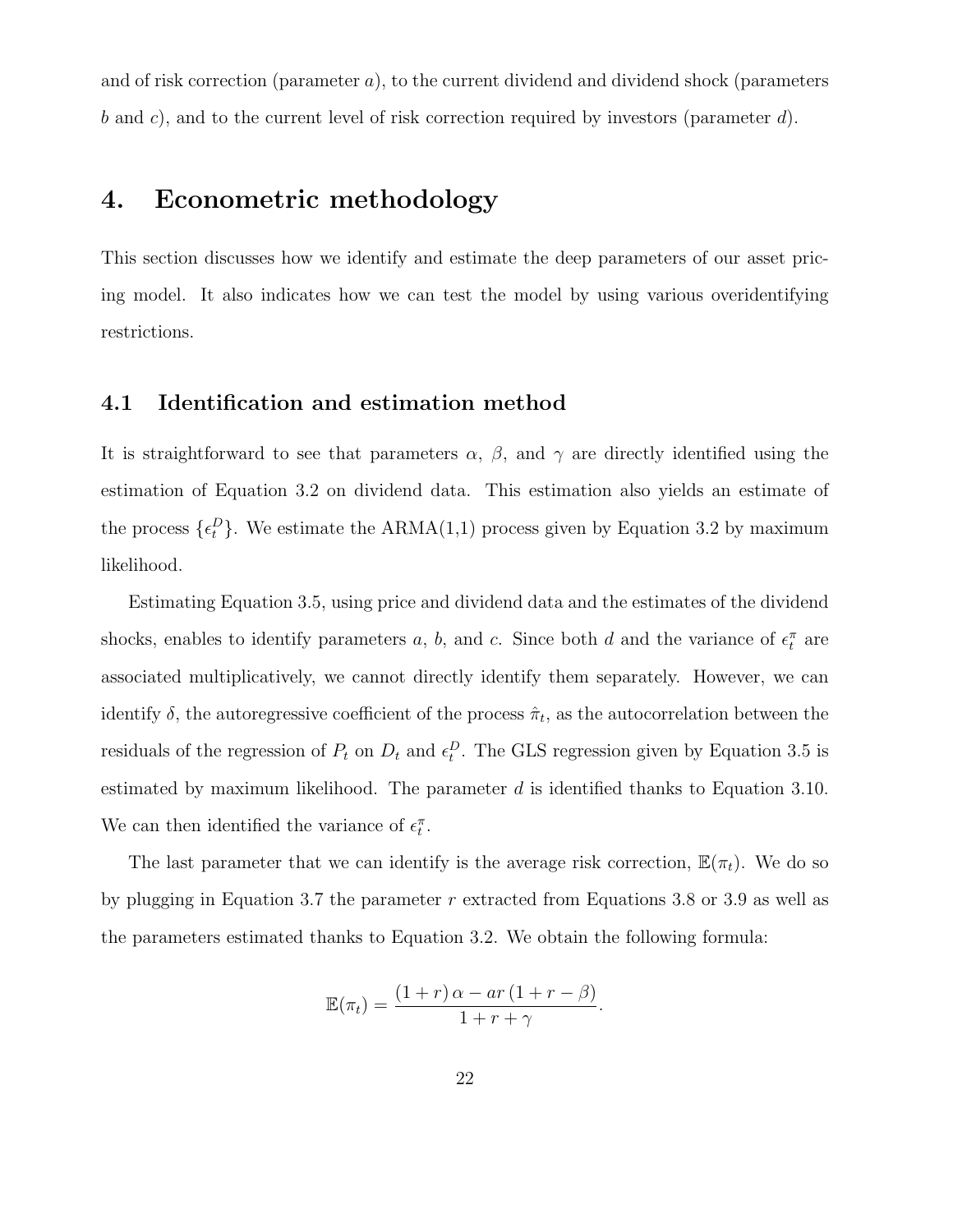To evaluate the statistical significance of our parameters' estimations, p-values are based on standard errors computed with the delta method.

# 4.2 Overidentifying restrictions

The risk-free rate is determined by two formulae, Equations 3.8 and 3.9. Combining these two equations, we obtain a first overidentifying restriction:

$$
\frac{\beta}{b} - \frac{\gamma}{c} = 0. \tag{4.11}
$$

Provided that both the dividend and price processes are stationary, the unconditional expectation of dividends,  $\mathbb{E}(D_t)$ , is also determined by two different formula, Equations 3.2 and 3.5. Combining these two equations, we obtain a second overidentifying restriction:

$$
\frac{\alpha}{1-\beta} - \frac{\mathbb{E}(P_t) - a}{b} = 0.
$$
\n(4.12)

We build confidence intervals for the left-hand side of these two overidentifying restrictions via the delta method. This enables us to test whether the asset pricing model is or not rejected by the data.

# 5. Empirical results

We first focus on the estimation of the dividend process and then proceed to study the pricing of the Bazacle shares. Finally, we relate the risk correction embedded in share prices to various macroeconomic variables representing bad times.

We use several sample periods to gauge the robustness of the results. Our analysis starts in 1441 which is the first year for which we could collect both a price and a dividend observation. The full sample period is interesting because it is the longest time series that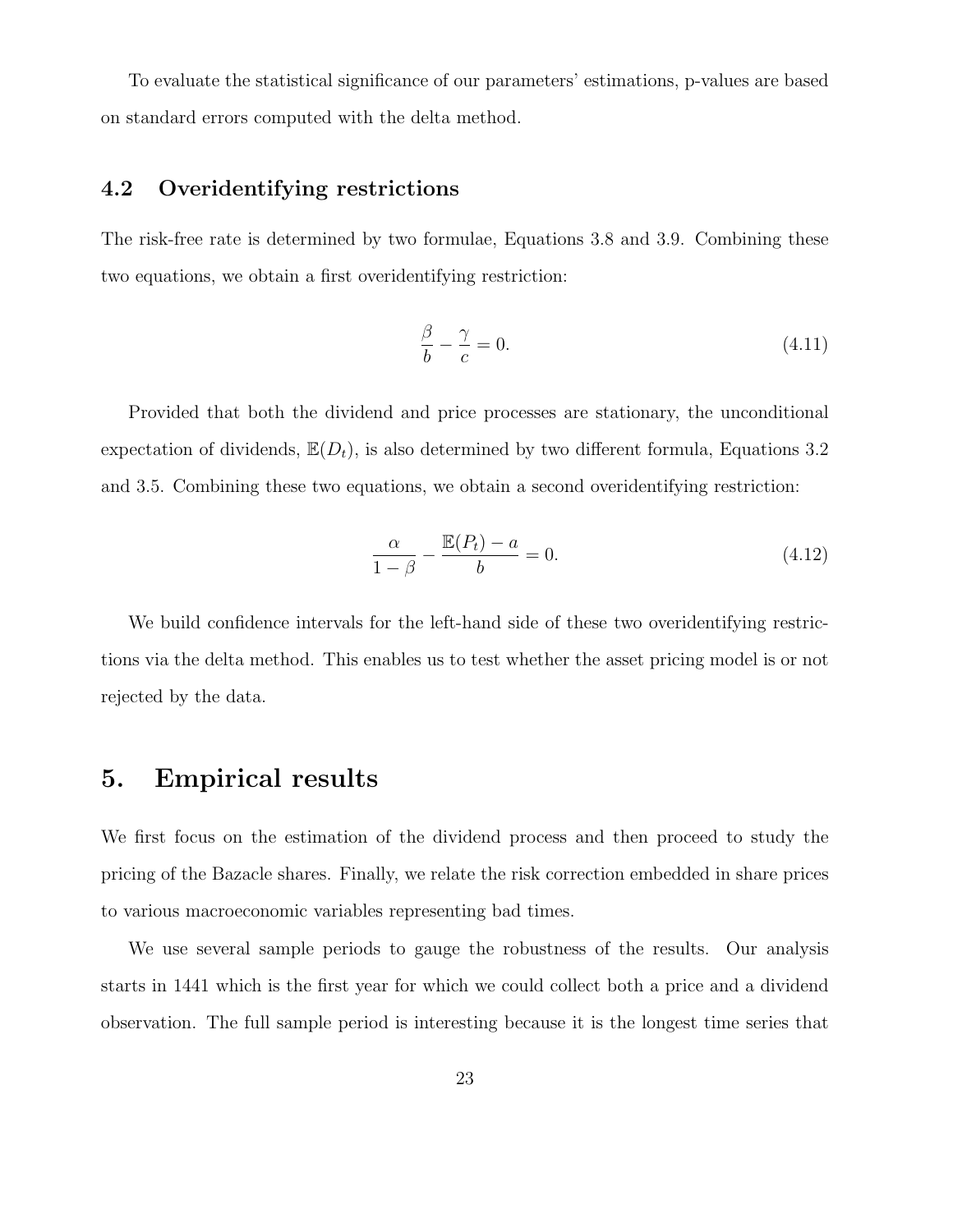we could gather, from 1441 to 1946. Another interesting sample period ranges from 1532 to 1815 because it is a time in which there was no change in the business activity nor in the governance of the Bazacle company. For simplicity, missing values are linearly interpolated. This is not a major concern since, after 1532, we have very few missing data and the results are robust across time periods.

### 5.1 Dividend process

The results of Equation 3.2's estimation on dividend data are presented in Table 2. As mentioned above, unreported Phillips-Perron tests indicate that we cannot reject the hypothesis that the dividend process is stationary. This is in line with the stable business model of the Bazacle company based on the normally predictable force of the river and the regular seasonal crop yields brought to the mill. Some shocks are also present due to changes in the price of wheat and to occurrences of major damages, for example.

### [Insert Table 2 here]

We then fit an  $ARMA(1,1)$  model to the dividend series that we collected. The estimation indicates that the dividend process is persistent. The parameter  $\beta$  is indeed positive and close to 1 in all the sample periods considered. Dividend shocks appear to revert: the parameter  $\gamma$  is indeed negative. But this reversal does not cancel the persistence: overall, the sum of the parameters is significantly positive. This indicates that there is predictability in the dividend process. The next subsection tests whether share prices accurately reflect this predictability.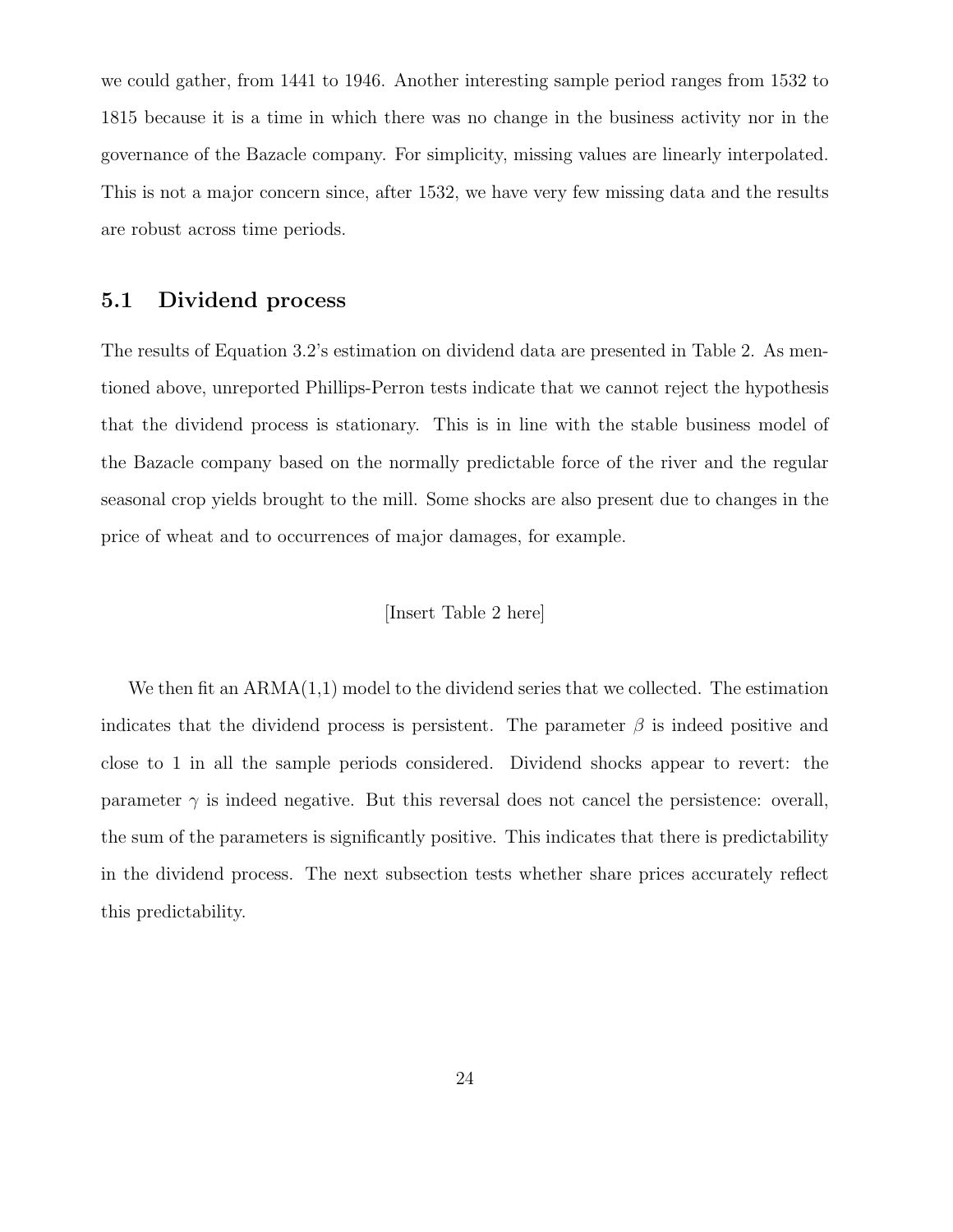### 5.2 Share prices

We use share prices, dividends and the dividend shocks extracted above to estimate the pricing Equation 3.5.<sup>14</sup> The GLS regression that it describes is estimated via maximum likelihood. The results are in Table 3.

### [Insert Table 3 here]

The coefficients b and c are significant, indicating that share prices incorporate some information from dividends and dividend shocks. Moreover, the signs of the coefficients, positive for b and negative for c, are in line with the asset pricing model's predictions: Equations 3.8 and 3.9 predict that, provided that the denominator is positive, the signs of b and c should be the same as the signs of  $\beta$  and  $\gamma$ , respectively. This is exactly what we find in the data. This provides us with a first indication that asset pricing theory is useful to qualitatively understand our data.

Based on the estimates presented in Table 3, we can estimate what proportion of share price variations are due to changes in expectations of future dividends. This is in spirit of the seminal analyses of Shiller (1981) and Leroy and Porter (1981). Taking the variance of the price as given in Equation 3.5 indicates that the proportion of price volatility associated with variation in dividends and dividend shocks is:  $\frac{b^2 \text{Var}(D_t) + c^2 \text{Var}(\epsilon_t^D)}{\text{Var}(D_t)}$  $\frac{D_t + c^2 \operatorname{Var}(\epsilon_t)}{\operatorname{Var}(P_t)}$ . This proportion is indicated in Table 3 under the title pseudo- $R^2$ .

The proportion of price variations explained by changes in expectations of future dividends ranges from 15% to 43%. This result is in line with recent conclusions from the empirical asset pricing literature. Chen (2009) uses data on the aggregate US stock market and shows that dividend-price ratio changes predict future dividends over the period ranging

<sup>&</sup>lt;sup>14</sup>As mentioned above, unreported Phillips-Perron tests indicate that we cannot reject the hypothesis that the price process is stationary.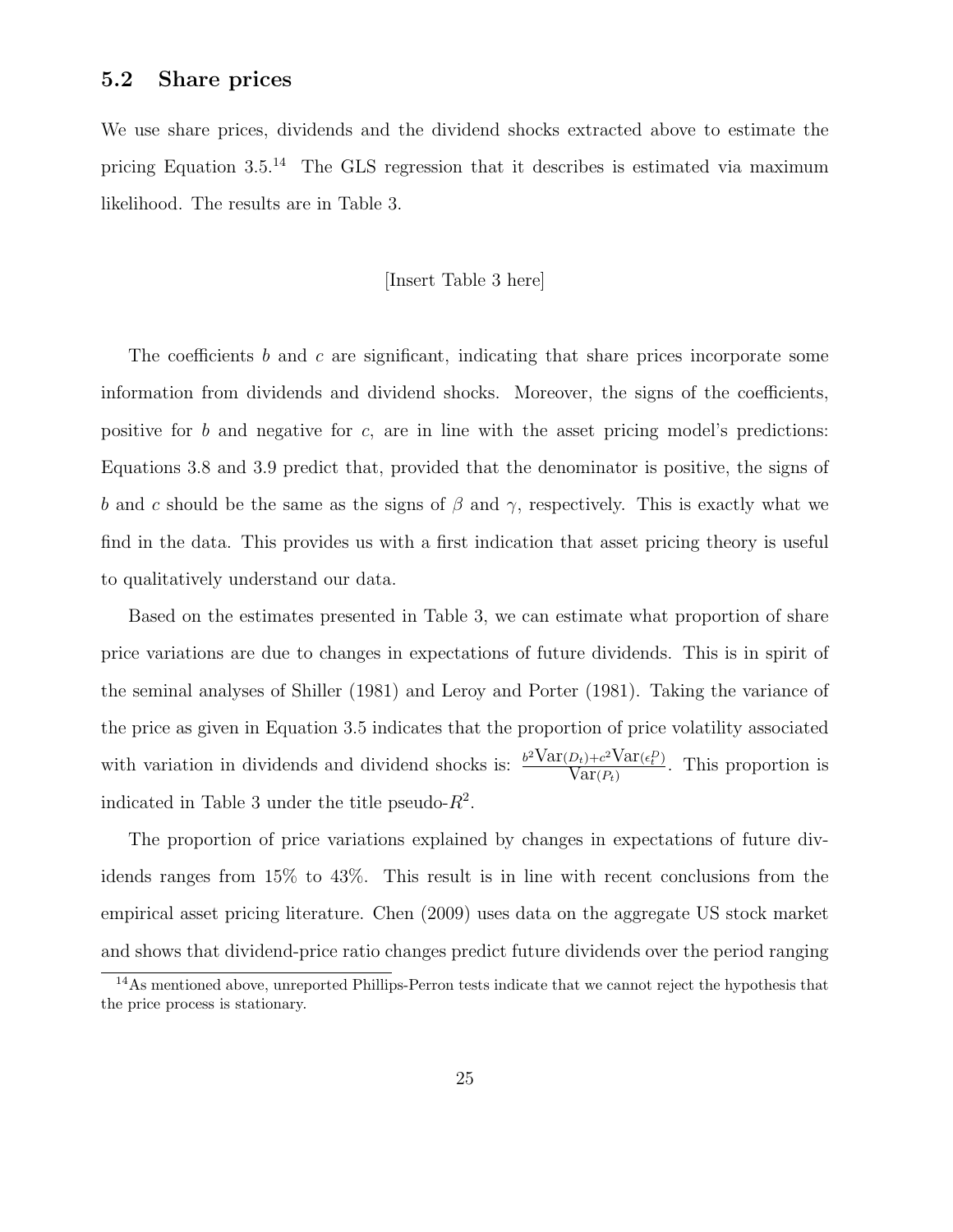from 1872 to World War II. Such predictability disappears in the second part of the twentieth century, possibly because of the tendency to smooth dividends.

Moreover, Chen, Da, and Priestley (2012) use data from 1871 to 2006 and show that, using net payout and earnings (that are more difficult to smooth) instead of dividends, predictability does not disappear after WWII. It is remarkable that, during the period before 1815 during which dividends of the Bazacle company corresponded exactly to earnings, we find the closest relationship between share prices and expectations of future dividends.

Also, using a Kalman filter approach on data from 1946 to 2007, van Binsbergen and Koijen (2010) are able to identify some predictability of future dividends thanks to the dividend-price ratio: they find that between 13% and 31% of the variation in the pricedividend ratio is explained by variations in expected dividend growth. These figures are very similar to what we find for the Bazacle company over several centuries. Finally, our result that dividend forecasts explain a significant portion of Bazacle share price variations is consistent with Vuolteenaho (2002)'s finding that, in the US market from 1954 to 1996, firm-level stock returns are mainly driven by cash-flow news.

We also estimate the autoregressive coefficient of the risk correction,  $\delta$ . Table 3 shows this to be high – between 0.67 and 0.81 depending on the sample period. This suggests that the risk correction is persistent. The persistence in the risk correction appears higher than that of the dividend. This result is also consistent with the findings of van Binsbergen and Koijen (2010) who show that expected returns are more persistent than expected dividend growth rates.

We test the asset pricing model by studying the two overidentification restrictions displayed in Equations 4.11 and 4.12. We use the delta method to generate standard errors and 95% confidence intervals for the left-hand side of these equations. The results are in Table 4.

[Insert Table 4 here]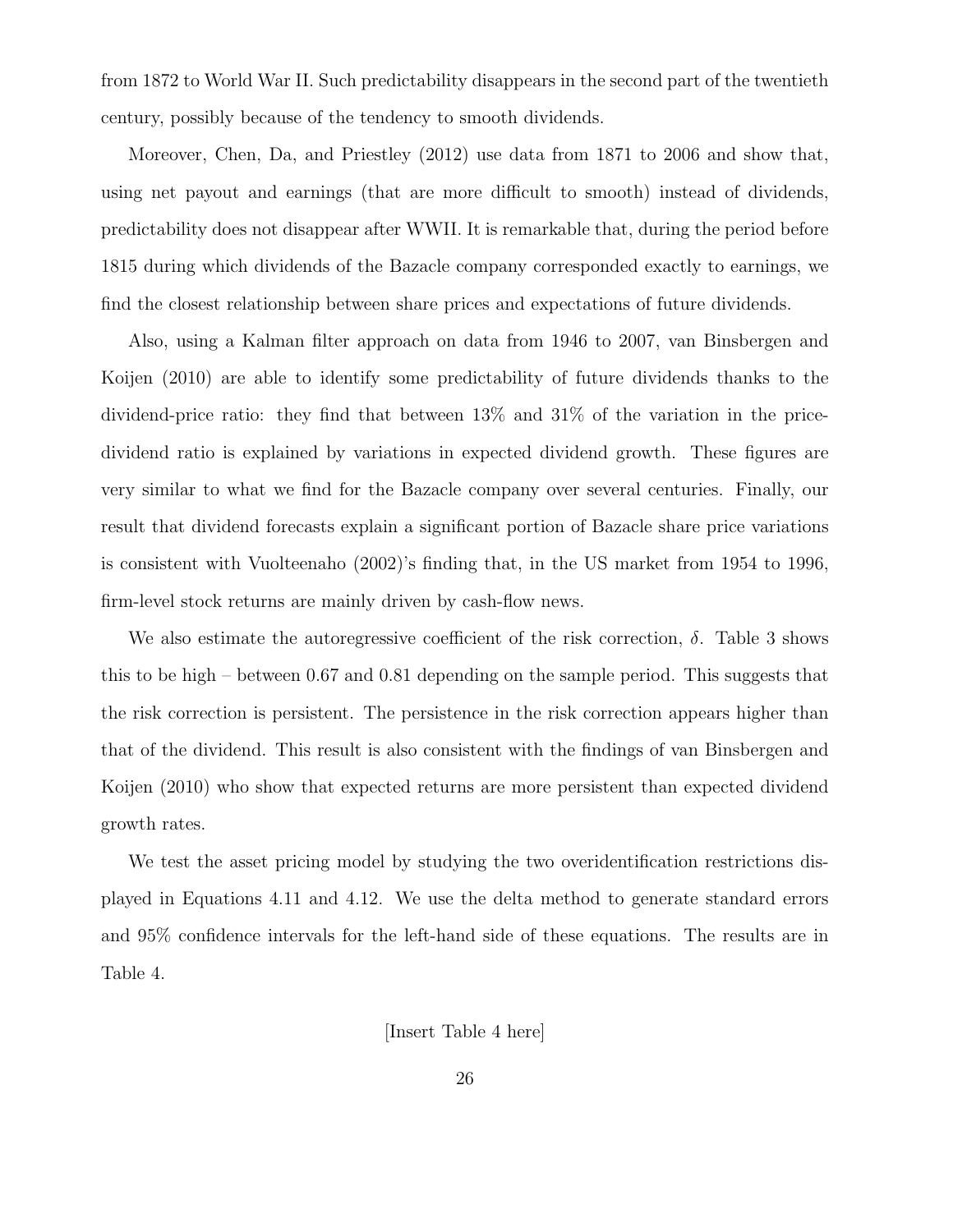The 95% confidence intervals for all the sample periods include 0. We thus cannot reject the hypothesis that the equalities in Equations 4.11 and 4.12 are true at a conventional level of significance. Moreover, the model is only rejected with very high p-values (and thus low levels of confidence), higher than 46%.

Our asset pricing model, in addition to making predictions that are qualitatively verified, cannot be quantitatively rejected at usual levels of significance. This result suggests that, during a time period in which investors were not trained to apply asset pricing theory, its principles and quantitative predictions are not rejected by the data.

Our estimates, not reported here, suggest that the risk-free rate is not different from 0 at the 95% confidence level. A low risk-free rate makes sense given that we are focusing on real rates and given the low average growth for most of the time period under consideration. Also, the average risk correction in proportion of the share price, a variable that corresponds to the risk premium, is estimated between 0.75% and 1.56%.

### 5.3 Risk correction

To shed some light on the nature of the risk correction, we study whether it is related to macroeconomic variables that proxy for bad times. The macroeconomic variables we use represent plague, famine, war, and violence episodes that affected the Toulouse region. These variables are coded as dummy variables taking the value 1 the year the event took place and 0 otherwise. We also include the Wheat/Rye price ratio because, as indicated above, historians have argued that it tends to decrease during bad times. Finally, we include the volatility of the ratio over a given year as a proxy for the uncertainty surrounding consumption.

We control for the occurrence of damages to the river dam or the mills. These damages called for capital infusion that shareholders were not always able to deliver, potentially due to liquidity constraints. Such liquidity issues, when they occurred, could have negatively affected share prices over and above future dividend expectations and risk correction.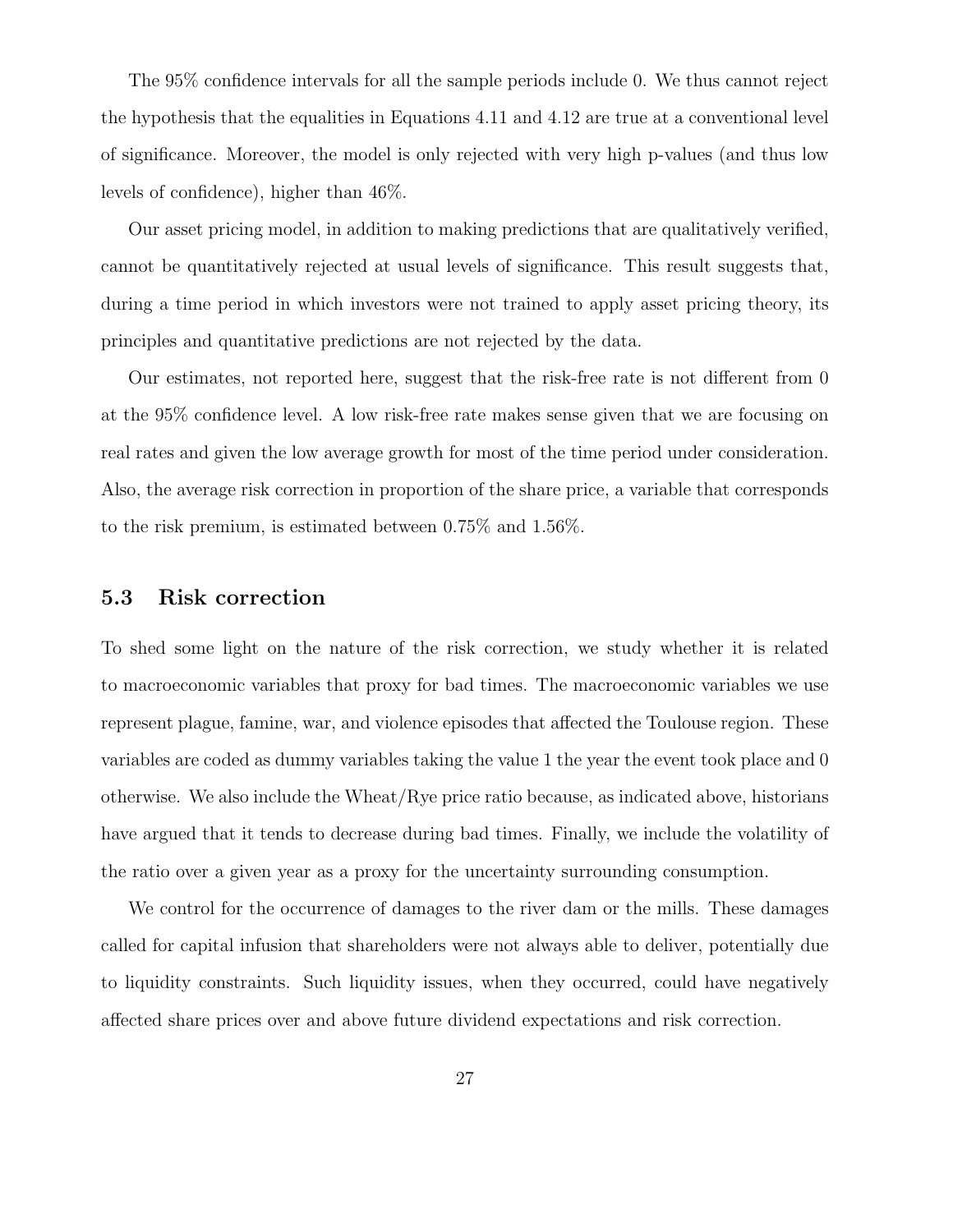We focus here on the period from 1532 to 1815 because it corresponds to a time of stationary business activity and corporate governance. It is also a period in which important macroeconomic events for the Toulouse region can be clearly identified.

Equation 3.5 enables us to extract the risk correction as  $\hat{\pi}_t = -\frac{P_t - a - bD_t - c\epsilon_t^D}{d}$ . We then regress this risk correction on the various macroeconomic variables indicated above, using a GLS approach to account for autocorrelation. The results are in Table 5.

### [Insert Table 5 here]

Table 5 indicates that the risk correction is positively related to the volatility of the wheat-price ratio.<sup>15</sup> The increase in the risk correction during bad times could be due to an increase in risk aversion or to an increase in risk (see Cochrane (2005) for a discussion of these various aspects) in the context of the standard consumption-based asset pricing model. It could also reflect the pricing of volatility risk as predicted by long-run risk models (see for example, Bansal and Yaron (2004)). Further tests are required in order to differentiate these various consumption-based models using our data.

The risk correction appears marginally related to war episodes. This result indicates that disasters are important for understanding risk correction in asset markets. In this sense, they are in line with the emphasis of Rietz (1988), Barro (2006), and Gabaix (2012) on disaster risk being an important driver of asset pricing. In our context, the Bazacle shares seem to constitute a hedge against war episodes since the discount in share prices (that compensates for risk) is lower in times of war. This is a reminiscence of the result documented by le Bris (2012) according to which stock prices of French companies increased during World war II.

The risk correction is not associated with famine episodes. This result might indicate that shareholders, who were in general rich individuals or religious institutions, did not

<sup>&</sup>lt;sup>15</sup>We obtain the same results if we introduce our macroeconomic variables directly in the estimation of the pricing equation 3.5.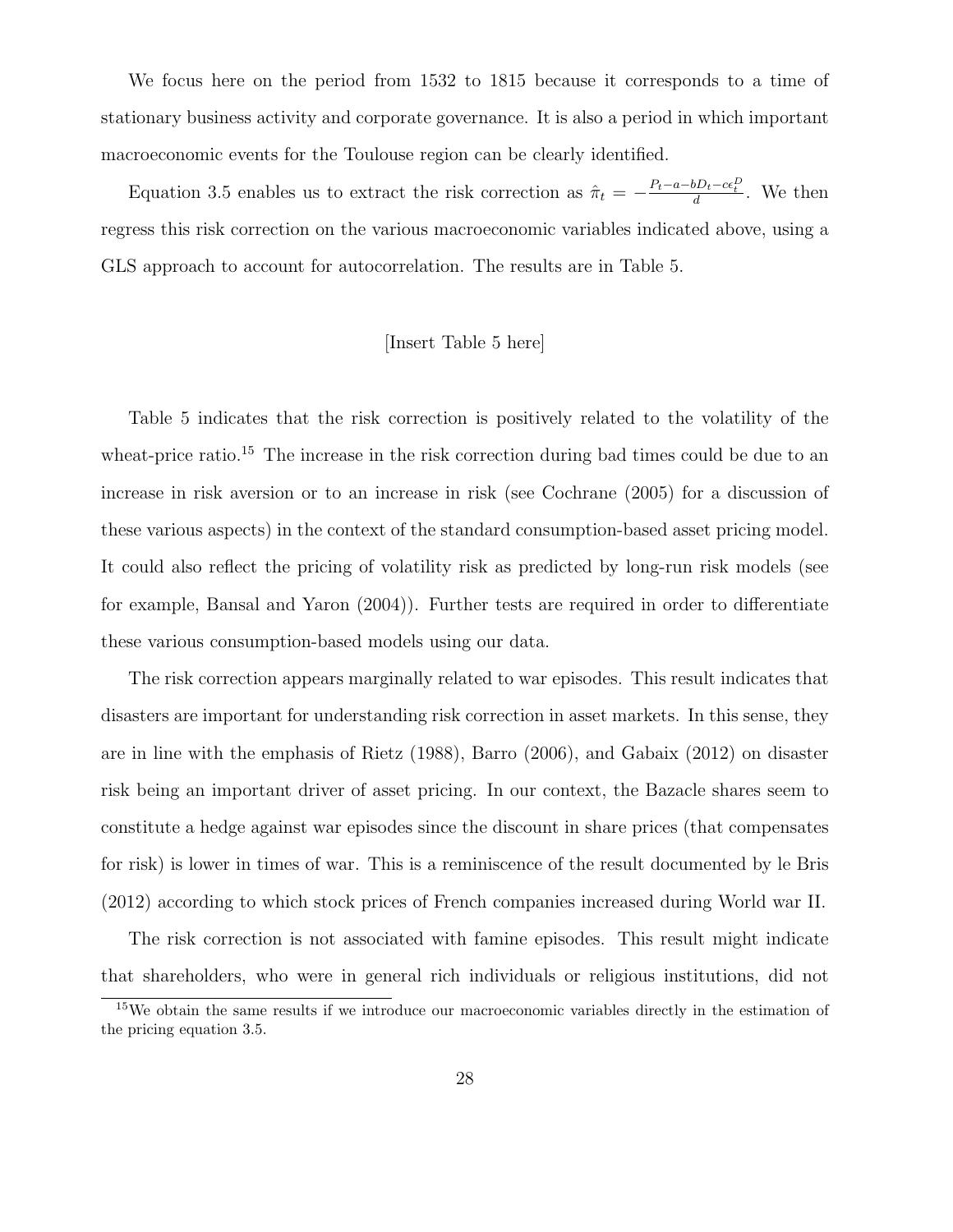really suffer during these catastrophes. If this is indeed the case, it is reasonable for the risk correction, that is set by the marginal shareholder, to not depend on famines. This line of reasoning is related with the analysis of Aït-Sahalia, Parker, and Yogo (2004) who rationalize the equity premium by the fact that stocks are held by rich people whose consumption of luxury good is a better candidate to price stocks than the consumption of more common goods.

Overall, our results indicate that consumption risk is an important driver for asset pricing in the time period we consider. This echoes recent results obtained on more recent data by using novel ways of measuring consumption (see, e.g., Parker and Julliard (2005), and Savov  $(2011)$ .

# 6. Conclusion

The Bazacle company existed over several centuries, and for much of that time, it generated a variable flow of dividends punctuated by occasional disasters. Shares in this early example of corporate enterprise were traded at market prices. Our analysis examines whether future expected dividends are being accurately reflected in share prices, and studies the nature of the risk correction included in these prices. Risk for Bazacle shareholders included not only volatility but also the possibility of ruinous events, one of which caused the re-capitalization of the company in the early 18th century.

Perhaps the simplest but most remarkable result of our study is that real income returns, measured by the dividend yield, were slightly in excess of 5% over most of the firm's life. Including annual capital appreciation, the arithmetic total return was roughly  $20\%$  – a slightly deceptive number because invested capital over the entire period of study would have yielded only the 5% dividend return. This is because the geometric average of price appreciation was nearly null.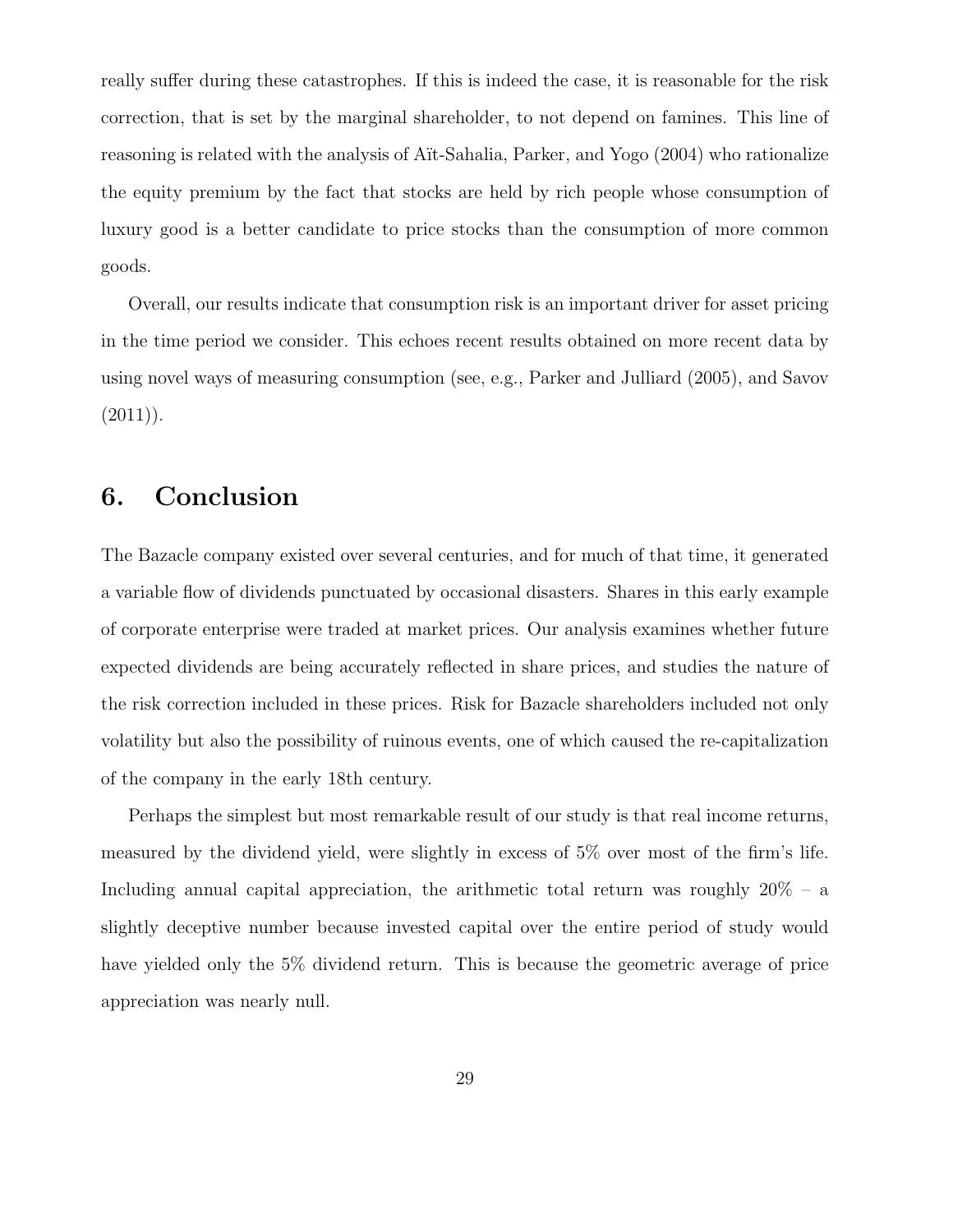Another remarkable result is that basic asset pricing theory cannot be rejected on the Bazacle data. Changes in expectations of future dividends explain between 15% and 43% of the variation in prices, depending on the time period we consider. Moreover, the risk correction that is embedded in share prices is positively correlated with the volatility of grain prices. Overall, using the Bazacle company as a laboratory to test asset pricing theory, we find strong evidence in favor of basic principles of asset valuation.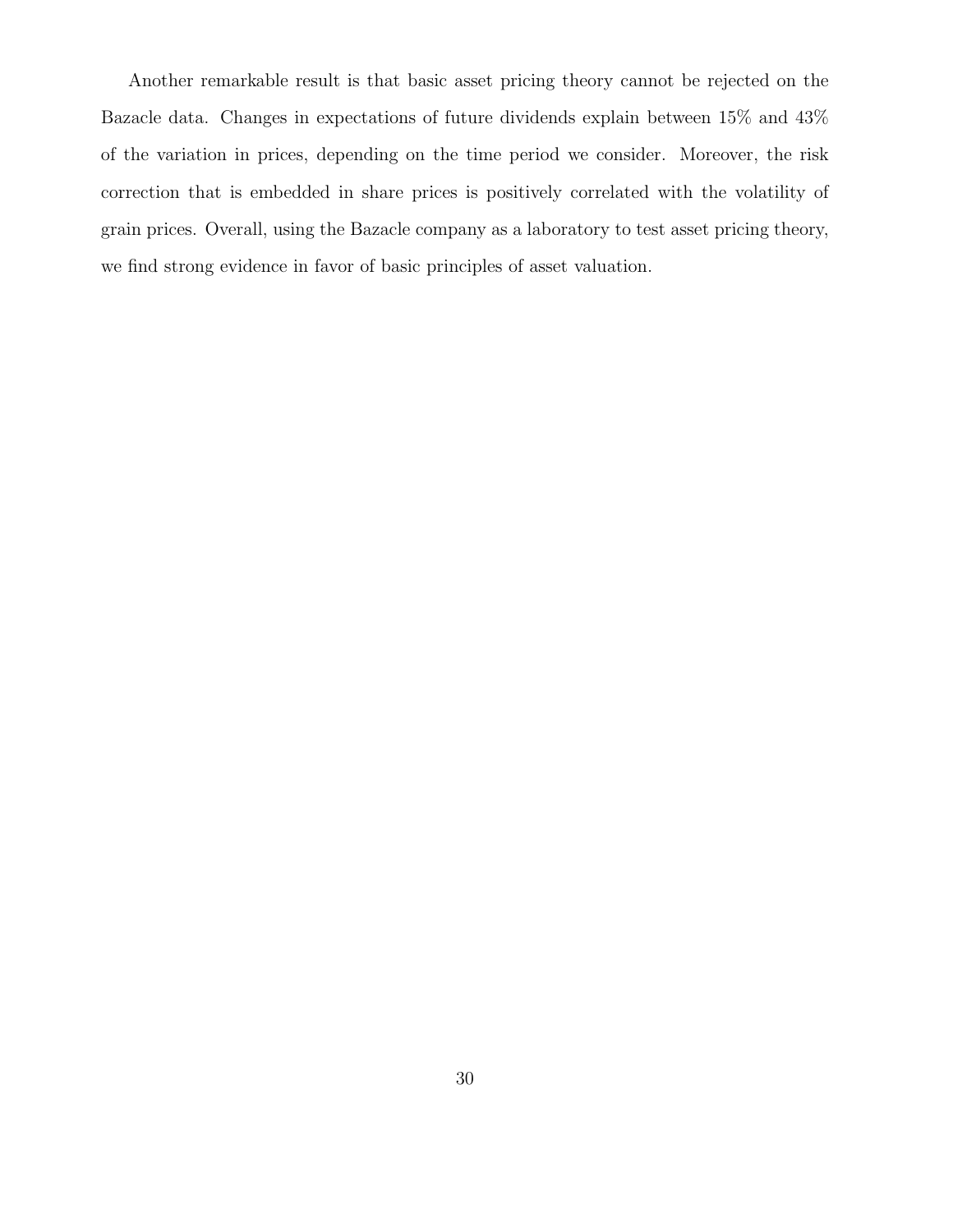# 7. Appendix

# 7.1 History of Outstanding Capital

| Period    | Number and nature of shares | Reason                                        |
|-----------|-----------------------------|-----------------------------------------------|
| 1372-1374 | 80 divisible                | Merger of independent mills                   |
| 1374-1384 | 88 divisible                | Purchase of a mill                            |
| 1384-1535 | 96 divisible                | Purchase of another mill                      |
| 1535-1714 | 100 divisible               | Unknown                                       |
| 1714-1804 | 128 divisible               | M. Abeille receives half of the shares        |
| 1804-1888 | 136 divisible               | 8 shares are issued to pay for repairs        |
| 1888-1910 | 544 divisible               | Split $1:4$                                   |
| 1910-1928 | $6,450$ non-divisible       | Merger with "Toulousaine d'Electricité"       |
| 1928-1943 | 205,875 non-divisible       | Unification of different stocks and split 5:1 |
| 1943-1946 | 319,375 non-divisible       | Issue of new shares                           |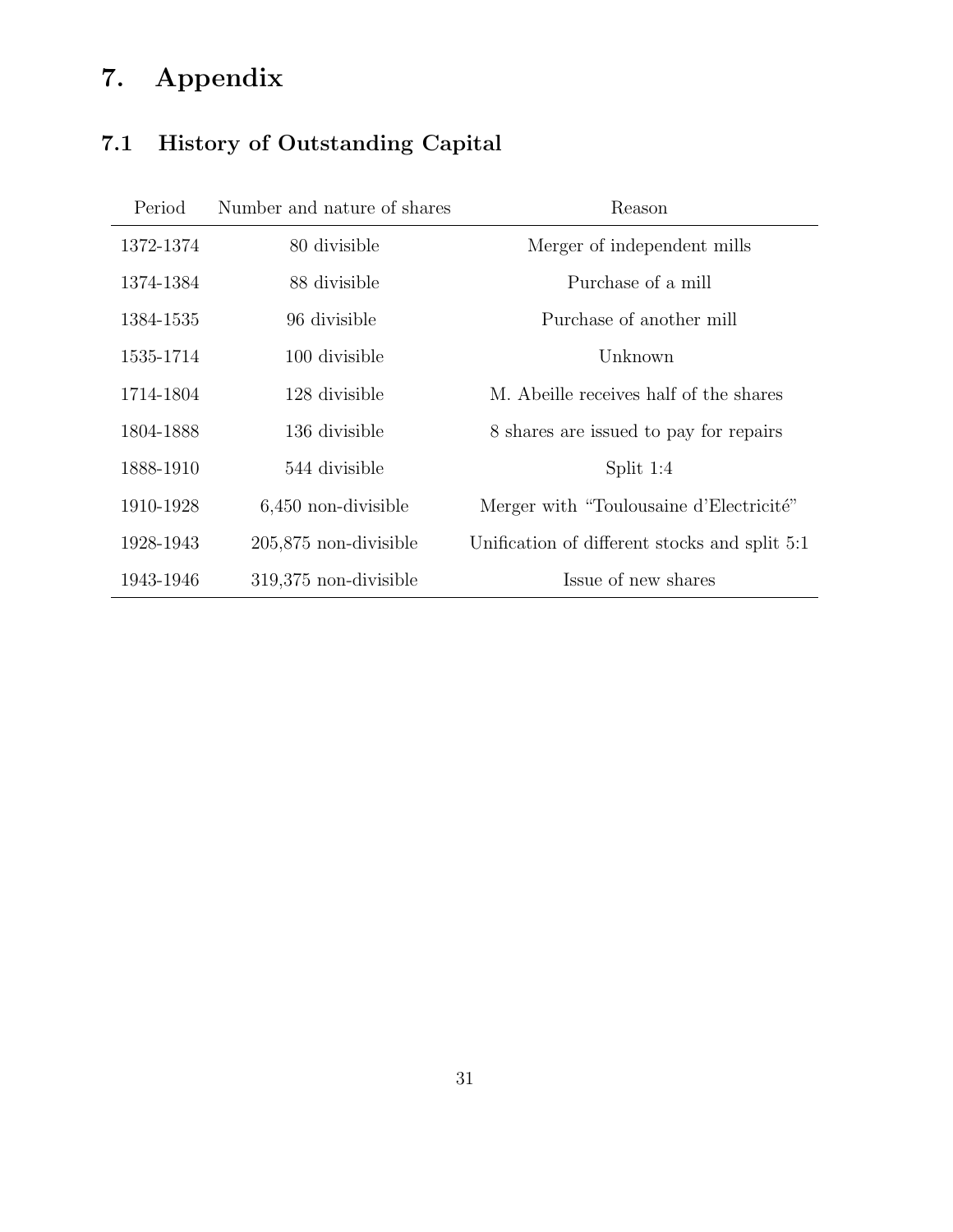# 7.2 Adjustment for Inflation

There is considerable research into the question of how best to measure inflation over the very long term, however we take silver prices as the primary index since it was the basis for the French monetary system and the only metal used in the Toulouse mint after 1540.

A few details are necessary to interpret the silver price series. Before 1803, all uchaux and wheat prices (except for the very first prices which were sometimes quoted in gold) are quoted in livres tournois, the main unit of account in France during the pre-1803 period. Livres tournois had an official and a market rate of exchange to silver and we require the market rate. Unfortunately, data on the market rate of exchange between livre tournois and silver are only available at a low frequency. For example, we just have seven exchange rates for the period 1372-1533. Thus we are forced to linearly interpolate these values. After 1533, exchange rates are frequent.

After 1803, prices are in Franc germinal, which had a fixed conversion rate of 1 livre tournois to 0.9877 franc. Between 1803 and 1876, the value of the Franc germinal remains stable in silver thanks to the Gold/Silver standard (1 franc  $=$  5 grams of silver at  $900/1000$ thus 4.5 grams of pure silver). After 1876, France adopted the pure gold standard. Between 1877 and 1946, we convert gold into silver using the rate of 15.5 grams of silver for a gram of gold which is the fixed rate established during the Silver/Gold standard until 1876.

The most problematic periods for adjusting to real values are France's experiments with fiat money. For a brief period in 1719 and 1720, France replaced metallic currency with paper money – a decision that was quickly reversed following a monetary crisis. This event seems not to have affected the prices of uchaux in Toulouse, however. In the revolutionary period from 1789 to 1796, France again issued paper money – Livres-assignats. We use weekly values of the assignats in silver coins in the Haute-Garonne from Caron (1909).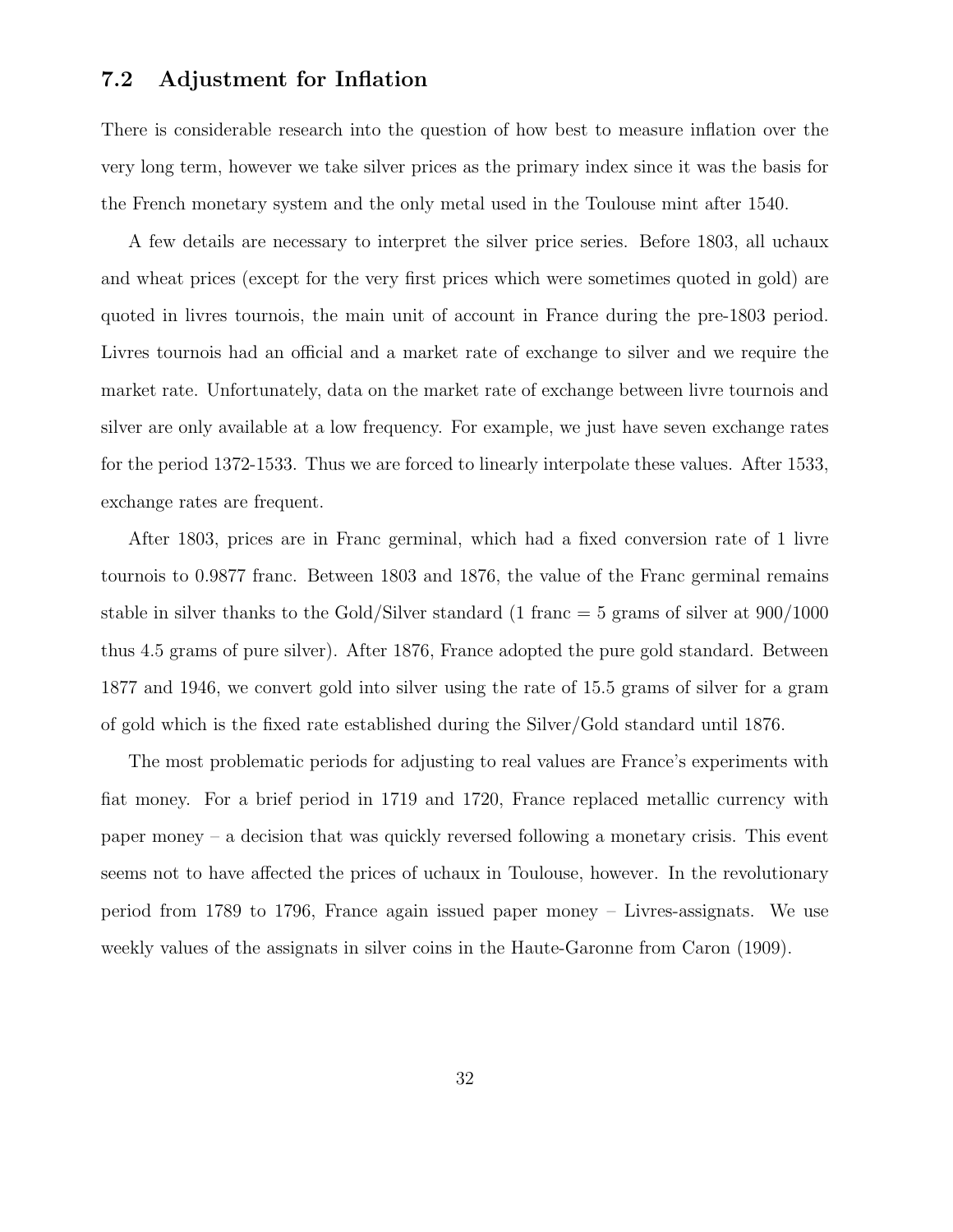# References

- [1] Aït-Sahalia Y., Parker J., and Yogo M. (2004). Luxury Goods and the Equity Premium. Journal of Finance 59, 2959-3004.
- [2] Almeida C. and Garcia R. (2014). Assessing Misspecied Asset Pricing Models with Empirical Likelihood Estimators, forthcoming in Journal of Econometrics.
- [3] Ang, A., and Bekaert G. (2007). Stock return predictability: Is it there? Review of Financial Studies 20, 651-707.
- [4] Bansal, R., and Yaron A. (2004). Risks for the long run: A potential resolution of asset pricing puzzles. Journal of Finance 59, 1481-1509.
- [5] Bansal, R., Kiku D., Shaliastovich I., and Yaron, A. (2014). Volatility, the Macroeconomy and Asset Prices. Forthcoming Journal of Finance.
- $[6]$  Baron M. (1917). La monnaie de Toulouse : historique, organisation, juridiction, thèse en droit, Toulouse, Bonnet.
- [7] Barro R. (2006). Rare disasters and asset markets in the twentieth century. Quarterly Journal of Economics, 121, 823-866.
- [8] Baulant, M. (1968). Le prix des grains à Paris de 1431 à 1788. Annales Economies, Sociétés, Civilisations, 23.3, pp. 520-540.
- [9] Bessler, A. (1980). Aggregated personalistic beliefs on yields of selected crops estimated using ARIMA processes. American Journal of Agricultural Economics 62, 666-674.
- [10] van Binsbergen, J., Brandt, M., and Koijen, R. (2012). On the Timing and Pricing of Dividends. The American Economic Review, 102(4), 1596-1618.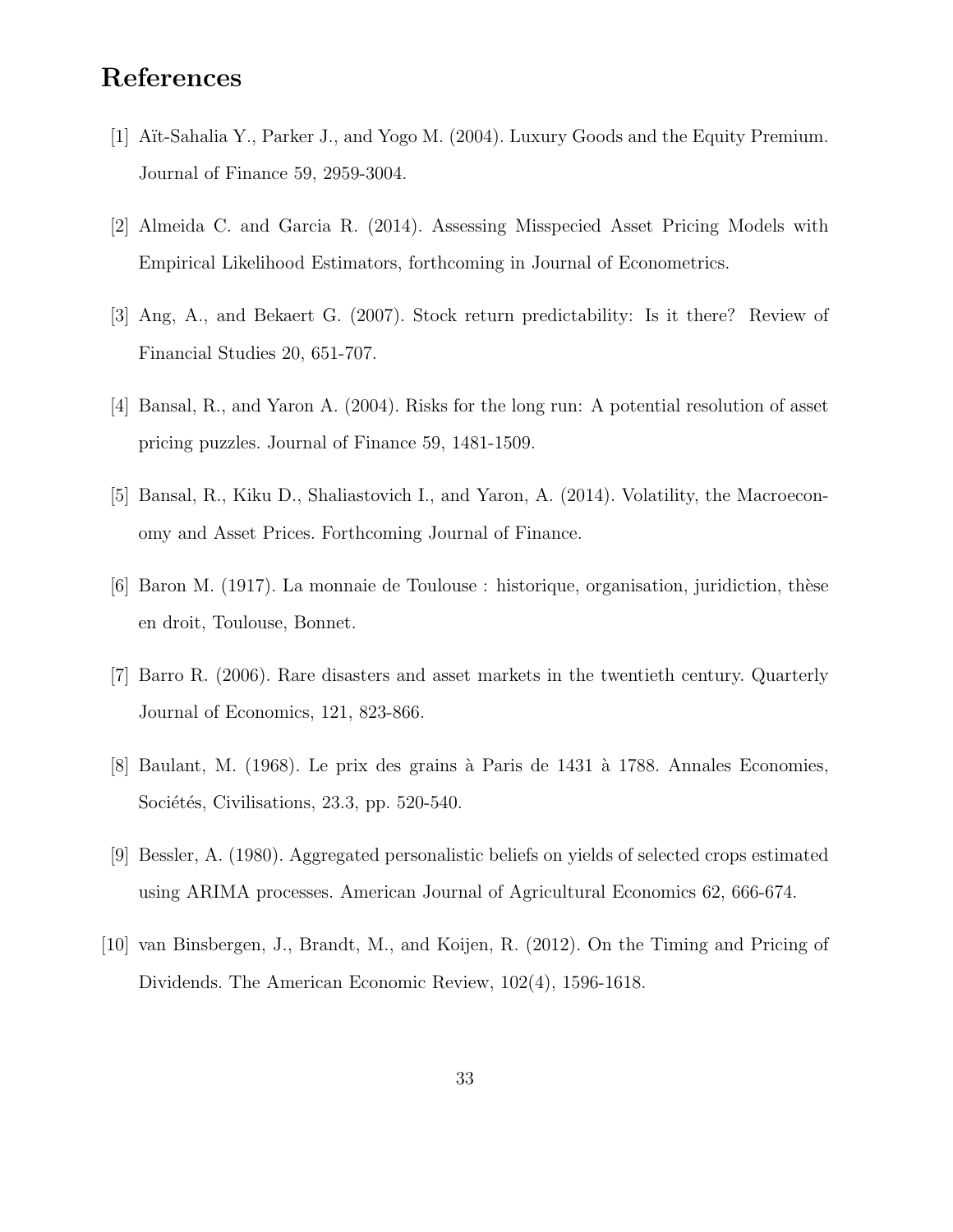- [11] Bonnet C. (2012). Familles, réseaux et stratégies autour d'une entreprise urbaine commune. Les pariers des moulins du Bazacle. XVe et XVIe siècles. Master thesis. Université Le Mirail, Toulouse.
- [12] Bonomo M., Garcia R., Meddahi N. and Tédongap R. (2011). Generalized Disappointment Aversion, Long-run Volatility Risk, and Asset Prices. Review of Financial Studies 24, 82-122.
- [13] Bordes, F. (2006). Formes et enjeux d'une mémoire urbaine au Bas Moyen Age: Le premier Livre des Histoires de Toulouse (1295-1532), Tome 3 : Entre Histoire et Mémoire Urbaine, Thèse Doctorat Histoire, Toulouse.
- [14] Bossaerts, P., and Hillion P. (1999). Implementing statistical criteria to select return forecasting models: what do we learn? Review of Financial Studies 12, 405-28.
- [15] le Bris D. (2012). Wars, inflation and stock market returns in France, 1870-1945. Financial History Review 19, 337-361.
- [16] le Bris, D., Goetzmann, W. N., and Pouget S. (2014). Modern Introduction to Germain Sicard's The Mills of Toulouse. Yale University Press, forthcoming.
- [17] le Bris D., Hautcœur P.-C. (2010), A Challenge to the Triumphant Optimists, A Blue Chips Index for the Paris Stock Exchange (1854-2007). Financial History Review 27, 141-183.
- [18] Campbell, JY and RJ Shiller (1988). The dividend-price ratio and expectations of future dividends and discount factor. Review of financial studies.
- [19] Caron, P. (1909). Tableaux de d´epr´eciation du papier-monnaie. Imprimerie Nationale, Paris.
- [20] Cochrane, J. (2005). Asset pricing. Princeton University Press.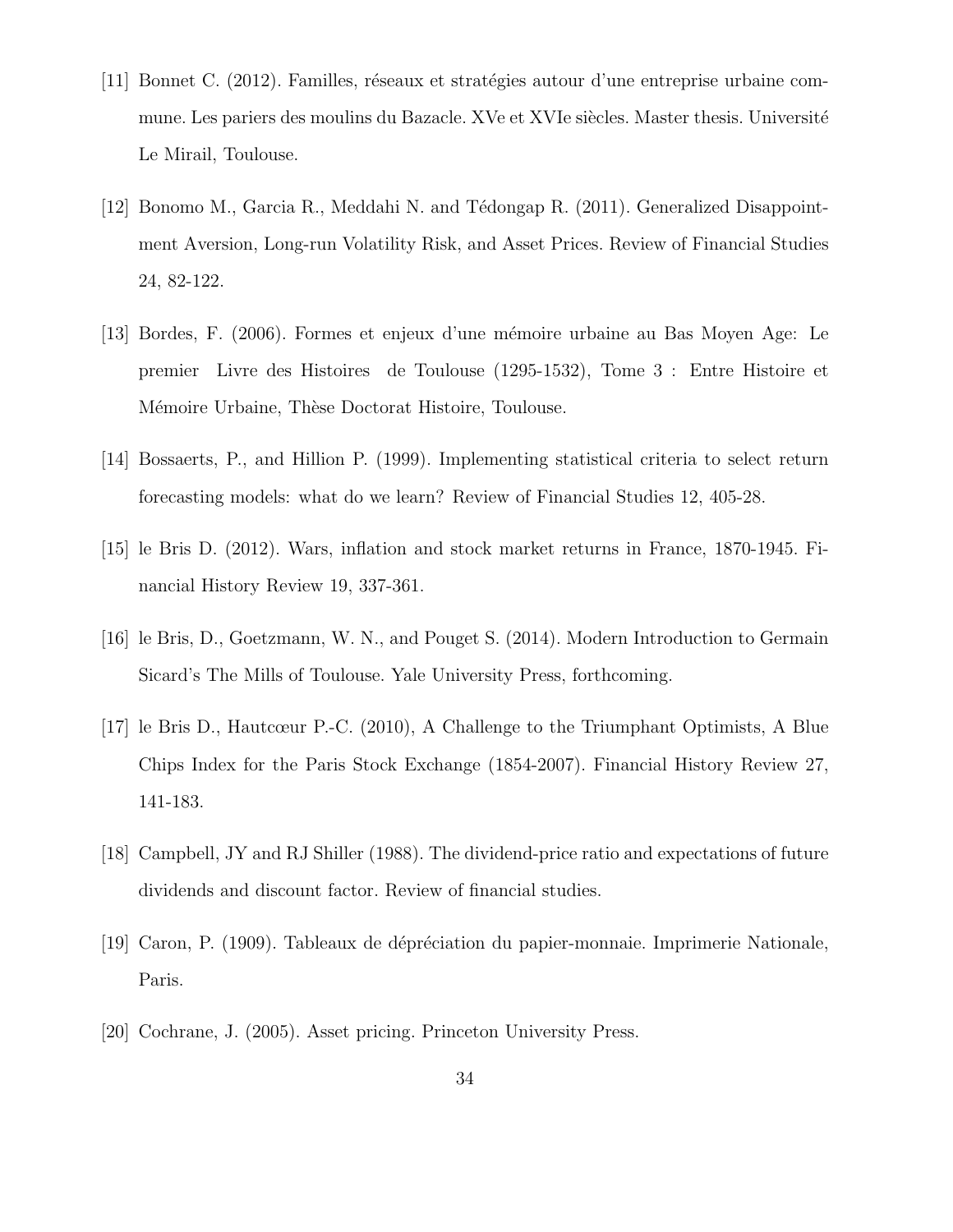- [21] Cochrane, J. (2008). The dog that did not bark: A defense of return predictability, Review of Financial Studies 21, 15331575.
- [22] Cogley, T., and Sargent, T. J. (2008). The market price of risk and the equity premium: A legacy of the Great Depression? Journal of Monetary Economics,55(3), 454-476.
- [23] Dom Devic, and Dom Vaissète (1745). Histoire Générale du Languedoc, volume 5, Jacques Vincent, Paris.
- [24] Dimson, E., Marsh, P., and Staunton, M. (2008). Triumph of the optimists: 101 years of global investment returns. Princeton University Press.
- [25] Dimson, E., and Spaenjers C. (2011). Ex post: the investment performance of collectible stamps. Journal of Financial Economics 100, 443-458.
- [26] Dularier (ed.), (1876). Histoire Générale du Languedoc. Tome 13. Privat, Toulouse.
- [27] Fama, E. F., and French, K. R. (1988). Dividend yields and expected stock returns, Journal of Financial Economics 22, 3-25.
- [28] Fourasti (1969). L'Evolution des prix `a long terme. PUF, Paris.
- [29] Frêche G. and Frêche G. (1967). Les prix des grains, des vins et des légumes à Toulouse (1486-1868). PUF, Paris.
- [30] Gabaix, X. (2012), Variable Rare Disasters: An Exactly Solved Framework for Ten Puzzles in Macro-Finance. Quarterly Journal of Economics, 127(2), 645-700.
- [31] Ghosh A., Julliard C. and Taylor (2013). What is the Consumption-CAPM missing? An Information-Theoretic Framework for the Analysis of Asset Pricing Model, Working Paper, Carnegie Mellon University, London School of Economics, and Manchester Business School.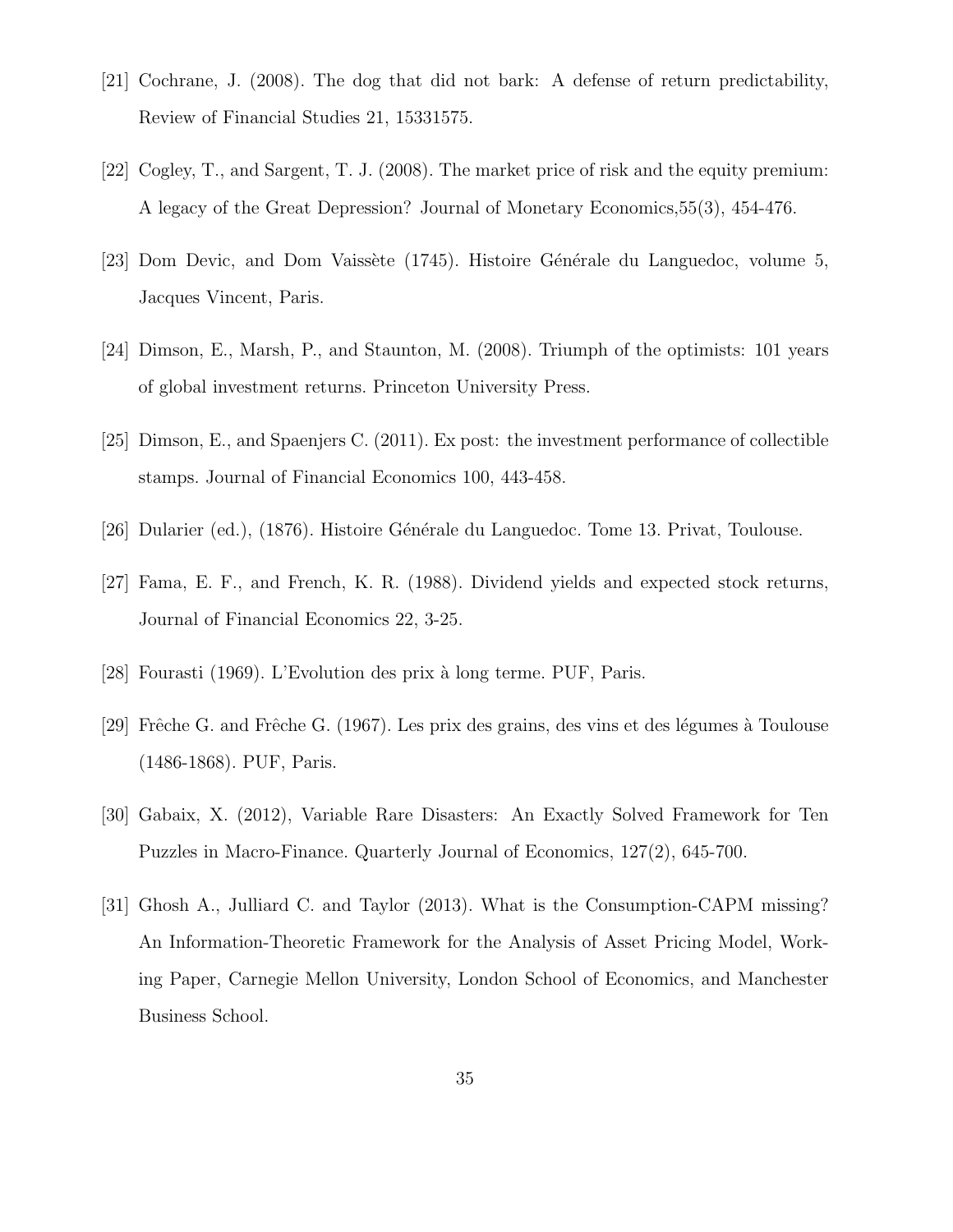- [32] Goetzmann, W. N., Ibbotson, R. G., and Peng, L. (2001). A new historical database for the NYSE 1815 to 1925: Performance and predictability. Journal of Financial Markets 4, 1-32.
- [33] Goetzmann W. N. and Ibbotson R. G. (2006). The Equity Risk Premium: Essays and Explorations. Oxford University Press.
- [34] Goetzmann, W. N., and Jorion, P. (1993). Testing the Predictive Power of Dividend Yields. Journal of Finance 48, 663-679.
- [35] Goetzmann, W. N., and Jorion, P. (1995). A longer look at dividend yields. Journal of Business, 483-508.
- [36] Goetzmann, W. N., and Pouget, S. (2011). A shareholder lawsuit in fourteenth century Toulouse, in Origins of Shareholder Advocacy, Edited by Jonathan G.S. Koppell, Palgrave-MacMillan.
- [37] Goyal, A., and Welch I. (2003). Predicting the equity premium with dividend ratios. Management Science 49, 639-54.
- [38] Goyal, A., and Welch I. (2006). A comprehensive look at the empirical performance of the equity premium prediction. Review of Financial Studies 21, 1455-1508.
- [39] Hansen, L. P., Heaton J. C., and Li N. (2008). Consumption strikes back? Measuring long-run risk. Journal of Political Economy 116, 260-302.
- [40] Hoffman P.T., Postel-Vinay G. and Rosenthal J.-L. (1992). Private Credit Markets in Paris 1690-1840. Journal of Economic History 52, 293-306.
- [41] Hoffman P.T., Postel-Vinay G. and Rosenthal J.-L. (2000), Priceless markets, the political economy of credit in Paris, 1660-1870, University of Chicago Press, Chicago and London.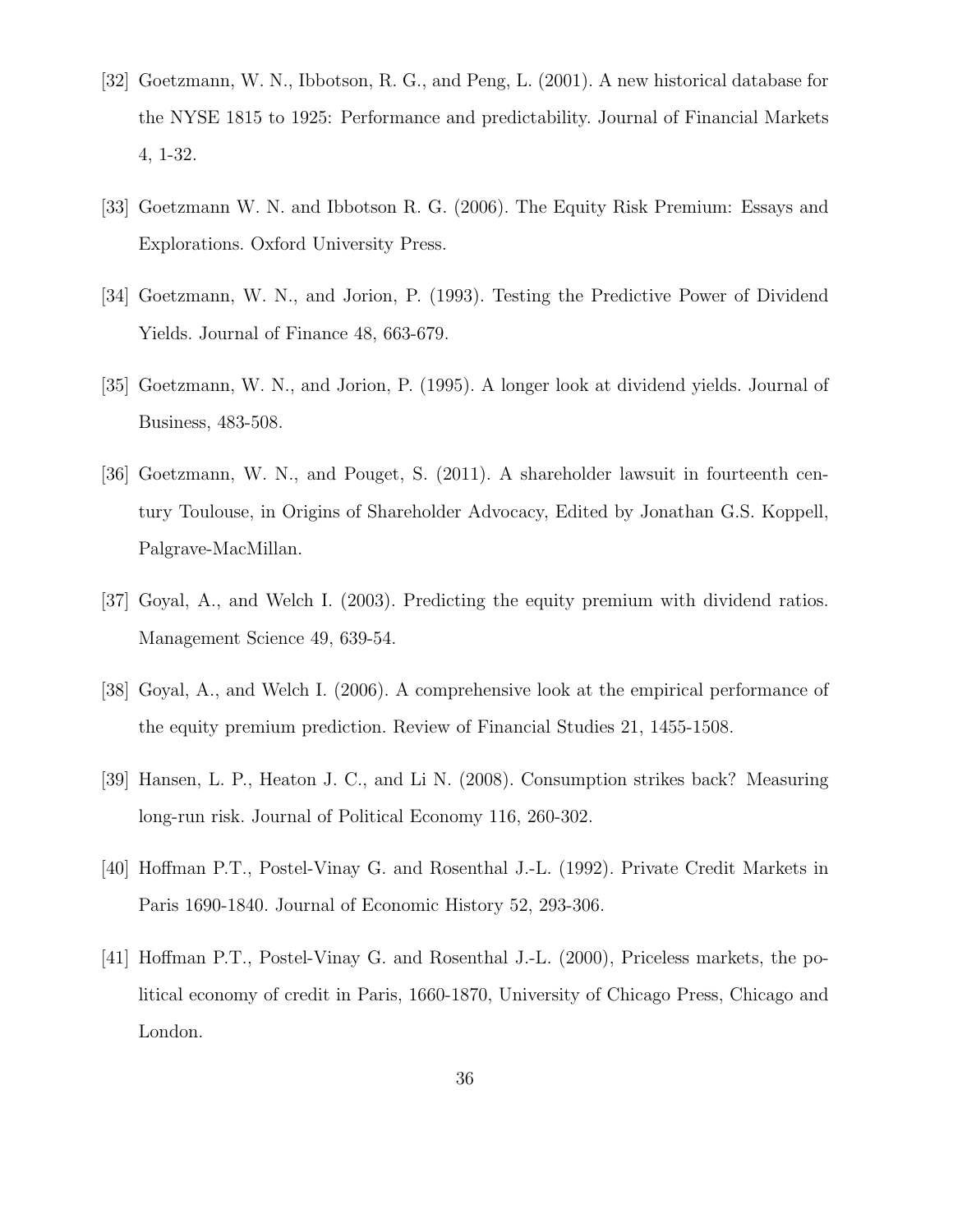- [42] Homer S. and Sylla R. (2005). A History of Interest Rates. Fourth Edition, Wiley.
- [43] Jacks, D. S., O'Rourke, K. H., and Williamson, J. G. (2011). Commodity price volatility and world market integration since 1700. Review of Economics and Statistics, 93(3), 800-813.
- [44] Labrousse, E. (1933). Esquisse du mouvement des prix et des revenus en France au XVIIIème siècle. Dalloz, Paris.
- [45] Leroy-Ladurie E., (2004). Histoire humaine et comparée du climat, canicules et glaciers, XIIIème-XVIIIème sicle. Paris.
- [46] Leroy S. and Porter R. (1981). The present-value relation: tests based on implied variance bounds. Econometrica 49, 555-574.
- [47] Lettau, M., and Ludvigson S. (2001). Resurrecting the (C)CAPM: A Cross-Sectional Test When Risk Premia Are Time-Varying. Journal of Political Economy 109, 12381287.
- [48] Menzly, L., Santos T., and Veronesi P. (2004). Understanding predictability. Journal of Political Economy 112, 1-47.
- [49] Munro, J. H., (2003). The Medieval Origins of the Financial Revolution: Usury, Rentes and Negotiability. The International History Review 25(3), 505-562.
- [50] Neal, L. (1993). The rise of financial capitalism: International capital markets in the age of reason. Cambridge University Press.
- [51] Pástor, L., and Stambaugh R.F. (2009). Predictive systems: Living with imperfect predictors. Journal of Finance 64, 1583-1628.
- [52] Parker J. and Julliard C. (2005). Consumption Risk and the Cross Section of Expected Returns. Journal of Political Economy 113, 185-222.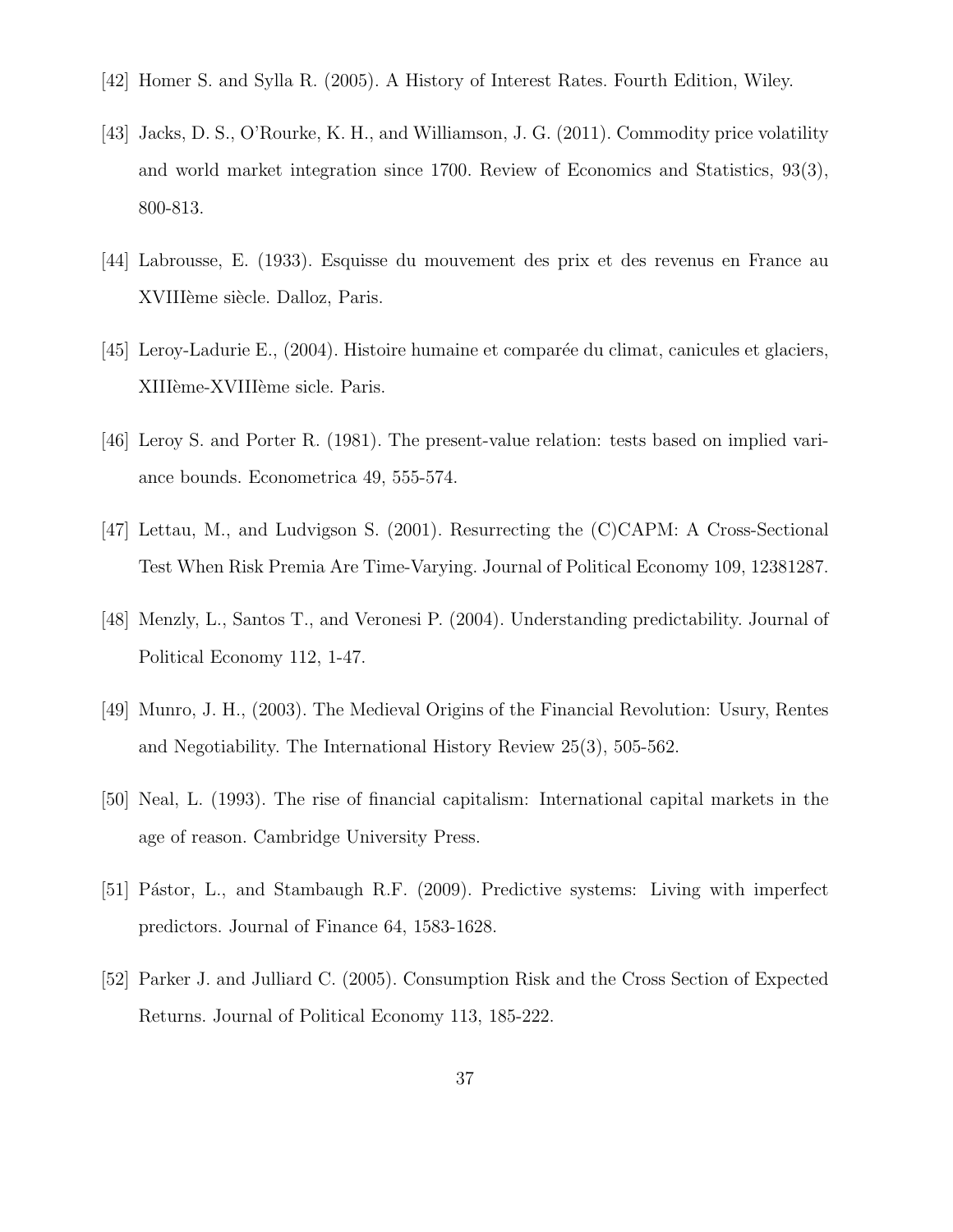- [53] Raynal J. (1759). Histoire de la ville de Toulouse. JF Forest, Toulouse.
- [54] Rietz, T. A. (1988). The equity risk premium a solution. Journal of monetary Economics, 22(1), 117-131.
- [55] Rives (1969).
- [56] Roucaud J. (1919). La peste à Toulouse des origines au XVIIIème sicle. Thèse en mdecine, Toulouse.
- [57] Rutterford, J. (2004). From dividend yield to discounted cash flow: a history of UK and US equity valuation techniques. Accounting, Business & Financial History,  $14(2)$ , 115-149.
- [58] Saboly, M. (2001). L'analyse d'une crise: les Moulins du Bazacle, une étude de cas moderne?. Entreprises et histoire, (1), 70-88.
- [59] Savov A. (2011). Asset Pricing with Garbage, Journal of Finance 66, 177-201.
- [60] Schneider, R. A. (1989). Public Life in Toulouse, 1463-1789: From Municipal Republic to Cosmopolitan City. Cornell University Press.
- [61] Shiller, R. J. (1981), The Use of Volatility Measures in Assessing Market Efficiency. The Journal of Finance, 36: 291304.
- [62] Sicard, G. (1953). Aux origines des sociétés anonymes. Les moulins de Toulouse au Moyen Age. Armand Colin, Paris.
- [63] Siegel J. (2007). Stocks for the Long Run. Fourth Edition, McGraw-Hill.
- [64] Stambaugh, R.F. (1999). Predictive regressions. Journal of Financial Economics 54, 375-421.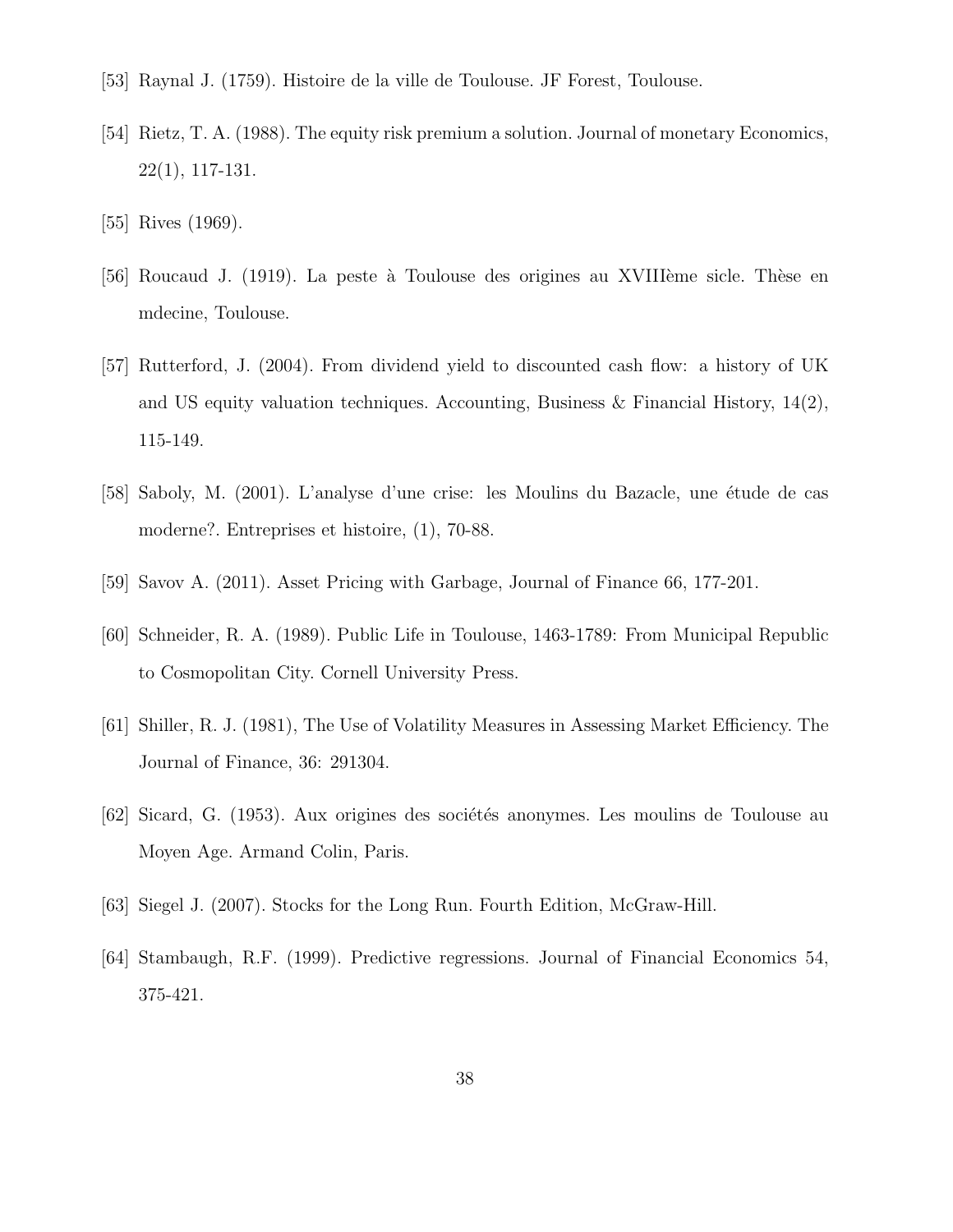- [65] Vuolteenaho, T. (2002). What drives firm-level stock returns? Journal of Finance 57, 233-264.
- [66] Wolff, P. (1954). Commerce et marchands de Toulouse, v.1350-v.1450. Plon, Paris.
- [67] Yang, S-R., Koo, W. and Wilson, W. (1992). Heteroskedasticity in Crop Yield Models. Journal of Agricultural and Resource Economics, 17(1).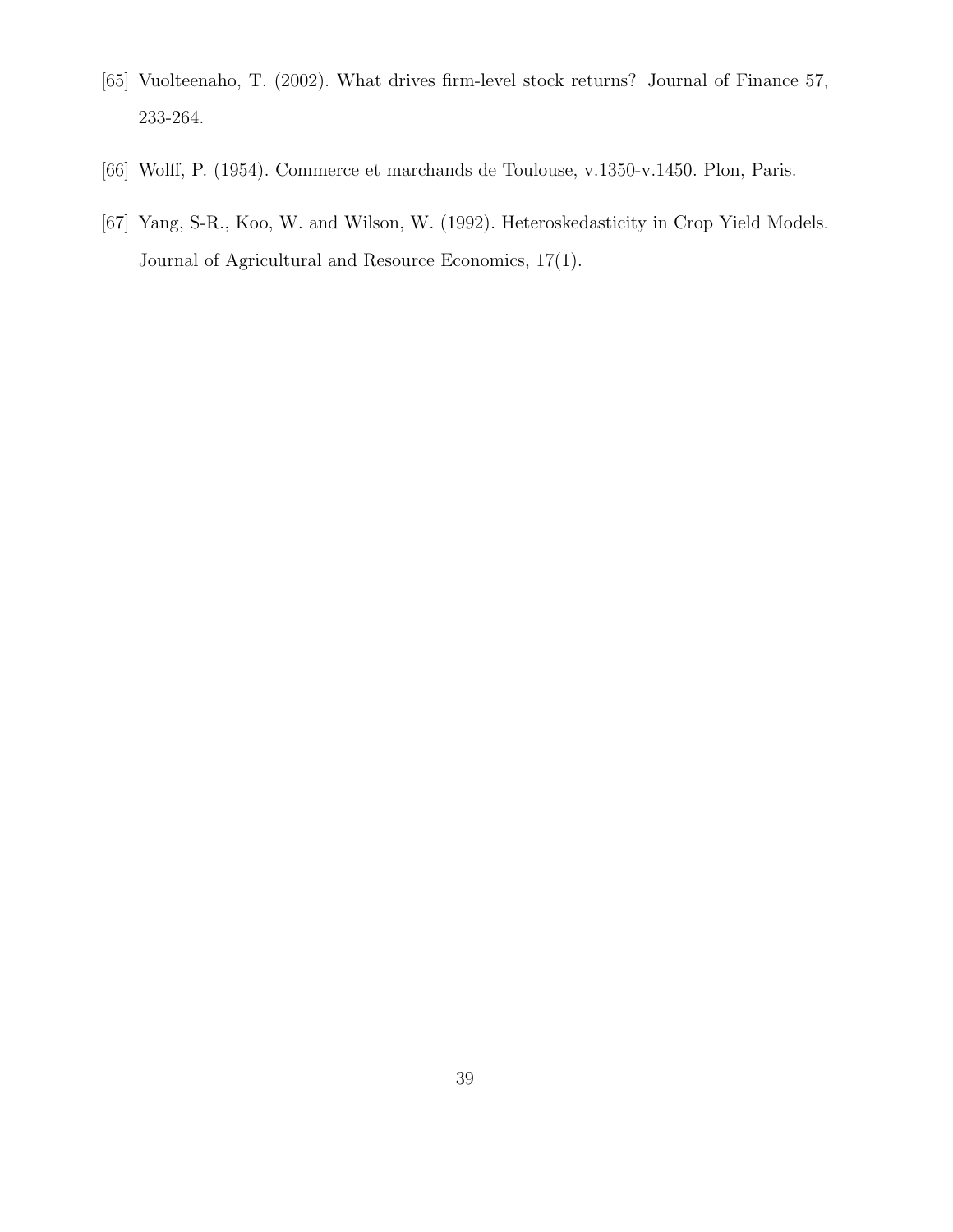### Table 1: Summary statistics

Table 1 reports summary statistics about the annual returns on Bazacle shares. Statistics are computed using the price closest to the end of each calendar year. We use data in kilograms of silver. Prices and dividends are missing for some years. For the dividend yield, we require the dividend from the current year and a price from the previous year. For capital gains returns, we only use years for which prior and current year prices exist. We do the same to compute price changes which represent the difference between current and prior share prices. We present statistics for the full sample as well as for various sub-periods, the Middle-Ages from 1371 up to 1531 (for which we do not have a lot of data), the milling activity period from 1532 to 1888 (for which we have plenty of data), and the electricity period from 1889 up to 1946.

|                  |                  | Dividend Yield | Capital Gain |          | <b>Price Change</b> |          |
|------------------|------------------|----------------|--------------|----------|---------------------|----------|
| Data in Silver   | St. Dev.<br>Mean |                | Mean         | St. Dev. | Mean                | St. Dev. |
| 1372-1946        | 5.16\%           | $7.55\%$       | 15.48\%      | 122.36\% | 30.72               | 6697     |
| Obs. $(p-value)$ | 327              | (0.00)         | 295          | (0.03)   | 295                 | (0.94)   |
|                  |                  |                |              |          |                     |          |
| 1372-1531        | 4.94%            | $6.11\%$       | $-2.70\%$    | 36.68%   | $-271.48$           | 1168     |
|                  | 3                | (0.16)         | 11           | (0.81)   | 11                  | (0.44)   |
| 1532-1888        | $5.14\%$         | 8.16\%         | 18.44\%      | 134.86%  | 75.25               | 6366     |
|                  | 270              | (0.00)         | 232          | (0.04)   | 232                 | (0.86)   |
| 1889-1946        | $5.29\%$         | 3.34\%         | $6.13\%$     | 58.86\%  | $-104.05$           | 8640     |
|                  | 54               | (0.00)         | 52           | (0.45)   | 52                  | (0.93)   |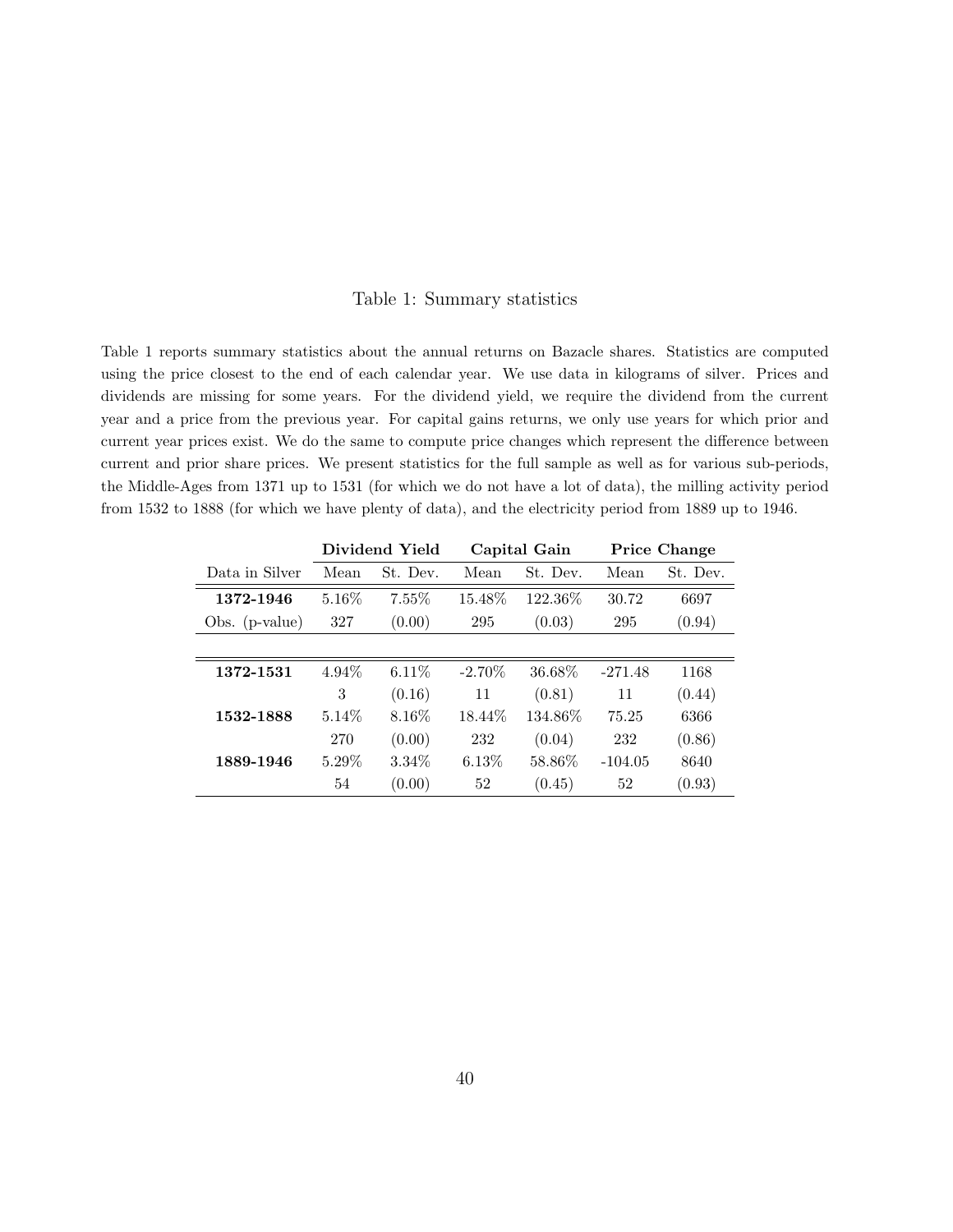#### Table 2: Dividend process estimation

Table 2 reports the estimation of an  $ARMA(1,1)$  model applied to the dividend process. The estimated equation is:  $D_{t+1} = \alpha + \beta D_t + \gamma \epsilon_t^D + \epsilon_{t+1}^D$ , with  $D_t$  being the dividend distributed during year t. We assume that  $\mathbb{E}(\epsilon_{t+1}^D) = \mathbb{E}_t(\epsilon_{t+1}^D) = 0$ . Non-reported Phillips-Perron tests indicate that we cannot reject the hypothesis that the dividend process is stationary. We fit the model via Maximum Likelihood.

| Period $\alpha$ p-val $\beta$ p-val $\gamma$ |  |  | p-val |
|----------------------------------------------|--|--|-------|
| 1441-1946 181 0.00 0.80 0.00 -0.35 0.00      |  |  |       |
| 1532-1946 229 0.00 0.77 0.00 -0.32 0.00      |  |  |       |
| 1532-1888 214 0.00 0.77 0.00 -0.35 0.00      |  |  |       |
| 1532-1815 144 0.00 0.84 0.00 -0.38 0.00      |  |  |       |

Table 3: Estimation of the asset pricing equation

Table 3 reports maximum likelihood estimations of GLS regressions representing the pricing equation:  $P_t$  =  $a + bD_t + c\epsilon_t^D + \epsilon_t^P$ .  $D_t$  and  $\epsilon_t^D$  are the dividend and the dividend shock during year t, respectively. The residual  $\epsilon_t^P$  captures the risk correction and is assumed to follow an AR(1) process with an autoregressive parameter δ. Non-reported Phillips-Perron tests indicate that we cannot reject the hypothesis that the share price process is stationary. The pseudo- $R^2$  represents the proportion of price volatility associated with variation in dividends and dividend shocks and is equal to:  $\frac{b^2 \text{Var}(D_t) + c^2 \text{Var}(\epsilon_t^D)}{\text{Var}(P_t)}$ .

| Period                                       |  |  |  | a p-val b p-val c p-val pseudo- $R^2$ |                   | $\delta$ p-val    |
|----------------------------------------------|--|--|--|---------------------------------------|-------------------|-------------------|
| 1441-1946 14,682 0.00 3.90 0.00 -1.84 0.01   |  |  |  | $15\%$                                | $0.81 \quad 0.00$ |                   |
| 1532-1946 15,295 0.00 4.09 0.00 -1.96 0.01   |  |  |  | $17\%$                                | $0.77 \quad 0.00$ |                   |
| 1532-1888 14,356 0.00 4.71 0.00 -2.45 0.01   |  |  |  | $24\%$                                | $0.77 \quad 0.00$ |                   |
| 1532-1815 $12.217$ 0.00 6.59 0.00 -3.51 0.00 |  |  |  | 43\%                                  |                   | $0.76 \quad 0.00$ |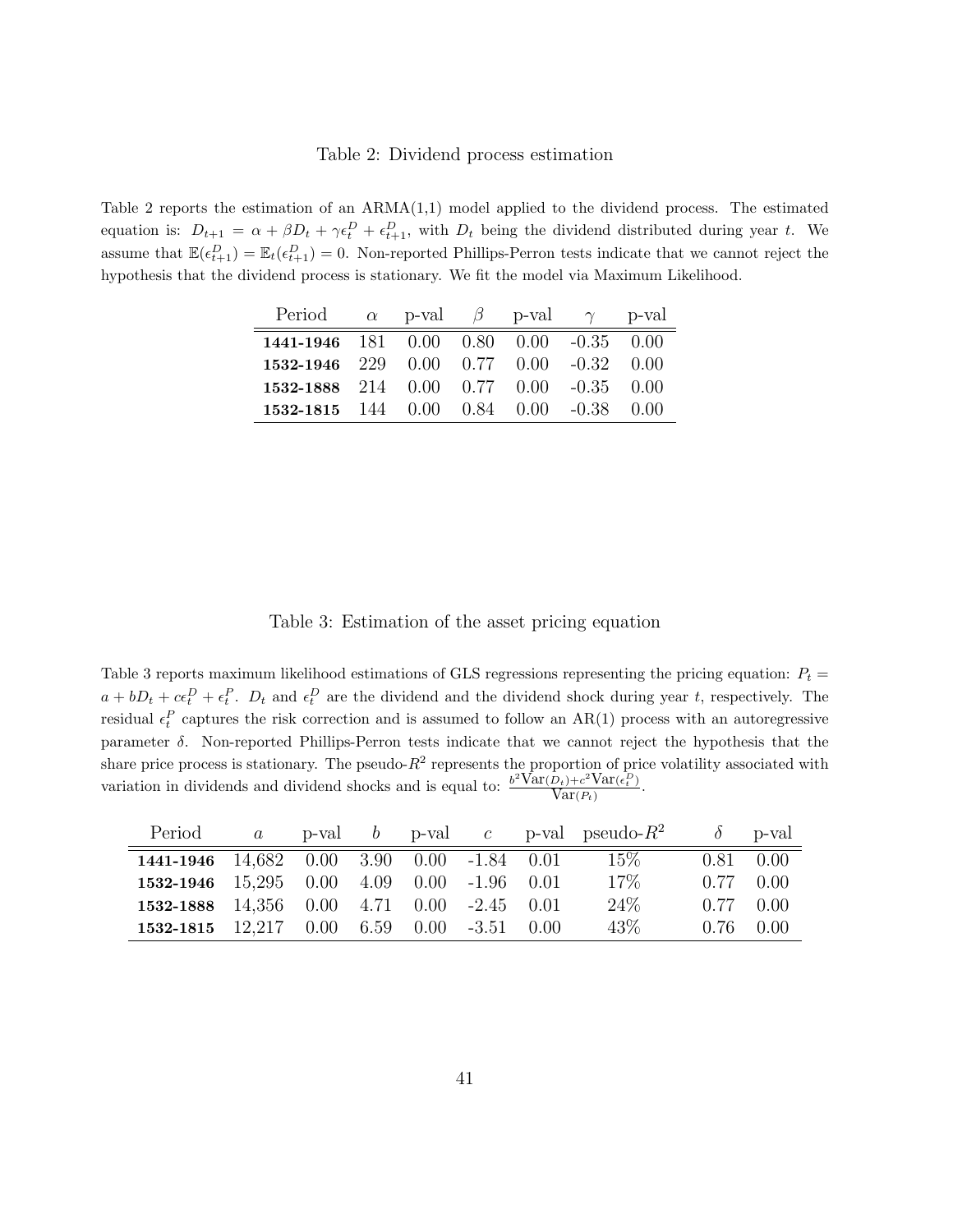### Table 4: Testing the model

Table 4 reports, for the two overidentifying conditions of our model, the bounds of the 95% confidence intervals as well as the p-values at which the model is rejected. The model is rejected with a p-value of 5% if zero is not part of the 95% confidence interval. These two overidentifying conditions are related to the risk-free rate and to the unconditionally expected dividend that are, each of them, characterized by two equations. The confidence intervals and p-values are based on standard errors computed with the delta method.

|           |             | risk-free rate restriction |              | expected dividend restriction |              |              |  |
|-----------|-------------|----------------------------|--------------|-------------------------------|--------------|--------------|--|
| Period    | lower bound | higher bound               | p-val reject | lower bound                   | higher bound | p-val reject |  |
| 1441-1946 | $-0.073$    | 0.108                      | 0.71         | -683                          | 598          | 0.90         |  |
| 1532-1946 | $-0.064$    | 0.109                      | $0.61\,$     | -664                          | 568          | 0.88         |  |
| 1532-1888 | $-0.049$    | 0.086                      | $0.60\,$     | -616                          | 562          | 0.93         |  |
| 1532-1815 | $-0.030$    | 0.068                      | 0.46         | $-535$                        | 476          | 0.91         |  |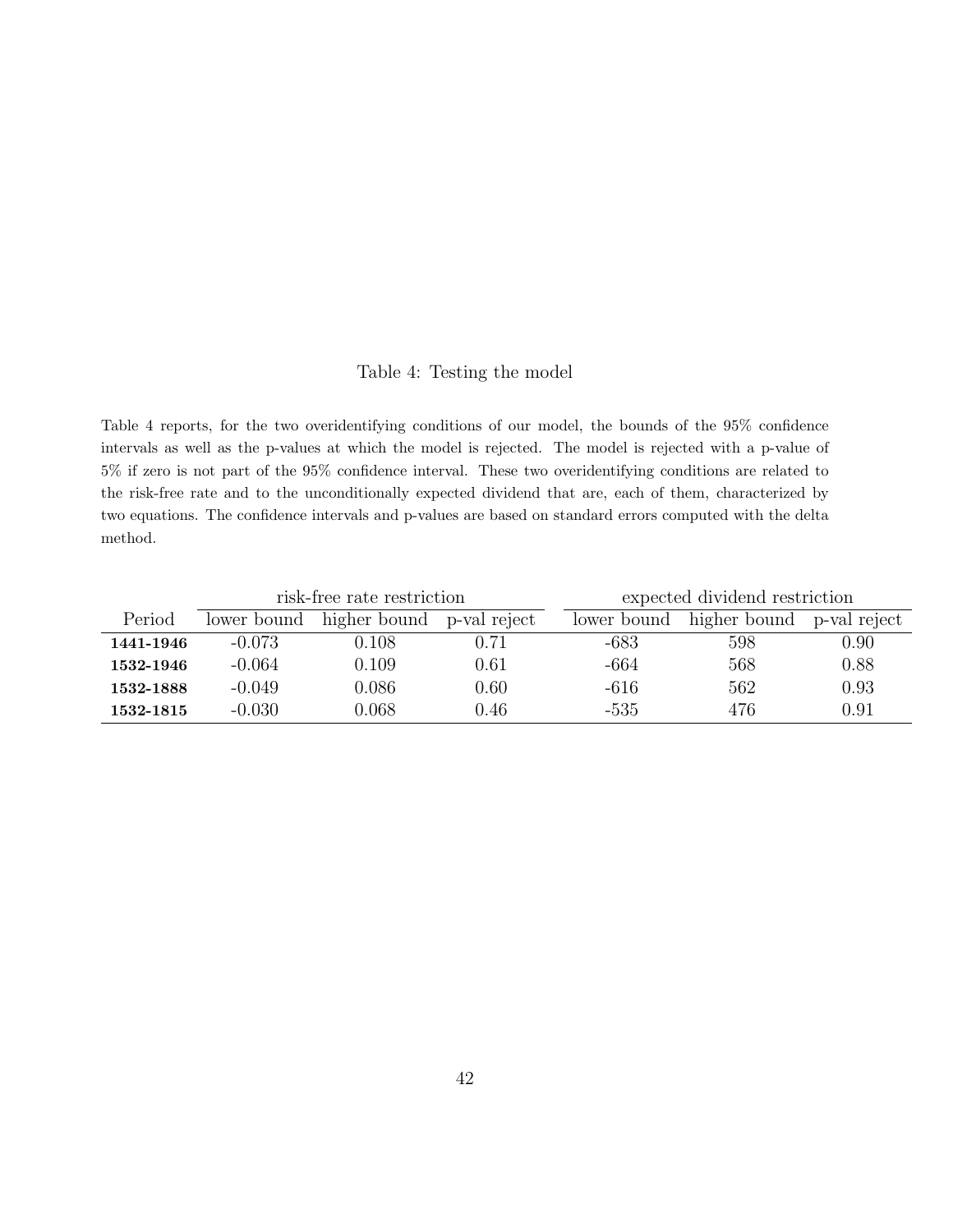Table 5: GLS regression of the risk correction on macroeconomic variables

Table 5 reports the results of a GLS regression of the risk correction onto various macroeconomic variables that capture bad times. These macroeconomic variables are dummies that indicate years in which plague epidemics, famines, wars, and riots occurred in the Toulouse region. They also include the yearly average of the monthly Wheat/Rye price ratio that, according to historians, tends to be low in bad times, and the yearly volatility of the monthly Wheat/Rye price ratio, as a measure of economic uncertainty. As a control variable, we include a dummy that indicates years with major damages that devastated the Bazacle mills or milldam. The focus is on the 1532-1815 time period. Estimation is done by maximum likelihood.

| Variables            | Coef    | p-val |
|----------------------|---------|-------|
| AR1                  | 0.8     | 0.00  |
| Intercept            | 69.9    | 0.66  |
| Plague               | 27.1    | 0.65  |
| Famine               | 40.3    | 0.30  |
| War                  | $-95.2$ | 0.13  |
| Violence             | 16.6    | 0.64  |
| Damage               | 53.2    | 0.33  |
| Wheat/Rye            | 10.4    | 0.91  |
| Volatility Wheat/Rye | 340.0   | 0.01  |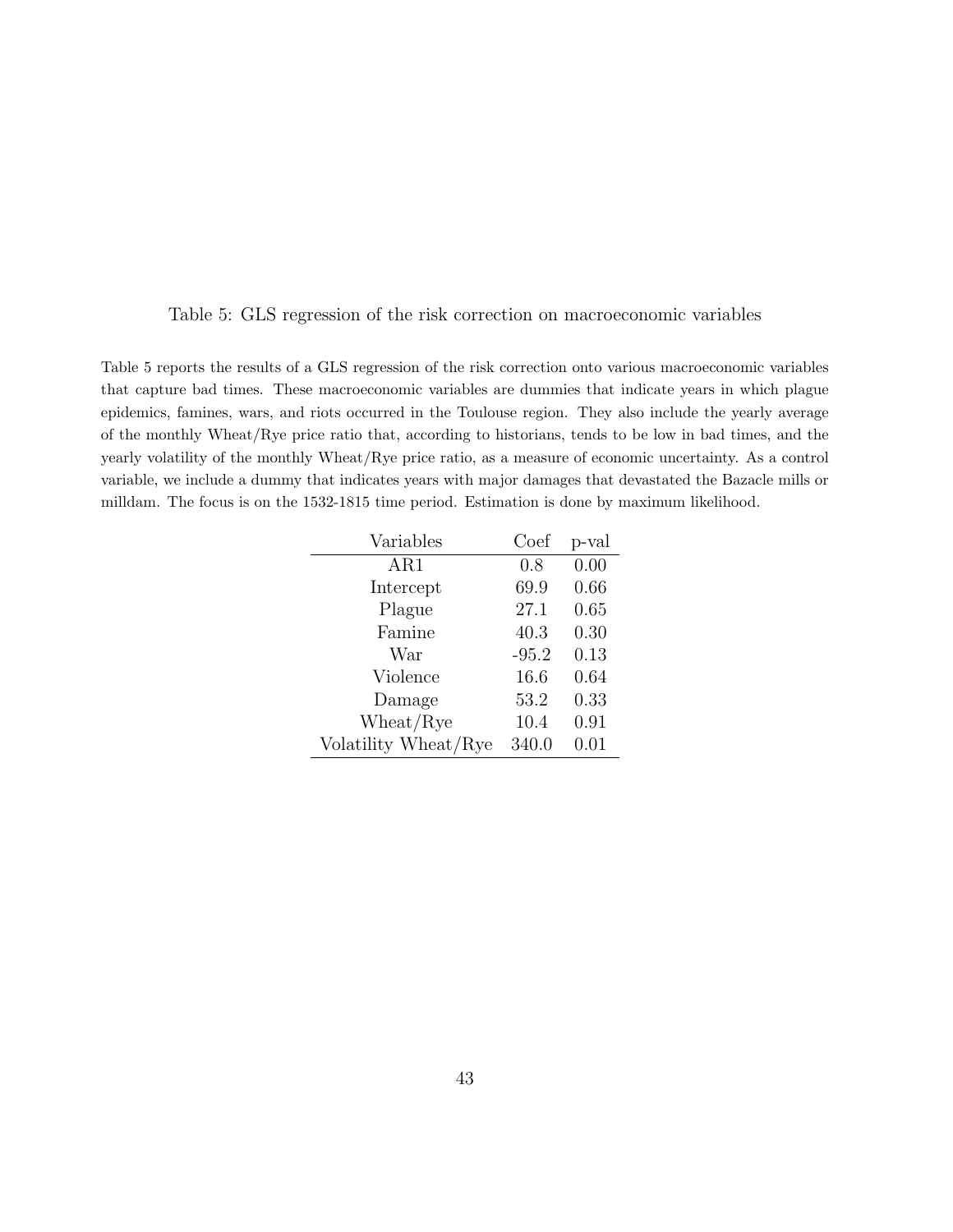

Figure 1: Bazacle company's location in Toulouse on the river Garonne.

This Figure shows the location of the Bazacle company (red dot) at the northwest of Toulouse on a map from 1631 from Melchior Tavernier. The Bazacle mills' dam is also visible on the map.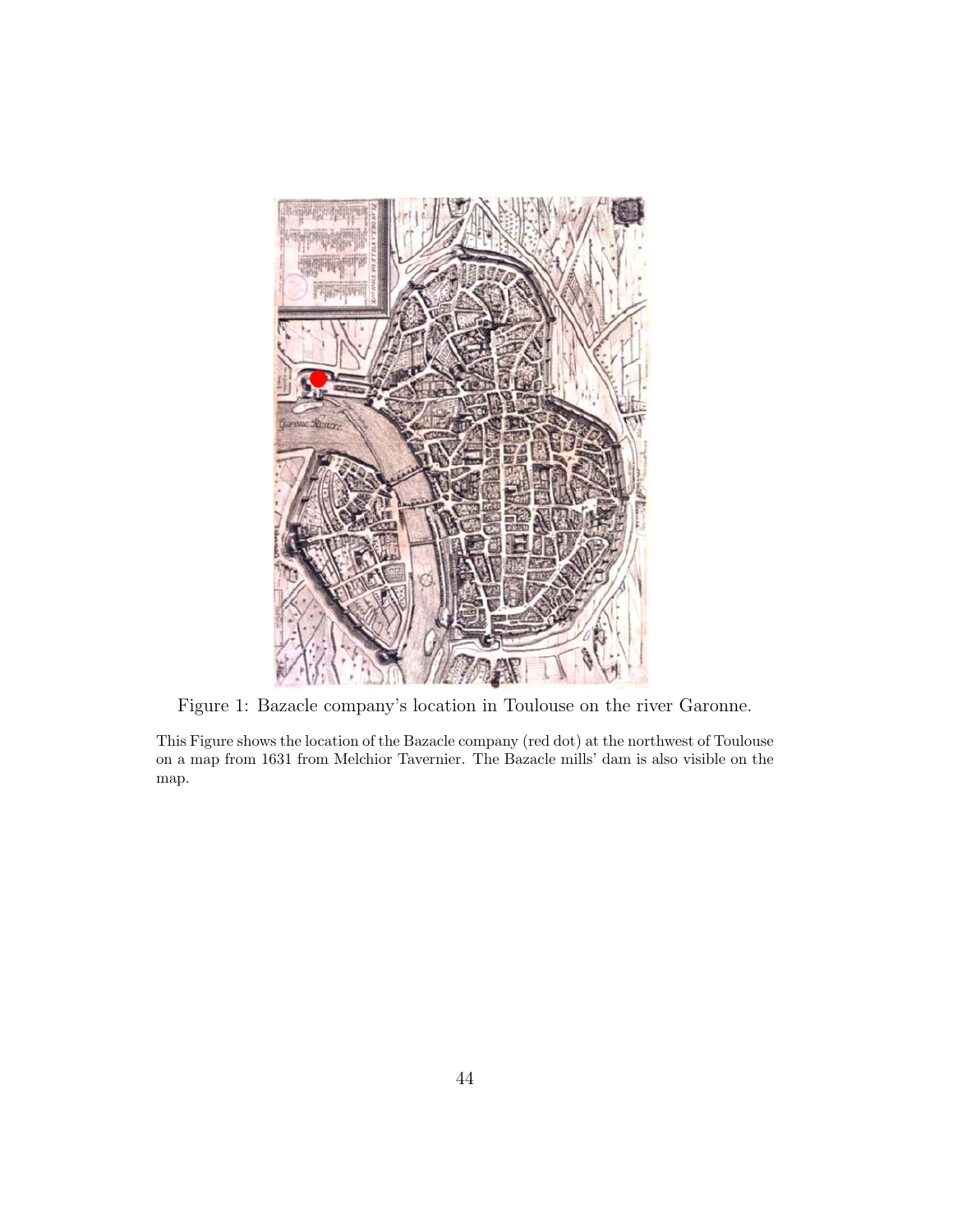

Figure 2: A register of pariers (i.e., shareholders) from 1530.

This Figure shows an example of register of pariers from 1530. The parier is Jean de Bernuy, a rich pastel merchant from Toulouse. Various transactions are written at different points in time reflecting the various times at which Jean de Bernuy or his heirs have sold their uchaux (i.e., shares). The original document is available at the "Archives Départementales de la Haute-Garonne" in Toulouse.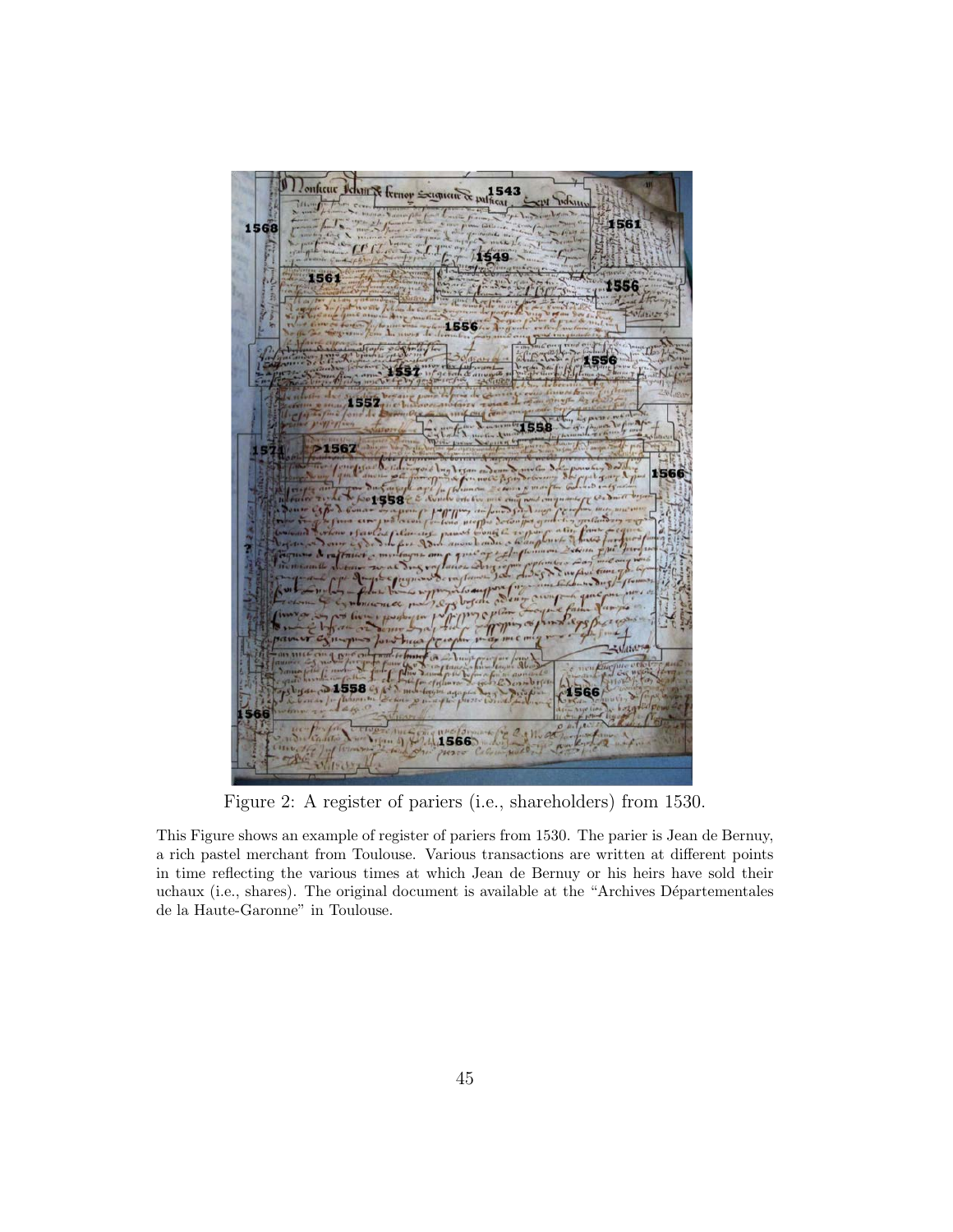

Figure 3: Bazacle share prices and dividends from 1372 to 1946 (in kilograms of silver).

This Figure shows Bazacle company's end-of-year share price and dividend from 1372 to 1946. Missing data before 1532 are due to lack of information. The data is in kilograms of silver to control for monetary inflation. The left axis is for share prices (in black), the right one for dividends (in grey).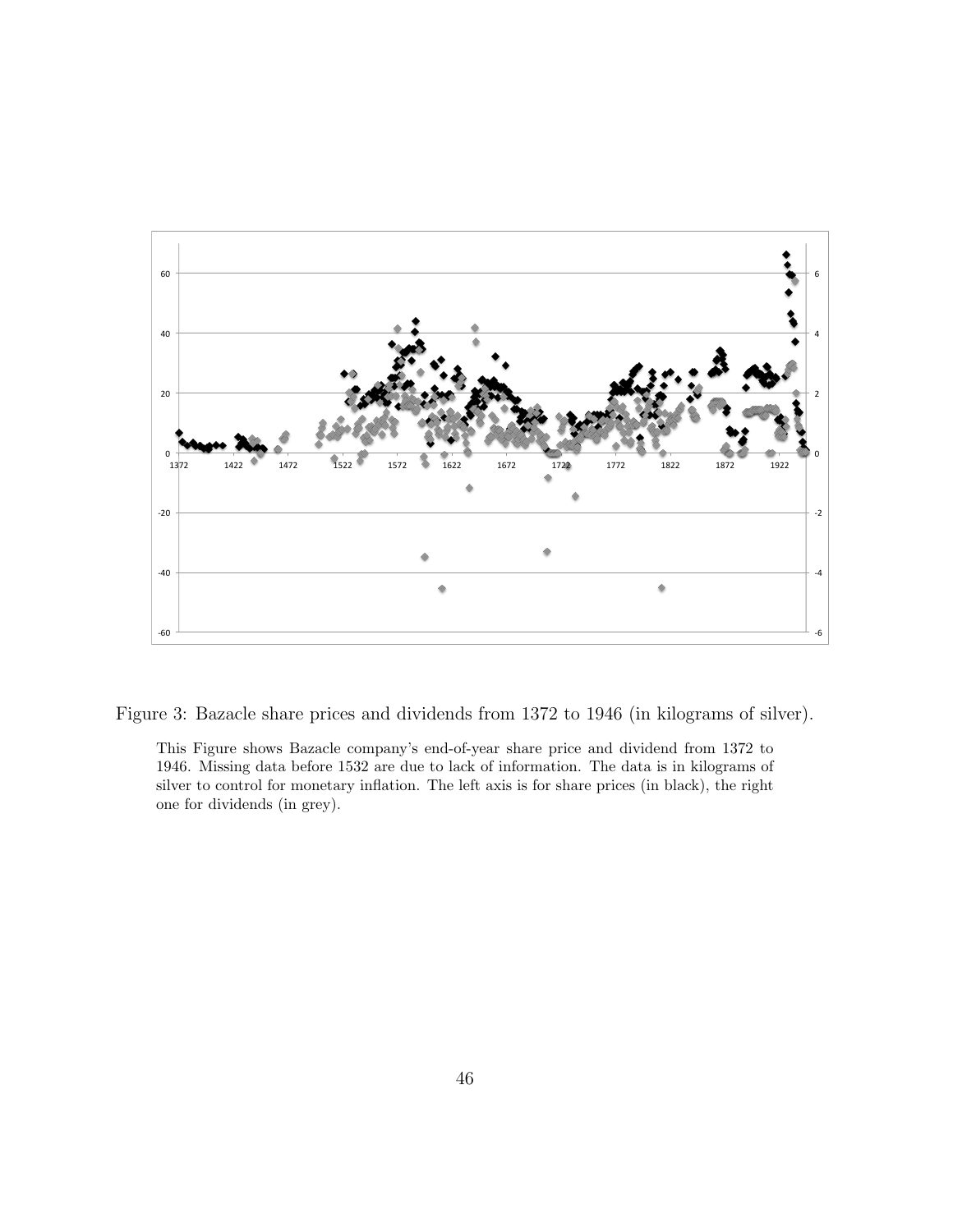

Figure 4: Number of transactions per year from 1372 to 1888 (in shares).

This Figure shows the number of share transaction for the Bazacle company from 1372 to 1888, the grain milling period of the Bazacle company. Missing data before 1532 are due to lack of information.